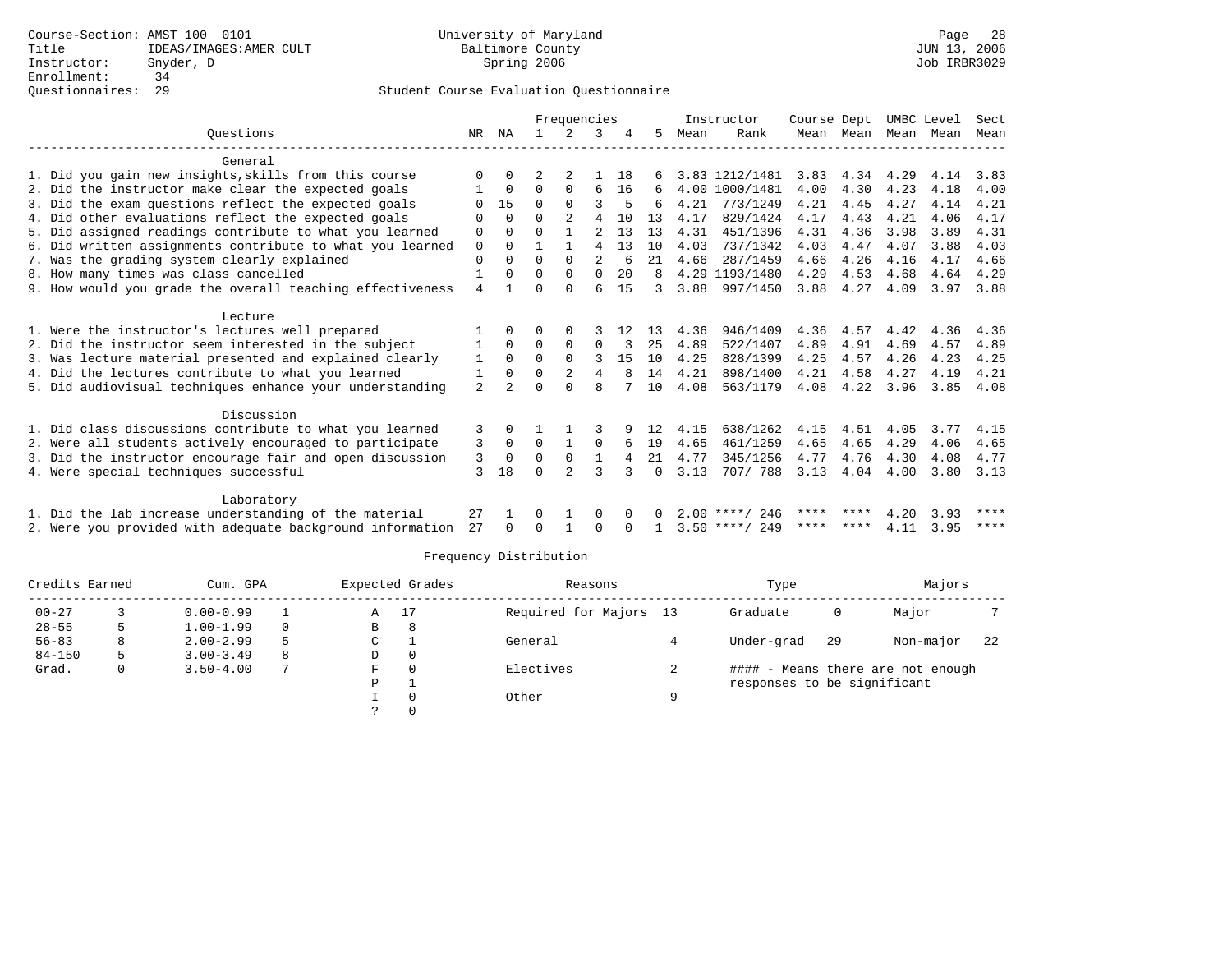# Questionnaires: 28 Student Course Evaluation Questionnaire

|                                                           | Frequencies    |                      |                         |                         |                         | Instructor        | Course Dept UMBC Level |              |                                |             | Sect      |      |           |             |
|-----------------------------------------------------------|----------------|----------------------|-------------------------|-------------------------|-------------------------|-------------------|------------------------|--------------|--------------------------------|-------------|-----------|------|-----------|-------------|
| Questions                                                 |                | NR NA                | $\mathbf{1}$            | 2                       | 3                       | 4                 | 5                      | Mean         | Rank                           |             | Mean Mean |      | Mean Mean | Mean        |
|                                                           |                |                      |                         |                         |                         |                   |                        |              |                                |             |           |      |           |             |
| General                                                   |                |                      |                         |                         |                         |                   |                        |              |                                |             |           |      |           |             |
| 1. Did you gain new insights, skills from this course     | 0              | $\mathbf 0$          | 2                       | 1                       | 3                       | 7                 | 15                     | 4.14         | 967/1481                       | 4.14        | 4.34      | 4.29 | 4.40      | 4.14        |
| 2. Did the instructor make clear the expected goals       | $\mathbf{0}$   | $\mathbf 0$          | $\mathbf 0$             | $\mathbf{1}$            | 6                       | 4                 | 17                     | 4.32         | 747/1481                       | 4.32        | 4.30      | 4.23 | 4.29      | 4.32        |
| 3. Did the exam questions reflect the expected goals      | 0              | 4                    | $\mathbf{1}$            | $\mathbf{1}$            | $\overline{2}$          | 5                 | 15                     | 4.33         | 679/1249                       | 4.33        | 4.45      | 4.27 | 4.36      | 4.33        |
| 4. Did other evaluations reflect the expected goals       | $\mathbf 0$    | $\mathbf 0$          | $\mathbf 0$             | $\mathbf{1}$            | 3                       | 6                 | 18                     | 4.46         | 485/1424                       | 4.46        | 4.43      | 4.21 | 4.28      | 4.46        |
| 5. Did assigned readings contribute to what you learned   | 0              | $\mathbf 0$          | $\mathbf 0$             | $\mathbf{1}$            | 3                       | $\mathbf{1}$      | 23                     | 4.64         | 209/1396                       | 4.64        | 4.36      | 3.98 | 3.94      | 4.64        |
| 6. Did written assignments contribute to what you learned | 0              | $\mathbf 0$          | $\mathbf{1}$            | $\mathbf{1}$            | 2                       | 6                 | 18                     | 4.39         | 414/1342                       | 4.39        | 4.47      | 4.07 | 4.05      | 4.39        |
| 7. Was the grading system clearly explained               | 1              | $\mathbf{1}$         | $\Omega$                | $\Omega$                | 4                       | 7                 | 15                     |              | 4.42 580/1459                  | 4.42        | 4.26      | 4.16 | 4.17      | 4.42        |
| 8. How many times was class cancelled                     | $\mathbf{0}$   | $\Omega$             | $\mathbf{1}$            | $\mathbf 0$             | 3                       | 18                | 6                      |              | 4.00 1349/1480                 | 4.00        | 4.53      | 4.68 | 4.68      | 4.00        |
| 9. How would you grade the overall teaching effectiveness | $\overline{4}$ | $\Omega$             | $\mathbf{1}$            | $\Omega$                | $\mathbf{1}$            | 14                | 8                      | 4.17         | 722/1450                       | 4.17 4.27   |           | 4.09 | 4.15      | 4.17        |
| Lecture                                                   |                |                      |                         |                         |                         |                   |                        |              |                                |             |           |      |           |             |
| 1. Were the instructor's lectures well prepared           | 1              | $\Omega$             | $\mathbf{1}$            | 1                       | 2                       | 4                 | 19                     | 4.44         | 839/1409                       | 4.44        | 4.57      | 4.42 | 4.47      | 4.44        |
| 2. Did the instructor seem interested in the subject      | $\mathbf{1}$   | $\mathbf 0$          | $\mathbf 0$             | $\mathbf 0$             | $\mathbf{1}$            | $\mathbf{1}$      | 25                     | 4.89         | 545/1407                       | 4.89        | 4.91      | 4.69 | 4.78      | 4.89        |
| 3. Was lecture material presented and explained clearly   | $\sqrt{2}$     | $\mathbf 0$          | 0                       | $\mathbf{1}$            | $\overline{4}$          | $\overline{4}$    | 17                     | 4.42         | 659/1399                       | 4.42        | 4.57      | 4.26 | 4.29      | 4.42        |
| 4. Did the lectures contribute to what you learned        | $\mathbf{1}$   | $\mathbf 0$          | $\mathbf 0$             | 2                       | $\mathbf{1}$            | $\overline{4}$    | 20                     | 4.56         | 541/1400                       | 4.56        | 4.58      | 4.27 | 4.34      | 4.56        |
| 5. Did audiovisual techniques enhance your understanding  | 2              | 5                    | $\mathbf{1}$            | $\Omega$                | 4                       | 6                 | 10                     | 4.14         | 526/1179                       | 4.14 4.22   |           | 3.96 | 4.05      | 4.14        |
|                                                           |                |                      |                         |                         |                         |                   |                        |              |                                |             |           |      |           |             |
| Discussion                                                |                |                      |                         |                         |                         |                   |                        |              |                                |             |           |      |           |             |
| 1. Did class discussions contribute to what you learned   | 9              | $\mathbf 0$          | 0                       | 0                       | 1                       | 3                 | 15                     | 4.74         | 220/1262                       | 4.74        | 4.51      | 4.05 | 4.11      | 4.74        |
| 2. Were all students actively encouraged to participate   | 9              | $\mathbf 0$          | 1                       | $\mathbf 0$             | 2                       | 2                 | 14                     | 4.47         | 615/1259                       | 4.47        | 4.65      | 4.29 | 4.34      | 4.47        |
| 3. Did the instructor encourage fair and open discussion  | 9              | $\mathbf 0$          | $\mathbf 0$             | 1                       | 2                       | $\mathbf{1}$      | 15                     | 4.58         | 532/1256                       | 4.58        | 4.76      | 4.30 | 4.28      | 4.58        |
| 4. Were special techniques successful                     | 9              | 3                    | $\Omega$                | $\mathbf{1}$            | 3                       | 5                 | $7\overline{ }$        | 4.13         | 358/788                        | 4.13        | 4.04      | 4.00 | 3.98      | 4.13        |
|                                                           |                |                      |                         |                         |                         |                   |                        |              |                                |             |           |      |           |             |
| Laboratory                                                |                |                      |                         |                         |                         |                   |                        |              |                                |             |           |      |           |             |
| 1. Did the lab increase understanding of the material     | 27             | $\mathbf 0$          | $\Omega$                | $\Omega$                | $\Omega$                | 1                 | $\cap$                 |              | $4.00$ ****/ 246               | ****        |           | 4.20 | 4.51      | ****        |
| 2. Were you provided with adequate background information | 27             | $\mathbf 0$          | 0                       | $\mathbf{0}$            | $\mathsf 0$             | $\mathbf{1}$      | 0                      | 4.00         | ****/ 249                      |             |           | 4.11 | 4.32      | ****        |
| 3. Were necessary materials available for lab activities  | 27             | $\mathbf 0$          | $\mathbf 0$             | $\mathsf 0$             | $\mathbf 0$             | $\mathbf{1}$      | $\mathbf 0$            |              | $4.00$ ****/ 242               | ****        | ****      | 4.40 | 4.63      | $***$       |
| 4. Did the lab instructor provide assistance              | 27             | $\Omega$             | $\mathbf 0$             | 0                       | 1                       | $\Omega$          | $\Omega$               | 3.00         | ****/ 240                      | $***$ * * * | $***$     | 4.20 | 4.58      | ****        |
| 5. Were requirements for lab reports clearly specified    | 27             | $\mathbf 0$          | $\mathbf 0$             | $\Omega$                | $\Omega$                | $\mathbf{1}$      | $\Omega$               |              | $4.00$ ****/ 217               | ****        | ****      | 4.04 | 4.28      | $***$       |
|                                                           |                |                      |                         |                         |                         |                   |                        |              |                                |             |           |      |           |             |
| Seminar                                                   |                |                      |                         |                         |                         |                   |                        |              |                                |             |           |      |           |             |
| 1. Were assigned topics relevant to the announced theme   | 26             | $\mathbf 0$          | 0                       | $\Omega$                | 2                       | $\Omega$          | <sup>0</sup>           |              | $3.00$ ****/<br>68             | ****        | 5.00      | 4.49 | 5.00      |             |
| 2. Was the instructor available for individual attention  | 26             | $\mathbf 0$          | $\mathbf 0$             | $\mathbf 0$             | $\mathbf{1}$            | 0                 | $\mathbf{1}$           |              | $4.00$ ****/<br>69             | ****        | 4.75      | 4.53 | 4.83      | ****        |
| 3. Did research projects contribute to what you learned   | 26             | $\mathbf 0$          | $\mathbf 0$             | $\mathbf 0$             | $\mathbf{1}$            | $\mathbf 0$       | 1                      |              | 63<br>$4.00$ ****/             | $***$ * *   | 4.75      | 4.44 | 4.00      | ****        |
| 4. Did presentations contribute to what you learned       | 26             | $\Omega$             | $\mathbf 0$             | $\mathbf{0}$            | $\mathbf 0$             | 2                 | $\Omega$               |              | $4.00$ ****/<br>69             | $***$ * * * | 4.42      | 4.35 | 4.72      | $***$       |
| 5. Were criteria for grading made clear                   | 26             | $\Omega$             | $\Omega$                | $\Omega$                | $\Omega$                | $\mathbf{1}$      | $\mathbf{1}$           |              | $4.50$ ****/<br>68             | ****        | 4.17      | 3.92 | 3.55      | ****        |
|                                                           |                |                      |                         |                         |                         |                   |                        |              |                                |             |           |      |           |             |
| Field Work                                                |                |                      |                         |                         |                         |                   |                        |              |                                |             |           |      |           |             |
| 1. Did field experience contribute to what you learned    | 27             | 0                    | 0                       | 0                       | 0                       | 1                 | 0                      |              | $4.00$ ****/<br>59             | ****        | ****      | 4.30 | 4.67      | $***$ * * * |
| 2. Did you clearly understand your evaluation criteria    | 27             | $\mathbf 0$          | $\mathbf 0$             | $\mathbf 0$             | $\mathsf 0$             | 1                 | $\Omega$               |              | 51<br>$4.00$ ****/             | ****        | ****      | 4.00 | 4.07      | ****        |
| 3. Was the instructor available for consultation          | 27             | $\Omega$             | $\mathbf 0$             | $\mathbf 0$             | $\mathbf 0$             | $\mathbf{1}$      | $\Omega$               |              | $4.00$ ****/<br>36             | ****        | ****      | 4.60 | 4.64      | ****        |
| 4. To what degree could you discuss your evaluations      | 27             | $\mathbf 0$          | $\mathbf 0$             | $\mathbf 0$             | $\mathbf{1}$            | $\mathbf 0$       | $\mathbf 0$            | 3.00         | 41<br>$***/$                   | ****        | ****      | 4.26 | 4.69      | $***$ * * * |
| 5. Did conferences help you carry out field activities    | 27             | $\Omega$             | $\mathbf 0$             | $\Omega$                | $\Omega$                | 1                 | $\Omega$               | 4.00         | 31<br>$***$ /                  |             | ****      | 4.42 | 4.80      | ****        |
|                                                           |                |                      |                         |                         |                         |                   |                        |              |                                |             |           |      |           |             |
| Self Paced                                                |                |                      |                         |                         |                         |                   |                        |              |                                |             |           |      |           |             |
| 1. Did self-paced system contribute to what you learned   | 27             | $\mathbf 0$          | 0                       | 0                       | 0                       | 1                 | $\Omega$               |              | 55<br>$4.00$ ****/             | ****        | ****      | 4.55 | 4.44      | ****        |
| 2. Did study questions make clear the expected goal       | 27             | $\mathbf 0$          | $\mathbf 0$             | $\mathbf 0$             | $\mathbf 0$             | 1                 | $\Omega$               | 4.00         | 31<br>$***$ /                  | ****        | ****      | 4.75 | 4.50      | ****        |
| 3. Were your contacts with the instructor helpful         | 27             | $\Omega$<br>$\Omega$ | $\mathbf 0$<br>$\Omega$ | $\mathbf 0$<br>$\Omega$ | $\mathbf 0$<br>$\Omega$ | 1<br>$\mathbf{1}$ | $\Omega$<br>$\Omega$   | 4.00<br>4.00 | $***$ /<br>51<br>$***$ /<br>34 | ****        | $***$     | 4.65 | 4.66      | ****        |
| 4. Was the feedback/tutoring by proctors helpful          | 27<br>27       | $\Omega$             | $\Omega$                | $\Omega$                | $\Omega$                | $\mathbf{1}$      |                        |              | 2.4<br>$4.00$ ****/            | ****        | ****      | 4.83 | 4.43      | ****        |
| 5. Were there enough proctors for all the students        |                |                      |                         |                         |                         |                   | $\Omega$               |              |                                |             |           | 4.82 | 5.00      |             |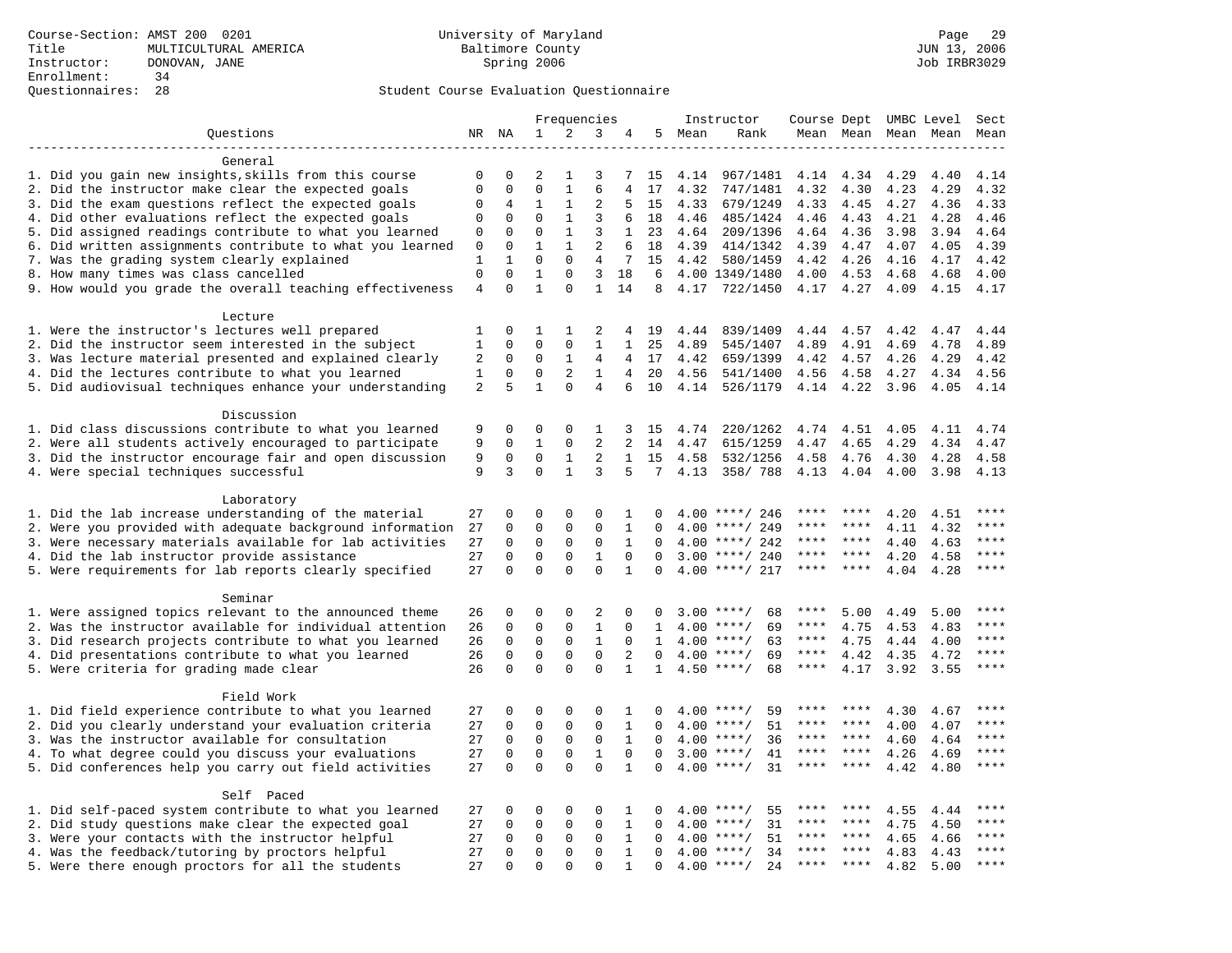|                    | Course-Section: AMST 200 0201 | University of Maryland                  | 29<br>Page   |
|--------------------|-------------------------------|-----------------------------------------|--------------|
| Title              | MULTICULTURAL AMERICA         | Baltimore County                        | JUN 13, 2006 |
| Instructor:        | DONOVAN, JANE                 | Spring 2006                             | Job IRBR3029 |
| Enrollment:        | 34                            |                                         |              |
| Ouestionnaires: 28 |                               | Student Course Evaluation Ouestionnaire |              |

| Credits Earned |              | Cum. GPA      |                    |   | Expected Grades | Reasons             |            | Type                        |           | Majors                            |  |
|----------------|--------------|---------------|--------------------|---|-----------------|---------------------|------------|-----------------------------|-----------|-----------------------------------|--|
| $00 - 27$      | 2            | $0.00 - 0.99$ |                    | Α | 17              | Required for Majors |            | Graduate                    | 0         | Major                             |  |
| $28 - 55$      |              | $1.00 - 1.99$ |                    | В |                 |                     |            |                             |           |                                   |  |
| $56 - 83$      |              | $2.00 - 2.99$ | $\mathcal{L}$<br>C |   | General         |                     | Under-grad | 28                          | Non-major | -26                               |  |
| $84 - 150$     |              | $3.00 - 3.49$ | 6                  | D | $\Omega$        |                     |            |                             |           |                                   |  |
| Grad.          | $\mathbf{0}$ | $3.50 - 4.00$ | 4                  | F | $\Omega$        | Electives           |            |                             |           | #### - Means there are not enough |  |
|                |              |               |                    | Ρ | $\Omega$        |                     |            | responses to be significant |           |                                   |  |
|                |              |               |                    |   | $\Omega$        | Other               | 6          |                             |           |                                   |  |
|                |              |               |                    |   |                 |                     |            |                             |           |                                   |  |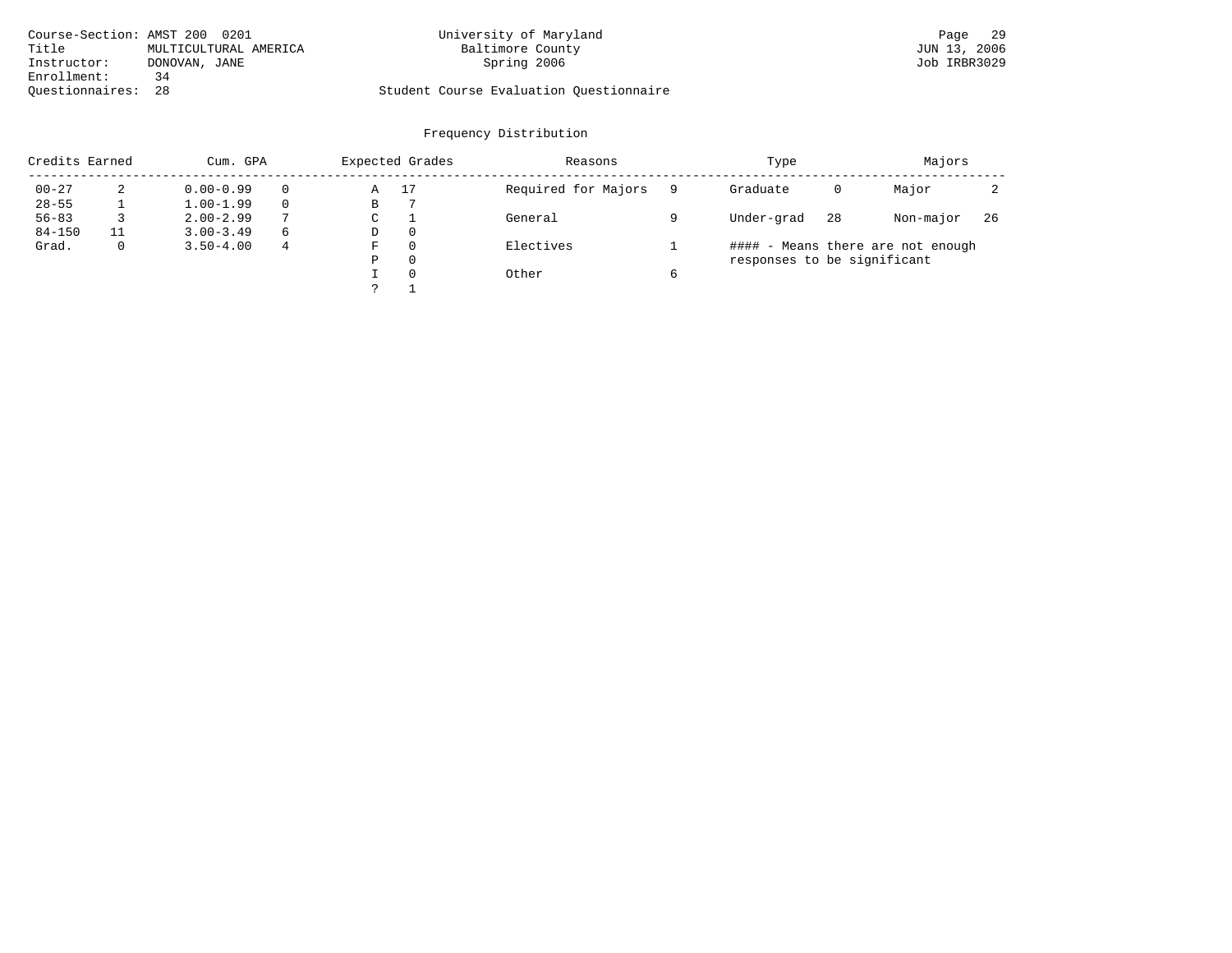# Questionnaires: 18 Student Course Evaluation Questionnaire

|                                                           |             |              |          | Frequencies  |          |          |     |      | Instructor     | Course Dept |           | UMBC Level |      | Sect        |
|-----------------------------------------------------------|-------------|--------------|----------|--------------|----------|----------|-----|------|----------------|-------------|-----------|------------|------|-------------|
| Ouestions                                                 | NR          | ΝA           |          | 2            | 3        | 4        | 5   | Mean | Rank           |             | Mean Mean | Mean       | Mean | Mean        |
| General                                                   |             |              |          |              |          |          |     |      |                |             |           |            |      |             |
| 1. Did you gain new insights, skills from this course     |             | $\Omega$     | 0        | $\Omega$     |          |          |     | 4.39 | 698/1481       | 4.39        | 4.34      | 4.29       | 4.40 | 4.39        |
| 2. Did the instructor make clear the expected goals       |             | $\Omega$     | 0        |              |          |          | 5   |      | 3.78 1194/1481 | 3.78        | 4.30      | 4.23       | 4.29 | 3.78        |
| 3. Did the exam questions reflect the expected goals      |             | 15           | $\Omega$ | $\Omega$     | $\Omega$ |          |     | 4.67 | ****/1249      | $***$ * *   | 4.45      | 4.27       | 4.36 | $***$ * * * |
| 4. Did other evaluations reflect the expected goals       |             |              | O        | $\Omega$     |          |          | 9   | 4.41 | 545/1424       | 4.41        | 4.43      | 4.21       | 4.28 | 4.41        |
| 5. Did assigned readings contribute to what you learned   | 0           | $\Omega$     | U        | $\Omega$     | $\Omega$ |          | 1.5 | 4.83 | 102/1396       | 4.83        | 4.36      | 3.98       | 3.94 | 4.83        |
| 6. Did written assignments contribute to what you learned | $\mathbf 0$ | $\Omega$     | U        | $\Omega$     | 7        |          |     | 4.00 | 755/1342       | 4.00        | 4.47      | 4.07       | 4.05 | 4.00        |
| 7. Was the grading system clearly explained               | 0           | $\Omega$     | O        | 5            | 6        |          |     |      | 3.17 1356/1459 | 3.17        | 4.26      | 4.16       | 4.17 | 3.17        |
| 8. How many times was class cancelled                     | $\Omega$    | $\Omega$     | $\Omega$ | $\Omega$     | $\Omega$ | 15       | 3   |      | 4.17 1281/1480 | 4.17        | 4.53      | 4.68       | 4.68 | 4.17        |
| 9. How would you grade the overall teaching effectiveness | 3           | <sup>n</sup> |          | <sup>n</sup> | U        | q        | б.  | 4.40 | 473/1450       | 4.40        | 4.27      | 4.09       | 4.15 | 4.40        |
| Lecture                                                   |             |              |          |              |          |          |     |      |                |             |           |            |      |             |
| 1. Were the instructor's lectures well prepared           |             | $\Omega$     |          |              |          | 10       |     |      | 4.22 1049/1409 | 4.22        | 4.57      | 4.42       | 4.47 | 4.22        |
| 2. Did the instructor seem interested in the subject      | 0           | $\Omega$     | $\Omega$ | $\Omega$     | $\Omega$ |          | 18  | 5.00 | 1/1407         | 5.00        | 4.91      | 4.69       | 4.78 | 5.00        |
| 3. Was lecture material presented and explained clearly   | 1           | $\Omega$     | 0        |              | $\Omega$ |          | 9   | 4.41 | 671/1399       | 4.41        | 4.57      | 4.26       | 4.29 | 4.41        |
| 4. Did the lectures contribute to what you learned        | 0           | $\Omega$     | $\Omega$ | $\Omega$     | 4        |          | 8   | 4.22 | 890/1400       | 4.22        | 4.58      | 4.27       | 4.34 | 4.22        |
| 5. Did audiovisual techniques enhance your understanding  | 0           | 6            |          |              |          |          |     | 4.00 | 590/1179       | 4.00        | 4.22      | 3.96       | 4.05 | 4.00        |
| Discussion                                                |             |              |          |              |          |          |     |      |                |             |           |            |      |             |
| 1. Did class discussions contribute to what you learned   | $\Omega$    | $\Omega$     | U        | $\Omega$     |          |          |     | 4.94 | 76/1262        | 4.94        | 4.51      | 4.05       | 4.11 | 4.94        |
| 2. Were all students actively encouraged to participate   | 0           | $\Omega$     | $\Omega$ | 0            | $\Omega$ |          |     | 4.94 | 127/1259       | 4.94        | 4.65      | 4.29       | 4.34 | 4.94        |
| 3. Did the instructor encourage fair and open discussion  | 0           | 0            |          | $\Omega$     | $\Omega$ | $\Omega$ | 18  | 5.00 | 1/1256         | 5.00        | 4.76      | 4.30       | 4.28 | 5.00        |
| 4. Were special techniques successful                     | 0           | 6            |          |              |          |          | 6   | 4.17 | 335/788        | 4.17        | 4.04      | 4.00       | 3.98 | 4.17        |

| Credits Earned |   | Cum. GPA      |    |             | Expected Grades | Reasons             |    | Type                        |    | Majors                            |    |
|----------------|---|---------------|----|-------------|-----------------|---------------------|----|-----------------------------|----|-----------------------------------|----|
| $00 - 27$      |   | $0.00 - 0.99$ |    | Α           | 13              | Required for Majors | 4  | Graduate                    | 0  | Major                             |    |
| $28 - 55$      | 3 | $1.00 - 1.99$ |    | В           | 3               |                     |    |                             |    |                                   |    |
| $56 - 83$      |   | $2.00 - 2.99$ |    | $\sim$<br>◡ | 0               | General             |    | Under-grad                  | 18 | Non-major                         | 14 |
| $84 - 150$     |   | $3.00 - 3.49$ |    | D           | 0               |                     |    |                             |    |                                   |    |
| Grad.          | 0 | $3.50 - 4.00$ | 15 | F           | 0               | Electives           | 0  |                             |    | #### - Means there are not enough |    |
|                |   |               |    | Ρ           | 0               |                     |    | responses to be significant |    |                                   |    |
|                |   |               |    |             | $\Omega$        | Other               | 10 |                             |    |                                   |    |
|                |   |               |    | C           | 2               |                     |    |                             |    |                                   |    |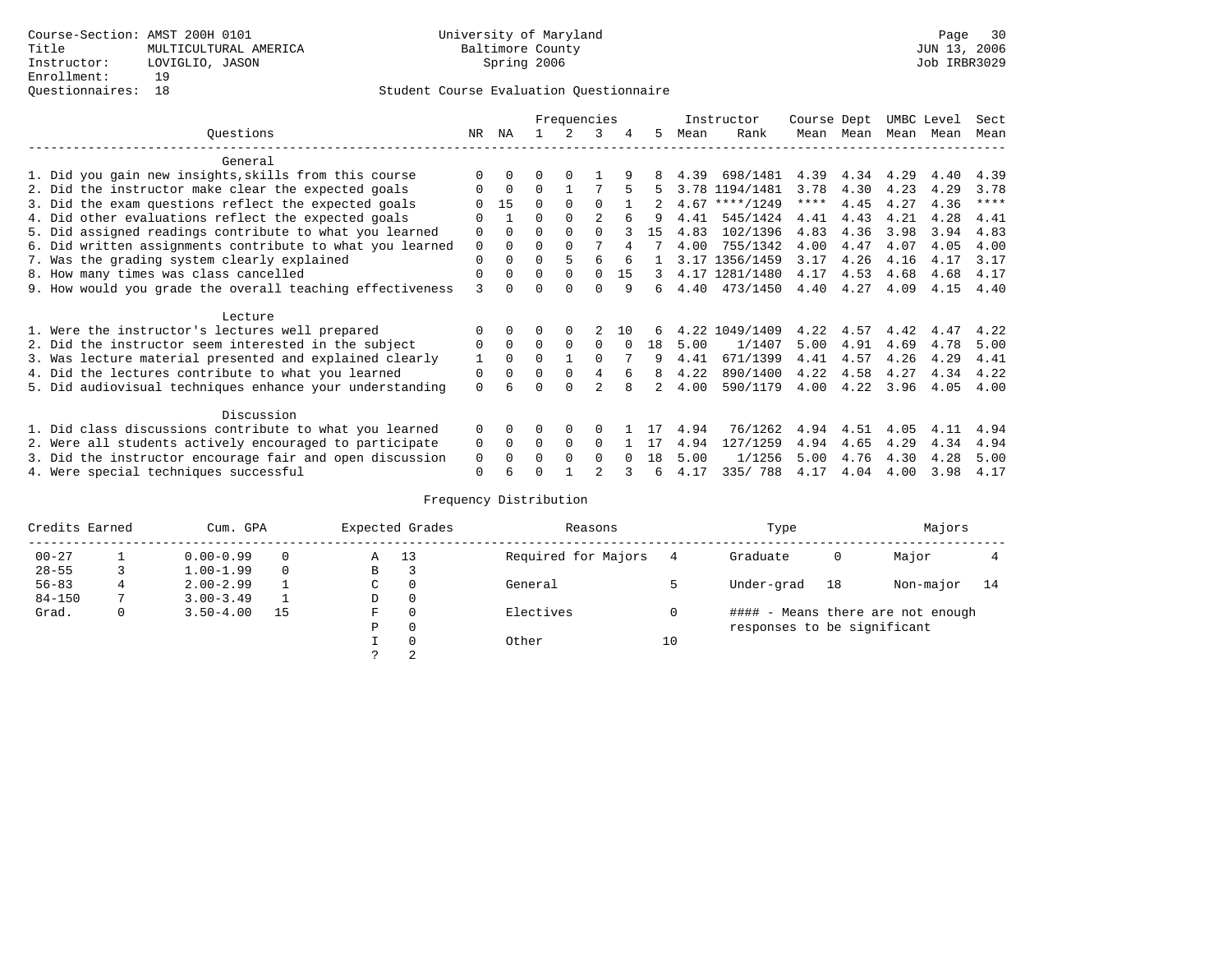# Questionnaires: 23 Student Course Evaluation Questionnaire

|                                                           |                |             |          | Frequencies    |                |     |    |      | Instructor     | Course Dept |           | UMBC Level |      | Sect |
|-----------------------------------------------------------|----------------|-------------|----------|----------------|----------------|-----|----|------|----------------|-------------|-----------|------------|------|------|
| Ouestions                                                 | NR             | ΝA          |          | 2              | 3              | 4   | 5. | Mean | Rank           |             | Mean Mean | Mean       | Mean | Mean |
| General                                                   |                |             |          |                |                |     |    |      |                |             |           |            |      |      |
| 1. Did you gain new insights, skills from this course     |                | $\Omega$    | 0        |                |                |     | 14 | 4.39 | 688/1481       | 4.36        | 4.34      | 4.29       | 4.40 | 4.39 |
| 2. Did the instructor make clear the expected goals       | O              | $\Omega$    | $\Omega$ | $\Omega$       |                | 13  | 8  | 4.26 | 811/1481       | 4.19        | 4.30      | 4.23       | 4.29 | 4.26 |
| 3. Did the exam questions reflect the expected goals      |                | 14          | 0        | $\Omega$       | U              |     | 6  | 4.67 | 334/1249       | 4.43        | 4.45      | 4.27       | 4.36 | 4.67 |
| 4. Did other evaluations reflect the expected goals       |                |             | U        |                |                |     | 14 | 4.48 | 473/1424       | 4.52        | 4.43      | 4.21       | 4.28 | 4.48 |
| 5. Did assigned readings contribute to what you learned   | 0              | $\Omega$    | O        | $\Omega$       |                | б   | 16 | 4.65 | 201/1396       | 4.60        | 4.36      | 3.98       | 3.94 | 4.65 |
| 6. Did written assignments contribute to what you learned | $\mathbf 0$    | $\Omega$    | O        | $\Omega$       | $\mathfrak{D}$ | 8   | 13 | 4.48 | 333/1342       | 4.52        | 4.47      | 4.07       | 4.05 | 4.48 |
| 7. Was the grading system clearly explained               | 0              | $\Omega$    | U        | $\overline{a}$ | q              | 6   | 6  |      | 3.70 1187/1459 | 3.74        | 4.26      | 4.16       | 4.17 | 3.70 |
| 8. How many times was class cancelled                     | 0              | $\Omega$    | $\Omega$ | $\Omega$       |                | 19  |    |      | 3.91 1412/1480 | 4.02        | 4.53      | 4.68       | 4.68 | 3.91 |
| 9. How would you grade the overall teaching effectiveness | $\overline{2}$ | $\cap$      | U        | $\cap$         |                |     | 11 | 4.38 | 494/1450       | 4.36        | 4.27      | 4.09       | 4.15 | 4.38 |
| Lecture                                                   |                |             |          |                |                |     |    |      |                |             |           |            |      |      |
| 1. Were the instructor's lectures well prepared           |                |             |          |                |                | 1 3 |    |      | 4.14 1104/1409 | 4.26        | 4.57      | 4.42       | 4.47 | 4.14 |
| 2. Did the instructor seem interested in the subject      | 0              | $\Omega$    | $\Omega$ | $\Omega$       | $\Omega$       |     | 21 | 4.91 | 450/1407       | 4.96        | 4.91      | 4.69       | 4.78 | 4.91 |
| 3. Was lecture material presented and explained clearly   | 0              | $\Omega$    | $\Omega$ | $\Omega$       |                | 11  | 11 | 4.43 | 648/1399       | 4.55        | 4.57      | 4.26       | 4.29 | 4.43 |
| 4. Did the lectures contribute to what you learned        | 0              | $\mathbf 0$ | U        | $\Omega$       |                | 9   | 13 | 4.52 | 571/1400       | 4.70        | 4.58      | 4.27       | 4.34 | 4.52 |
| 5. Did audiovisual techniques enhance your understanding  | $\Omega$       |             |          |                |                |     | 4  | 3.75 | 793/1179       | 3.77        | 4.22      | 3.96       | 4.05 | 3.75 |
| Discussion                                                |                |             |          |                |                |     |    |      |                |             |           |            |      |      |
| 1. Did class discussions contribute to what you learned   |                | $\Omega$    |          | $\Omega$       | 3              |     | 14 | 4.50 | 345/1262       | 4.68        | 4.51      | 4.05       | 4.11 | 4.50 |
| 2. Were all students actively encouraged to participate   |                | $\Omega$    | 0        |                |                | 4   | 16 | 4.59 | 516/1259       | 4.70        | 4.65      | 4.29       | 4.34 | 4.59 |
| 3. Did the instructor encourage fair and open discussion  |                | $\Omega$    | 0        | $\Omega$       | <sup>0</sup>   |     | 19 | 4.86 | 248/1256       | 4.93        | 4.76      | 4.30       | 4.28 | 4.86 |
| 4. Were special techniques successful                     |                | 13          |          |                |                |     |    | 3.67 | 564/788        | 3.63        | 4.04      | 4.00       | 3.98 | 3.67 |

| Credits Earned |             | Cum. GPA      |                  |   | Expected Grades | Reasons             |            | Type                        |           | Majors                            |  |
|----------------|-------------|---------------|------------------|---|-----------------|---------------------|------------|-----------------------------|-----------|-----------------------------------|--|
| $00 - 27$      |             | $0.00 - 0.99$ |                  | Α | 10              | Required for Majors |            | Graduate                    | 0         | Major                             |  |
| $28 - 55$      | 4           | $1.00 - 1.99$ |                  | В |                 |                     |            |                             |           |                                   |  |
| $56 - 83$      | 2           | $2.00 - 2.99$ | 2<br>$\sim$<br>◡ |   | General         |                     | Under-grad | 23                          | Non-major | 18                                |  |
| $84 - 150$     | $4^{\circ}$ | $3.00 - 3.49$ |                  | D | 0               |                     |            |                             |           |                                   |  |
| Grad.          | 0           | $3.50 - 4.00$ | 9                | F | 0               | Electives           | 0          |                             |           | #### - Means there are not enough |  |
|                |             |               |                  | Ρ | 0               |                     |            | responses to be significant |           |                                   |  |
|                |             |               |                  |   | $\Omega$        | Other               | Q          |                             |           |                                   |  |
|                |             |               |                  | C |                 |                     |            |                             |           |                                   |  |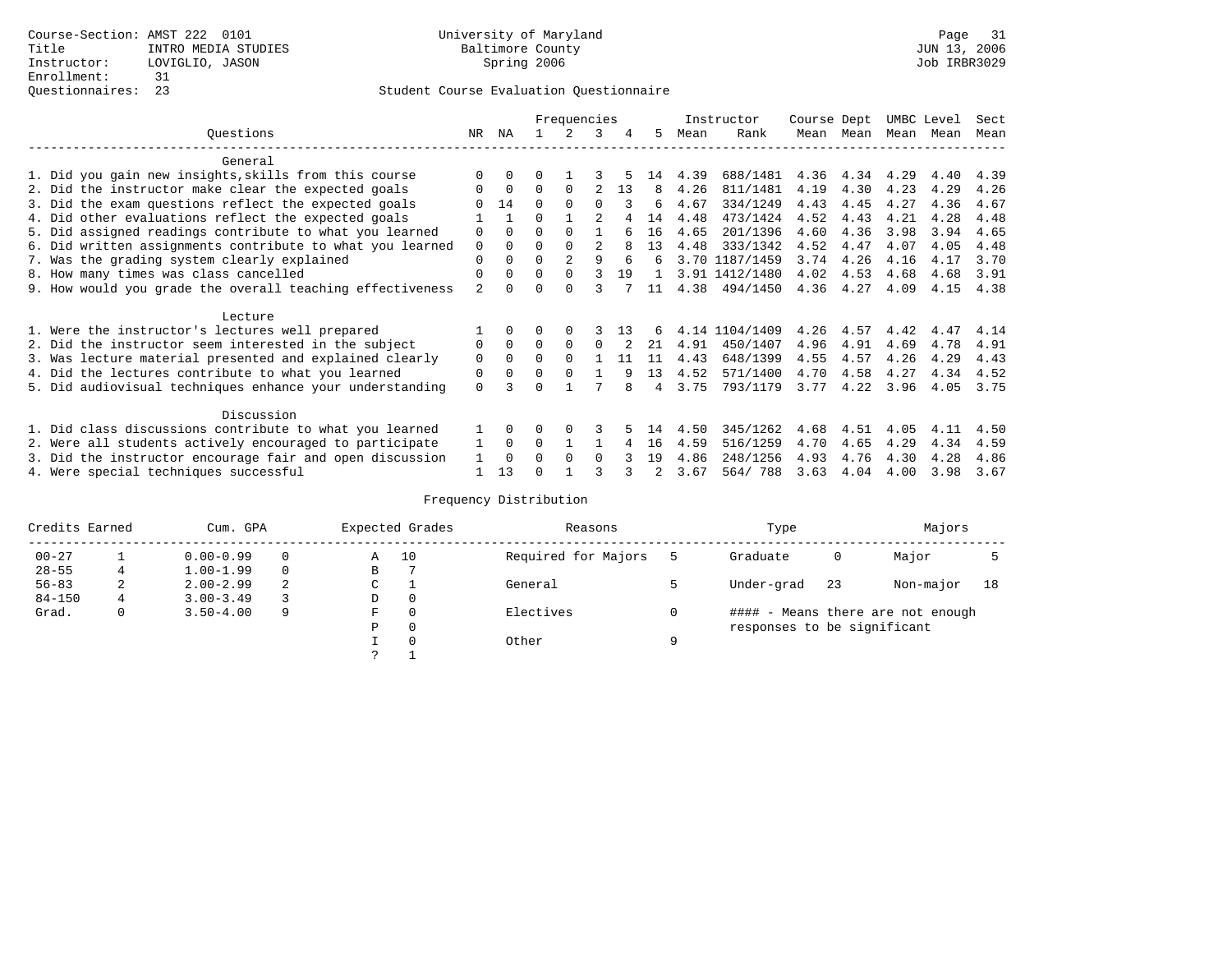# Questionnaires: 18 Student Course Evaluation Questionnaire

|              |                |              | Frequencies    |                |              |                |      | Instructor | Course Dept                                                                                                            |      |                                          | UMBC Level | Sect |
|--------------|----------------|--------------|----------------|----------------|--------------|----------------|------|------------|------------------------------------------------------------------------------------------------------------------------|------|------------------------------------------|------------|------|
| NR           | NA             | $\mathbf{1}$ | $\mathfrak{D}$ | 3              |              | 5              | Mean | Rank       |                                                                                                                        |      | Mean                                     | Mean       | Mean |
|              |                |              |                |                |              |                |      |            |                                                                                                                        |      |                                          |            |      |
| $\Omega$     | $\Omega$       | O            |                |                |              |                | 4.33 | 749/1481   | 4.36                                                                                                                   | 4.34 | 4.29                                     | 4.40       | 4.33 |
| O            | $\mathbf 0$    | $\Omega$     | 1              | 3              |              |                | 4.11 | 950/1481   | 4.19                                                                                                                   | 4.30 | 4.23                                     | 4.29       | 4.11 |
|              | 13             | $\Omega$     | $\Omega$       | $\mathbf{1}$   |              |                | 4.20 | 788/1249   | 4.43                                                                                                                   | 4.45 | 4.27                                     | 4.36       | 4.20 |
| O            | $\overline{a}$ | $\cap$       | $\Omega$       | 1              |              | 10             | 4.56 | 375/1424   | 4.52                                                                                                                   | 4.43 | 4.21                                     | 4.28       | 4.56 |
| 0            | $\Omega$       | $\Omega$     | $\mathbf{1}$   | $\mathbf{1}$   |              | 13             | 4.56 | 269/1396   | 4.60                                                                                                                   | 4.36 | 3.98                                     | 3.94       | 4.56 |
| $\mathbf 0$  | $\Omega$       | $\Omega$     | $\Omega$       | $\mathbf{1}$   |              | 11             | 4.56 | 270/1342   | 4.52                                                                                                                   | 4.47 | 4.07                                     | 4.05       | 4.56 |
| $\mathbf{0}$ | $\Omega$       | $\mathbf{1}$ | $\mathbf{1}$   | ς              | 9            | 4              |      |            | 3.74                                                                                                                   | 4.26 | 4.16                                     | 4.17       | 3.78 |
| $\mathbf 0$  |                | 0            | $\Omega$       | $\mathbf{1}$   | 13           |                |      |            | 4.02                                                                                                                   | 4.53 | 4.68                                     | 4.68       | 4.12 |
| 3            | $\cap$         | $\Omega$     | $\cap$         | $\mathbf{1}$   | 8            | 6              |      | 546/1450   | 4.36                                                                                                                   |      | 4.09                                     | 4.15       | 4.33 |
|              |                |              |                |                |              |                |      |            |                                                                                                                        |      |                                          |            |      |
| O            | O              | O            |                |                |              | 1 O            | 4.39 | 913/1409   | 4.26                                                                                                                   | 4.57 | 4.42                                     | 4.47       | 4.39 |
| 0            | $\Omega$       | $\Omega$     | $\Omega$       | $\Omega$       | $\Omega$     | 18             | 5.00 | 1/1407     | 4.96                                                                                                                   | 4.91 | 4.69                                     | 4.78       | 5.00 |
| 0            | $\Omega$       | $\Omega$     | $\mathbf 0$    | $\mathbf 0$    | б            | 12             | 4.67 | 376/1399   | 4.55                                                                                                                   | 4.57 | 4.26                                     | 4.29       | 4.67 |
| 1            | $\Omega$       | $\Omega$     | $\Omega$       | $\mathbf{1}$   | $\Omega$     | 16             | 4.88 | 166/1400   | 4.70                                                                                                                   | 4.58 | 4.27                                     | 4.34       | 4.88 |
| $\mathbf{1}$ | ζ              | 1            | $\mathbf{1}$   | $\mathfrak{D}$ |              | 4              | 3.79 | 773/1179   |                                                                                                                        |      | 3.96                                     | 4.05       | 3.79 |
|              |                |              |                |                |              |                |      |            |                                                                                                                        |      |                                          |            |      |
| 3            | $\Omega$       | O            | $\Omega$       | 1              |              | 14             | 4.87 | 142/1262   | 4.68                                                                                                                   | 4.51 | 4.05                                     | 4.11       | 4.87 |
| 3            | $\mathbf 0$    | $\mathbf 0$  | $\mathbf 0$    | $\mathbf 0$    |              | 12             | 4.80 | 304/1259   | 4.70                                                                                                                   | 4.65 | 4.29                                     | 4.34       | 4.80 |
| 3            | $\Omega$       | $\Omega$     | $\Omega$       | $\Omega$       | $\Omega$     | 15             | 5.00 | 1/1256     | 4.93                                                                                                                   | 4.76 | 4.30                                     | 4.28       | 5.00 |
| 3            | 10             | 1            | $\Omega$       | $\mathbf{1}$   | $\mathbf{1}$ | $\mathfrak{D}$ | 3.60 | 584/788    | 3.63                                                                                                                   |      | 4.00                                     | 3.98       | 3.60 |
|              |                |              |                |                |              |                |      |            |                                                                                                                        |      |                                          |            |      |
|              | U              | O            | $\Omega$       | $\Omega$       |              |                |      | 68         | ****                                                                                                                   | 5.00 | 4.49                                     |            | **** |
| 17           | $\Omega$       | $\Omega$     | $\Omega$       | $\Omega$       | $\Omega$     | $\mathbf{1}$   |      | 69         | ****                                                                                                                   | 4.75 | 4.53                                     | 4.83       | **** |
| 17           | $\Omega$       | $\Omega$     | $\Omega$       | $\Omega$       | $\Omega$     |                |      | 63         | ****                                                                                                                   | 4.75 | 4.44                                     | 4.00       | **** |
| 17           | $\Omega$       | $\Omega$     | $\Omega$       | $\Omega$       | $\cap$       | $\mathbf{1}$   |      | 69         | $***$ * *                                                                                                              | 4.42 | 4.35                                     | 4.72       | **** |
| 17           |                | $\Omega$     | $\cap$         | $\cap$         |              |                |      | 68         | ****                                                                                                                   | 4.17 | 3.92                                     | 3.55       | **** |
|              | 17             |              |                |                |              |                |      |            | 3.78 1142/1459<br>4.12 1316/1480<br>4.33<br>5.00 ****/<br>$5.00$ ****/<br>$5.00$ ****/<br>$5.00$ ****/<br>$5.00$ ****/ |      | Mean Mean<br>4.27<br>$3.77$ 4.22<br>4.04 |            | 5.00 |

| Credits Earned |   | Cum. GPA      |          | Expected Grades |   | Reasons             | Type                        |    | Majors                            |    |
|----------------|---|---------------|----------|-----------------|---|---------------------|-----------------------------|----|-----------------------------------|----|
| $00 - 27$      |   | $0.00 - 0.99$ | $\Omega$ | Α               |   | Required for Majors | Graduate                    | 0  | Major                             |    |
| $28 - 55$      |   | $1.00 - 1.99$ | $\Omega$ | B               | 9 |                     |                             |    |                                   |    |
| $56 - 83$      | ∠ | $2.00 - 2.99$ | 2        | C               | 2 | General             | Under-grad                  | 18 | Non-major                         | 16 |
| $84 - 150$     | 2 | $3.00 - 3.49$ | 4        | D               |   |                     |                             |    |                                   |    |
| Grad.          | 0 | $3.50 - 4.00$ | 7        | F               |   | Electives           |                             |    | #### - Means there are not enough |    |
|                |   |               |          | P               |   |                     | responses to be significant |    |                                   |    |
|                |   |               |          |                 |   | Other               |                             |    |                                   |    |
|                |   |               |          |                 |   |                     |                             |    |                                   |    |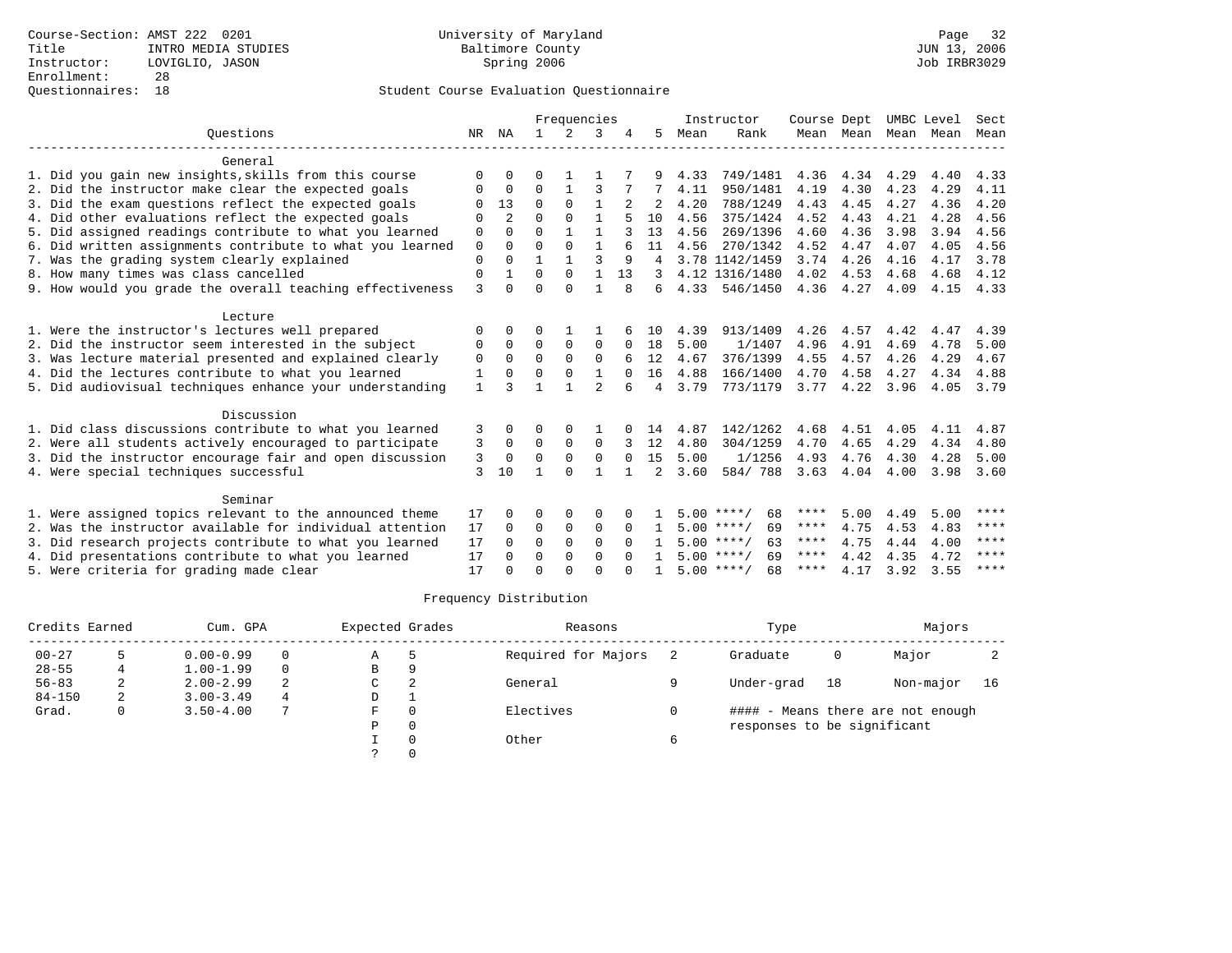|                                                           |              |              |              |                | Frequencies    |                |                |      | Instructor         | Course Dept |           | UMBC Level |      | Sect  |
|-----------------------------------------------------------|--------------|--------------|--------------|----------------|----------------|----------------|----------------|------|--------------------|-------------|-----------|------------|------|-------|
| Ouestions                                                 | NR           | ΝA           | $\mathbf{1}$ | $\overline{2}$ | 3              |                | 5.             | Mean | Rank               |             | Mean Mean | Mean       | Mean | Mean  |
| General                                                   |              |              |              |                |                |                |                |      |                    |             |           |            |      |       |
| 1. Did you gain new insights, skills from this course     | $\Omega$     | O            | O            | $\Omega$       |                |                |                | 4.38 | 698/1481           | 4.38        | 4.34      | 4.29       | 4.40 | 4.38  |
| 2. Did the instructor make clear the expected goals       | $\Omega$     | $\Omega$     | $\Omega$     | $\Omega$       | 3              | 2              | я              | 4.38 | 682/1481           | 4.38        | 4.30      | 4.23       | 4.29 | 4.38  |
| 3. Did the exam questions reflect the expected goals      | ∩            | 11           | $\Omega$     | $\Omega$       | $\Omega$       |                |                | 4.50 | $***/1249$         | $***$ * * * | 4.45      | 4.27       | 4.36 | $***$ |
| 4. Did other evaluations reflect the expected goals       | ∩            | $\Omega$     | $\Omega$     | $\Omega$       | $\cap$         |                |                | 4.62 | 326/1424           | 4.62        | 4.43      | 4.21       | 4.28 | 4.62  |
| 5. Did assigned readings contribute to what you learned   | 0            | O            | $\Omega$     | $\Omega$       | 5              |                | 6              | 4.08 | 662/1396           | 4.08        | 4.36      | 3.98       | 3.94 | 4.08  |
| 6. Did written assignments contribute to what you learned | $\mathsf 0$  | $\Omega$     | $\Omega$     | $\Omega$       | $\Omega$       | $\overline{4}$ | 9              | 4.69 | 166/1342           | 4.69        | 4.47      | 4.07       | 4.05 | 4.69  |
| 7. Was the grading system clearly explained               | $\Omega$     | $\Omega$     | $\Omega$     | $\mathbf{1}$   | $\overline{a}$ | 5              | 5              | 4.08 | 924/1459           | 4.08        | 4.26      | 4.16       | 4.17 | 4.08  |
| 8. How many times was class cancelled                     | $\mathbf{1}$ | $\Omega$     | $\Omega$     | $\Omega$       | $\Omega$       | 8              |                |      | 4.33 1158/1480     | 4.33        | 4.53      | 4.68       | 4.68 | 4.33  |
| 9. How would you grade the overall teaching effectiveness | 1            | $\cap$       | $\cap$       | $\cap$         | 1              | 4              | 7              | 4.50 | 334/1450           | 4.50        | 4.27      | 4.09       | 4.15 | 4.50  |
| Lecture                                                   |              |              |              |                |                |                |                |      |                    |             |           |            |      |       |
| 1. Were the instructor's lectures well prepared           |              | 0            | O            |                |                |                |                |      | 4.25 1031/1409     | 4.25        | 4.57      | 4.42       | 4.47 | 4.25  |
| 2. Did the instructor seem interested in the subject      | 1            | $\Omega$     | $\Omega$     | $\Omega$       | $\Omega$       |                | 11             | 4.92 | 450/1407           | 4.92        | 4.91      | 4.69       | 4.78 | 4.92  |
| 3. Was lecture material presented and explained clearly   | 1            | $\Omega$     | $\Omega$     | $\Omega$       | $\mathbf{1}$   |                | 9              | 4.67 | 376/1399           | 4.67        | 4.57      | 4.26       | 4.29 | 4.67  |
| 4. Did the lectures contribute to what you learned        | 1            | $\Omega$     | $\Omega$     | $\Omega$       | $\mathbf{1}$   | 4              | 7              | 4.50 | 591/1400           | 4.50        | 4.58      | 4.27       | 4.34 | 4.50  |
| 5. Did audiovisual techniques enhance your understanding  | $\mathbf{1}$ | $\cap$       | $\Omega$     | 3              | $\mathfrak{D}$ | 3              | $\overline{4}$ | 3.67 | 840/1179           | 3.67        | 4.22      | 3.96       | 4.05 | 3.67  |
| Discussion                                                |              |              |              |                |                |                |                |      |                    |             |           |            |      |       |
| 1. Did class discussions contribute to what you learned   | 3            | 0            | 0            |                | 0              | 2              |                | 4.50 | 345/1262           | 4.50        | 4.51      | 4.05       | 4.11 | 4.50  |
| 2. Were all students actively encouraged to participate   | 3            | $\Omega$     | $\Omega$     | $\mathbf{1}$   | $\Omega$       |                | 8              | 4.60 | 509/1259           | 4.60        | 4.65      | 4.29       | 4.34 | 4.60  |
| 3. Did the instructor encourage fair and open discussion  | 3            | $\Omega$     | $\Omega$     | $\mathbf 0$    | $\mathbf 0$    | $\Omega$       | 10             | 5.00 | 1/1256             | 5.00        | 4.76      | 4.30       | 4.28 | 5.00  |
| 4. Were special techniques successful                     | 3            | <sup>n</sup> | $\cap$       | $\cap$         | $\mathbf{1}$   | 3              | 6              | 4.50 | 176/ 788           | 4.50        | 4.04      | 4.00       | 3.98 | 4.50  |
| Seminar                                                   |              |              |              |                |                |                |                |      |                    |             |           |            |      |       |
| 1. Were assigned topics relevant to the announced theme   | 12           | 0            | O            | $\Omega$       | $\mathbf 0$    |                |                |      | 68<br>$5.00$ ****/ | ****        | 5.00      | 4.49       | 5.00 | ****  |
| 2. Was the instructor available for individual attention  | 12           | $\Omega$     | $\Omega$     | $\Omega$       | $\Omega$       | $\Omega$       | 1.             |      | $5.00$ ****/<br>69 | ****        | 4.75      | 4.53       | 4.83 | ****  |
| 3. Did research projects contribute to what you learned   | 12           | $\Omega$     | $\mathbf 0$  | $\Omega$       | $\Omega$       | $\Omega$       |                |      | $5.00$ ****/<br>63 | $***$ * * * | 4.75      | 4.44       | 4.00 | ****  |
| 4. Did presentations contribute to what you learned       | 12           | $\Omega$     | $\Omega$     | $\Omega$       | $\Omega$       | $\Omega$       |                |      | $5.00$ ****/<br>69 | $***$ * *   | 4.42      | 4.35       | 4.72 | ****  |
| 5. Were criteria for grading made clear                   | 12           |              | U            | ∩              | $\cap$         |                |                |      | $5.00$ ****/<br>68 | ****        | 4.17      | 3.92       | 3.55 | ****  |

|            | Credits Earned<br>Cum. GPA |               |          | Expected Grades |          | Reasons             |    | Type                        |    | Majors                            |    |
|------------|----------------------------|---------------|----------|-----------------|----------|---------------------|----|-----------------------------|----|-----------------------------------|----|
| $00 - 27$  |                            | $0.00 - 0.99$ |          | Α               | g        | Required for Majors |    | Graduate                    | 0  | Major                             | 10 |
| $28 - 55$  |                            | $1.00 - 1.99$ | $\Omega$ | В               |          |                     |    |                             |    |                                   |    |
| $56 - 83$  | 4                          | $2.00 - 2.99$ | 4        | C.              | 0        | General             |    | Under-grad                  | 13 | Non-major                         |    |
| $84 - 150$ |                            | $3.00 - 3.49$ |          | D               | 0        |                     |    |                             |    |                                   |    |
| Grad.      | 0                          | $3.50 - 4.00$ | 4        | F               | $\Omega$ | Electives           |    |                             |    | #### - Means there are not enough |    |
|            |                            |               |          | Ρ               | 0        |                     |    | responses to be significant |    |                                   |    |
|            |                            |               |          |                 | $\Omega$ | Other               | 13 |                             |    |                                   |    |
|            |                            |               |          |                 |          |                     |    |                             |    |                                   |    |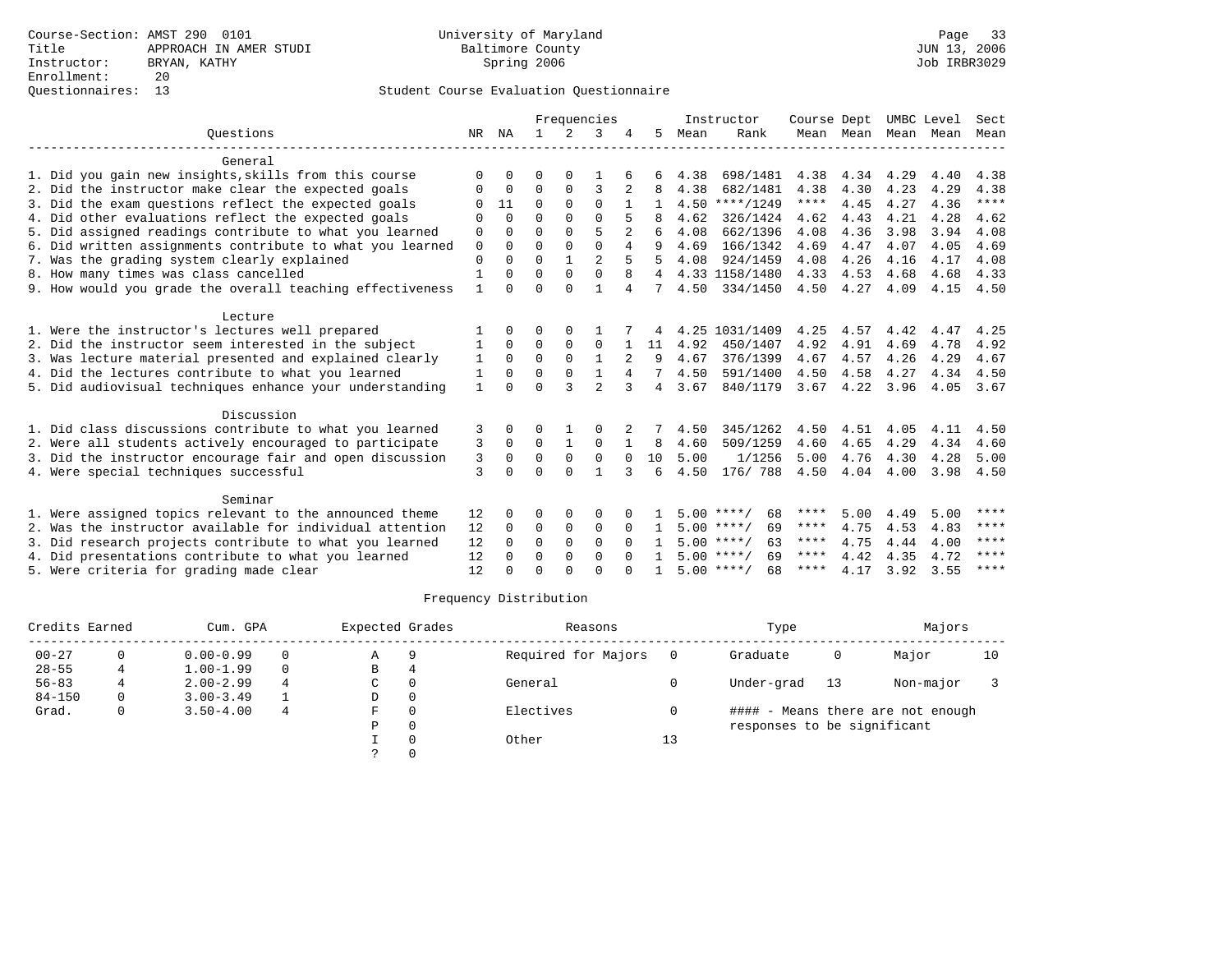|                                                           |                   |              |                |              | Frequencies    |                |              |        | Instructor         | Course Dept UMBC Level |           |                     |      | Sect        |
|-----------------------------------------------------------|-------------------|--------------|----------------|--------------|----------------|----------------|--------------|--------|--------------------|------------------------|-----------|---------------------|------|-------------|
| Questions                                                 |                   | NR NA        | 1              | 2            | 3              | 4              |              | 5 Mean | Rank               |                        |           | Mean Mean Mean Mean |      | Mean        |
|                                                           |                   |              |                |              |                |                |              |        |                    |                        |           |                     |      |             |
| General                                                   |                   |              |                |              |                |                |              |        |                    |                        |           |                     |      |             |
| 1. Did you gain new insights, skills from this course     | 1                 | 0            | $\Omega$       | 0            | 5              | 8              | 11           | 4.25   | 844/1481           | 4.25                   | 4.34      | 4.29                | 4.29 | 4.25        |
| 2. Did the instructor make clear the expected goals       | $\mathbf{1}$<br>2 | $\mathbf{0}$ | $\mathbf 1$    | 2            | $\overline{3}$ | 11             | 7            |        | 3.88 1136/1481     | 3.88                   | 4.30      | 4.23                | 4.23 | 3.88        |
| 3. Did the exam questions reflect the expected goals      |                   | 13           | $\Omega$       | $\Omega$     | $\overline{2}$ | 4              | 4            | 4.20   | 788/1249           | 4.20                   | 4.45      | 4.27                | 4.28 | 4.20        |
| 4. Did other evaluations reflect the expected goals       | 1                 | 1            | $\Omega$       | $\Omega$     | 5              | 5              | 13           | 4.35   | 633/1424           | 4.35                   | 4.43      | 4.21                | 4.27 | 4.35        |
| 5. Did assigned readings contribute to what you learned   | $\mathbf 0$       | $\mathbf 0$  | $\Omega$       | $\Omega$     | $\mathbf{1}$   | 6              | 18           | 4.68   | 185/1396           | 4.68                   | 4.36      | 3.98                | 4.00 | 4.68        |
| 6. Did written assignments contribute to what you learned | $\mathbf 0$       | $\mathbf{0}$ | $\mathbf 0$    | $\mathbf{0}$ | $\mathbf{1}$   | 11             | 13           | 4.48   | 323/1342           | 4.48                   | 4.47      | 4.07                | 4.12 | 4.48        |
| 7. Was the grading system clearly explained               | $\mathbf{1}$      | 2            | $\Omega$       | $\mathbf{1}$ | $\mathbf{1}$   | 7              | 13           | 4.45   | 535/1459           | 4.45                   | 4.26      | 4.16                | 4.17 | 4.45        |
| 8. How many times was class cancelled                     | $\mathbf{0}$      | $\mathbf 0$  | $\mathbf 0$    | $\mathbf 0$  | $\mathbf 0$    | 19             | 6            |        | 4.24 1230/1480     | 4.24                   | 4.53      | 4.68                | 4.65 | 4.24        |
| 9. How would you grade the overall teaching effectiveness | 3                 | 1            | $\Omega$       | $\Omega$     | 3              | 13             | 5            | 4.10   | 786/1450           | 4.10                   | 4.27      | 4.09                | 4.10 | 4.10        |
|                                                           |                   |              |                |              |                |                |              |        |                    |                        |           |                     |      |             |
| Lecture                                                   | $\Omega$          | $\Omega$     | $\Omega$       | $\Omega$     | 2              | 8              |              | 4.52   | 739/1409           | 4.52                   | 4.57      | 4.42                | 4.43 | 4.52        |
| 1. Were the instructor's lectures well prepared           | $\mathbf 0$       | $\mathbf 0$  | 0              | $\Omega$     | $\Omega$       |                | 15           | 4.84   |                    |                        | 4.91      |                     |      | 4.84        |
| 2. Did the instructor seem interested in the subject      |                   |              | 0              |              | 3              | 4              | 21           | 4.32   | 636/1407           | 4.84                   |           | 4.69                | 4.67 | 4.32        |
| 3. Was lecture material presented and explained clearly   | 0                 | 0            |                | 0            |                | 11             | 11           |        | 763/1399           | 4.32                   | 4.57      | 4.26                | 4.27 |             |
| 4. Did the lectures contribute to what you learned        | $\mathbf 0$       | $\mathbf 0$  | $\mathbf 0$    | $\mathbf{0}$ | $\mathbf{1}$   | 7              | 17           | 4.64   | 444/1400           | 4.64                   | 4.58      | 4.27                | 4.28 | 4.64        |
| 5. Did audiovisual techniques enhance your understanding  | 1                 | 3            | $\mathbf{1}$   | $\Omega$     | $\overline{4}$ | 7              | 9            | 4.10   | 560/1179           | 4.10                   | 4.22      | 3.96                | 4.02 | 4.10        |
| Discussion                                                |                   |              |                |              |                |                |              |        |                    |                        |           |                     |      |             |
| 1. Did class discussions contribute to what you learned   | 7                 | $\mathbf 0$  | 0              | $\mathbf 0$  | 1              | 5              | 12           | 4.61   | 289/1262           | 4.61                   | 4.51      | 4.05                | 4.14 | 4.61        |
| 2. Were all students actively encouraged to participate   | 7                 | $\Omega$     | $\Omega$       | $\Omega$     | $\overline{2}$ | $\mathbf{1}$   | 15           | 4.72   | 391/1259           | 4.72                   | 4.65      | 4.29                | 4.34 | 4.72        |
| 3. Did the instructor encourage fair and open discussion  | 7                 | $\mathbf 0$  | 0              | $\mathsf 0$  | $\mathbf{1}$   | $\overline{4}$ | 13           | 4.67   | 457/1256           | 4.67                   | 4.76      | 4.30                | 4.34 | 4.67        |
|                                                           | 7                 | 11           | $\overline{a}$ | $\mathbf{0}$ | $\mathbf 0$    | 3              | 2            | 3.43   | 640/788            | 3.43                   | 4.04      |                     | 4.07 | 3.43        |
| 4. Were special techniques successful                     |                   |              |                |              |                |                |              |        |                    |                        |           | 4.00                |      |             |
| Laboratory                                                |                   |              |                |              |                |                |              |        |                    |                        |           |                     |      |             |
| 1. Did the lab increase understanding of the material     | 24                | $\mathbf 0$  | 0              | $\mathbf 0$  | $\mathbf 0$    | 0              | 1.           |        | $5.00$ ****/ 246   |                        |           | 4.20                | 4.20 | ****        |
| 2. Were you provided with adequate background information | 24                | $\mathbf 0$  | 0              | $\mathbf 0$  | $\mathbf 0$    | $\Omega$       | 1            | 5.00   | ****/ 249          |                        |           | 4.11                | 4.23 | ****        |
| 3. Were necessary materials available for lab activities  | 24                | $\mathbf 0$  | $\mathbf 0$    | $\mathbf 0$  | $\mathbf 0$    | $\Omega$       | $\mathbf{1}$ |        | $5.00$ ****/ 242   | ****                   | $***$ *   | 4.40                | 4.36 | ****        |
| 4. Did the lab instructor provide assistance              | 24                | $\Omega$     | $\Omega$       | $\Omega$     | $\Omega$       | $\Omega$       | $\mathbf{1}$ |        | $5.00$ ****/ 240   | ****                   | $***$ *   | 4.20                | 3.96 | ****        |
| 5. Were requirements for lab reports clearly specified    | 24                | $\mathbf 0$  | $\mathbf 0$    | $\mathbf 0$  | $\mathbf 0$    | $\Omega$       | $\mathbf{1}$ |        | $5.00$ ****/ 217   | ****                   | $* * * *$ | 4.04                | 4.11 | ****        |
|                                                           |                   |              |                |              |                |                |              |        |                    |                        |           |                     |      |             |
| Seminar                                                   |                   |              |                |              |                |                |              |        |                    |                        |           |                     |      |             |
| 1. Were assigned topics relevant to the announced theme   | 24                | 0            | 0              | $\mathbf 0$  | 0              | $\Omega$       | -1.          |        | $5.00$ ****/<br>68 | ****                   | 5.00      | 4.49                | 4.70 | $***$       |
| 2. Was the instructor available for individual attention  | 24                | $\mathbf 0$  | $\mathbf 0$    | $\mathbf 0$  | $\mathbf{0}$   | 0              | 1            |        | $5.00$ ****/<br>69 | $***$ * *              | 4.75      | 4.53                | 4.66 | ****        |
| 3. Did research projects contribute to what you learned   | 24                | $\mathbf 0$  | $\mathbf 0$    | $\mathbf 0$  | $\mathbf 0$    | $\Omega$       | 1            |        | $5.00$ ****/<br>63 | $***$ * *              | 4.75      | 4.44                | 4.56 | ****        |
| 4. Did presentations contribute to what you learned       | 24                | $\Omega$     | $\mathbf 0$    | $\mathbf 0$  | $\mathbf 0$    | $\Omega$       | $\mathbf{1}$ |        | $5.00$ ****/<br>69 | $***$ * *              | 4.42      | 4.35                | 4.48 | $***$       |
| 5. Were criteria for grading made clear                   | 24                | $\Omega$     | $\Omega$       | $\Omega$     | $\Omega$       | $\Omega$       | $\mathbf{1}$ |        | $5.00$ ****/<br>68 | ****                   | 4.17      | 3.92                | 4.43 | ****        |
|                                                           |                   |              |                |              |                |                |              |        |                    |                        |           |                     |      |             |
| Field Work                                                |                   |              |                |              |                |                |              |        |                    |                        |           |                     |      |             |
| 1. Did field experience contribute to what you learned    | 24                | 0            | 0              | $\mathbf 0$  | 0              | 0              | 1            |        | 59<br>$5.00$ ****/ | ****                   | ****      | 4.30                | 4.48 | ****        |
| 2. Did you clearly understand your evaluation criteria    | 24                | $\mathbf 0$  | $\mathbf 0$    | $\mathbf 0$  | 0              | $\Omega$       | 1            | 5.00   | 51<br>$***$ /      | ****                   | ****      | 4.00                | 4.13 | * * * *     |
| 3. Was the instructor available for consultation          | 24                | $\mathbf 0$  | $\mathbf 0$    | $\mathbf 0$  | $\mathbf 0$    | $\Omega$       | $\mathbf{1}$ |        | 36<br>$5.00$ ****/ | ****                   | ****      | 4.60                | 4.33 | ****        |
| 4. To what degree could you discuss your evaluations      | 24                | $\mathbf 0$  | $\mathbf 0$    | $\mathbf 0$  | $\mathbf 0$    | $\Omega$       | $\mathbf{1}$ | 5.00   | $***$ /<br>41      | ****                   | ****      | 4.26                | 3.90 | ****        |
| 5. Did conferences help you carry out field activities    | 24                | $\Omega$     | $\Omega$       | $\Omega$     | $\Omega$       | $\Omega$       | $\mathbf{1}$ | 5.00   | $***$ /<br>31      | ****                   | ****      | 4.42                | 4.00 | ****        |
|                                                           |                   |              |                |              |                |                |              |        |                    |                        |           |                     |      |             |
| Self Paced                                                |                   |              |                |              |                |                |              |        |                    |                        |           |                     |      |             |
| 1. Did self-paced system contribute to what you learned   | 24                | 0            | 0              | 0            | 0              | 0              | 1            | 5.00   | 55<br>$***$ /      |                        |           | 4.55                | 4.88 | $***$ * * * |
| 2. Did study questions make clear the expected goal       | 24                | $\mathbf 0$  | 0              | $\mathbf 0$  | $\mathbf{0}$   | 0              | 1            | 5.00   | 31<br>$***/$       | ****                   | ****      | 4.75                | 4.67 | ****        |
| 3. Were your contacts with the instructor helpful         | 24                | $\Omega$     | 0              | $\mathbf 0$  | $\Omega$       | $\Omega$       | 1            | 5.00   | $* * * * /$<br>51  | ****                   | ****      | 4.65                | 4.88 | $***$ * * * |
| 4. Was the feedback/tutoring by proctors helpful          | 24                | $\mathbf 0$  | $\mathbf 0$    | $\mathbf 0$  | $\Omega$       | $\Omega$       | $\mathbf{1}$ |        | $5.00$ ****/<br>34 | ****                   | ****      | 4.83                | 4.67 | ****        |
| 5. Were there enough proctors for all the students        | 24                | $\Omega$     | $\Omega$       | $\Omega$     | $\Omega$       | $\Omega$       | $\mathbf{1}$ |        | $5.00$ ****/<br>24 | ****                   |           | 4.82                | 4.67 | ****        |
|                                                           |                   |              |                |              |                |                |              |        |                    |                        |           |                     |      |             |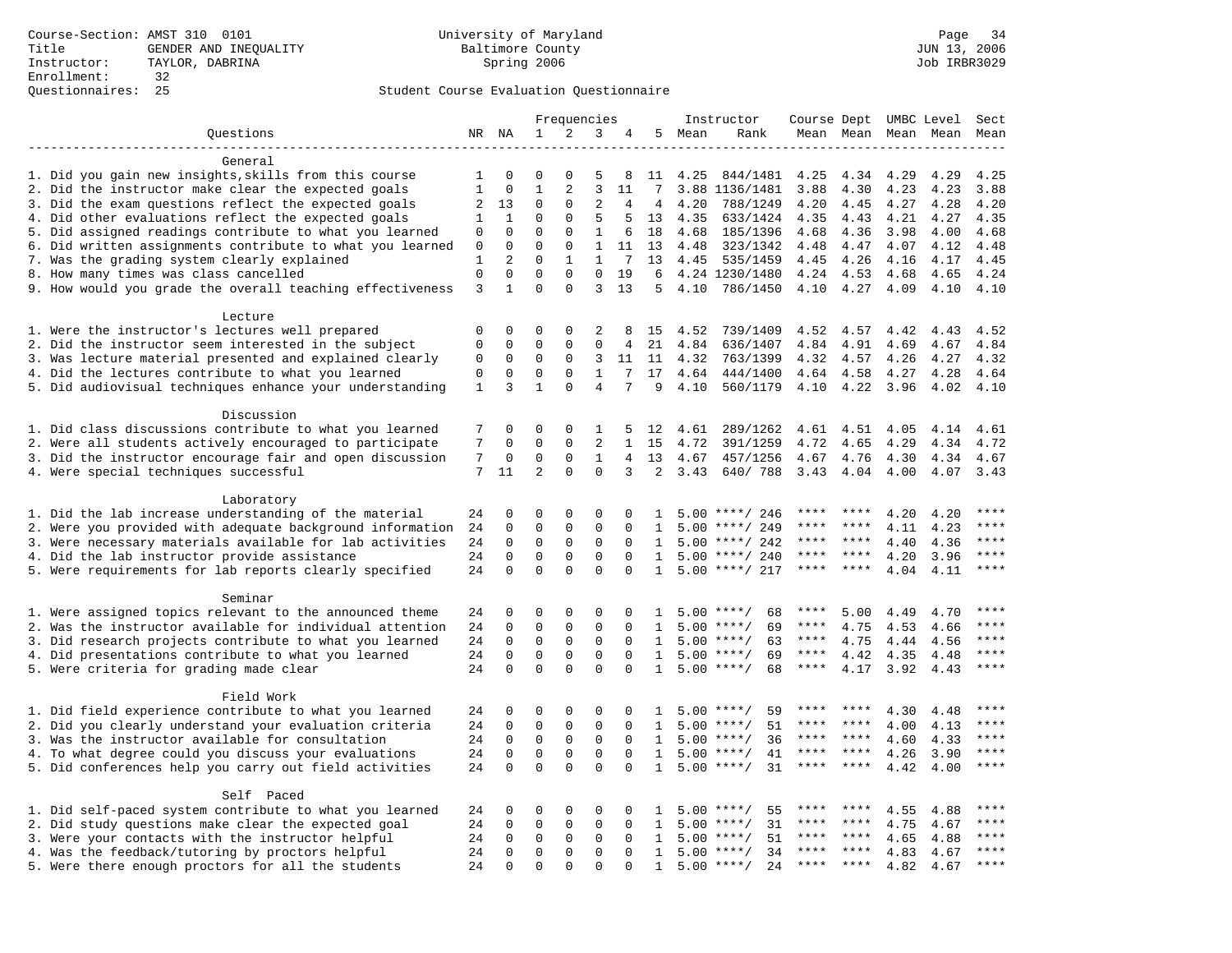| Course-Section: AMST 310 0101 |                       | University of Maryland                  | Page 34      |
|-------------------------------|-----------------------|-----------------------------------------|--------------|
| Title                         | GENDER AND INEOUALITY | Baltimore County                        | JUN 13, 2006 |
| Instructor:                   | TAYLOR, DABRINA       | Spring 2006                             | Job IRBR3029 |
| Enrollment:                   |                       |                                         |              |
| Ouestionnaires: 25            |                       | Student Course Evaluation Questionnaire |              |

| Credits Earned |   | Cum. GPA      |                                           |   | Expected Grades | Reasons   |   | Type                        | Majors |                                   |    |
|----------------|---|---------------|-------------------------------------------|---|-----------------|-----------|---|-----------------------------|--------|-----------------------------------|----|
| $00 - 27$      |   | $0.00 - 0.99$ | Required for Majors<br>$\Omega$<br>6<br>Α |   | 6               | Graduate  | 0 | Major                       |        |                                   |    |
| $28 - 55$      |   | $1.00 - 1.99$ | $\Omega$                                  | B | 13              |           |   |                             |        |                                   |    |
| $56 - 83$      |   | $2.00 - 2.99$ |                                           | C | $\overline{4}$  | General   |   | Under-grad                  | 25     | Non-major                         | 17 |
| $84 - 150$     | q | $3.00 - 3.49$ | 6                                         | D | -0              |           |   |                             |        |                                   |    |
| Grad.          |   | $3.50 - 4.00$ |                                           | F | $\Omega$        | Electives |   |                             |        | #### - Means there are not enough |    |
|                |   |               |                                           | P |                 |           |   | responses to be significant |        |                                   |    |
|                |   |               |                                           |   | $\Omega$        | Other     |   |                             |        |                                   |    |
|                |   |               |                                           |   |                 |           |   |                             |        |                                   |    |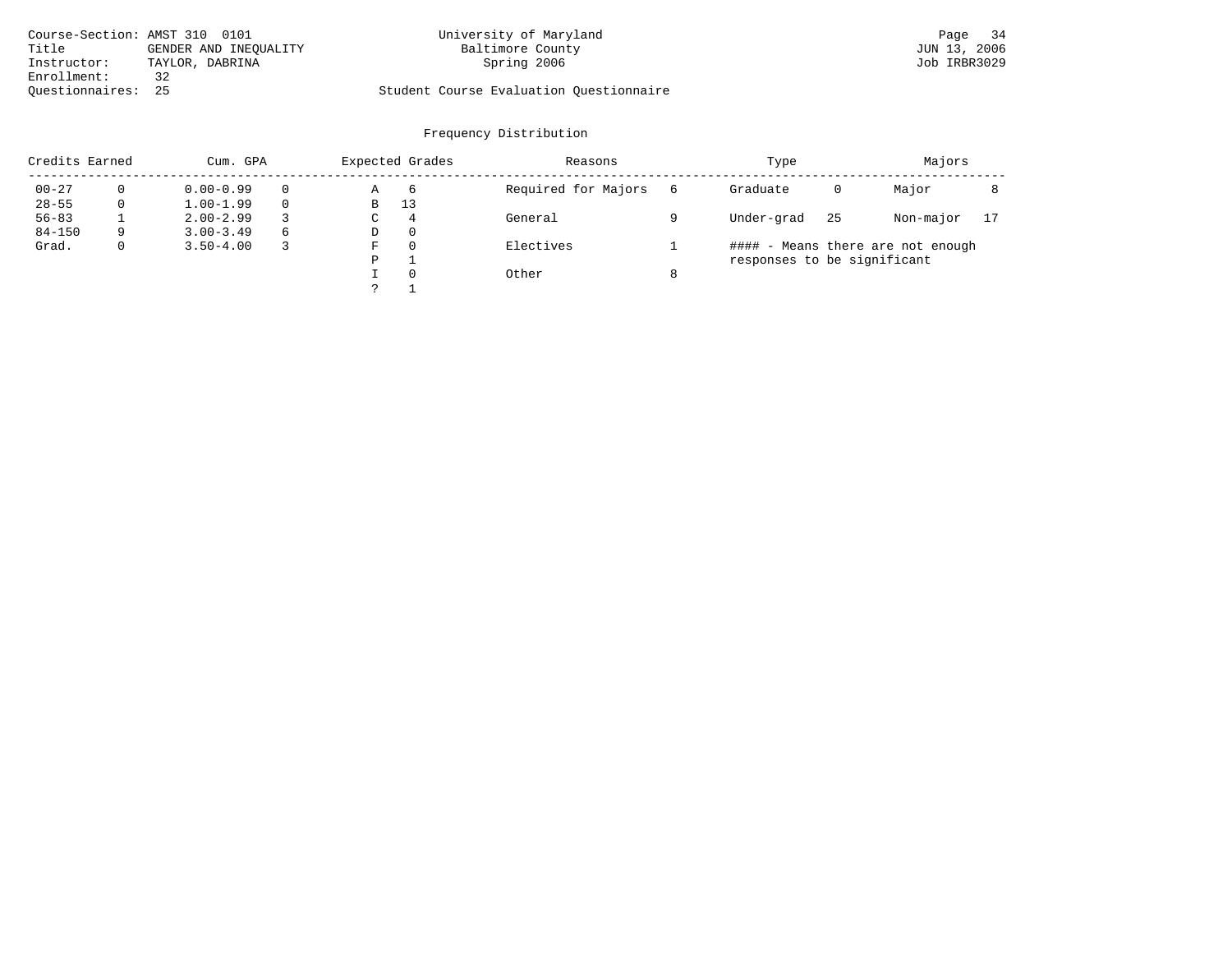|                                                           | Frequencies    |              |                |               | Instructor | Course Dept |      |      | UMBC Level | Sect |           |           |      |      |
|-----------------------------------------------------------|----------------|--------------|----------------|---------------|------------|-------------|------|------|------------|------|-----------|-----------|------|------|
| Ouestions                                                 | NR.            | ΝA           |                |               | 3          |             | 5.   | Mean | Rank       |      | Mean Mean | Mean Mean |      | Mean |
| General                                                   |                |              |                |               |            |             |      |      |            |      |           |           |      |      |
| 1. Did you gain new insights, skills from this course     |                |              |                |               |            | 15          | 15   | 4.17 | 938/1481   | 4.26 | 4.34      | 4.29      | 4.29 | 4.17 |
| 2. Did the instructor make clear the expected goals       | O              | $\Omega$     |                | $\Omega$      |            |             | 28   | 4.69 | 299/1481   | 4.64 | 4.30      | 4.23      | 4.23 | 4.69 |
| 3. Did the exam questions reflect the expected goals      | O              |              | $\Omega$       | $\Omega$      | $\Omega$   |             | 28   | 4.82 | 190/1249   | 4.41 | 4.45      | 4.27      | 4.28 | 4.82 |
| 4. Did other evaluations reflect the expected goals       | $\Omega$       |              | $\Omega$       |               | $\cap$     | 13          | 20   | 4.53 | 416/1424   | 4.63 | 4.43      | 4.21      | 4.27 | 4.53 |
| 5. Did assigned readings contribute to what you learned   | $\mathbf 0$    | $\Omega$     |                |               |            | 12          | 16   | 4.11 | 633/1396   | 4.23 | 4.36      | 3.98      | 4.00 | 4.11 |
| 6. Did written assignments contribute to what you learned | $\mathbf 0$    | $\Omega$     |                |               |            | 10          | 20   | 4.29 | 519/1342   | 4.45 | 4.47      | 4.07      | 4.12 | 4.29 |
| 7. Was the grading system clearly explained               |                | $\Omega$     | $\Omega$       |               |            | 8           | 2.2. | 4.47 | 505/1459   | 4.44 | 4.26      | 4.16      | 4.17 | 4.47 |
| 8. How many times was class cancelled                     | $\mathbf 0$    | $\Omega$     | $\Omega$       | $\Omega$      | $\Omega$   |             | 35   | 5.00 | 1/1480     | 4.98 | 4.53      | 4.68      | 4.65 | 5.00 |
| 9. How would you grade the overall teaching effectiveness | 8              | <sup>n</sup> | U              | $\cap$        |            | 15          | 11   | 4.37 | 504/1450   | 4.42 | 4.27      | 4.09      | 4.10 | 4.37 |
| Lecture                                                   |                |              |                |               |            |             |      |      |            |      |           |           |      |      |
| 1. Were the instructor's lectures well prepared           |                |              |                |               |            |             | 26   | 4.65 | 588/1409   | 4.70 | 4.57      | 4.42      | 4.43 | 4.65 |
| 2. Did the instructor seem interested in the subject      | 2              | $\Omega$     | $\Omega$       |               | $\Omega$   |             | 26   | 4.73 | 880/1407   | 4.84 | 4.91      | 4.69      | 4.67 | 4.73 |
| 3. Was lecture material presented and explained clearly   | $\overline{4}$ | $\Omega$     |                |               |            |             | 2.2. | 4.65 | 404/1399   | 4.66 | 4.57      | 4.26      | 4.27 | 4.65 |
| 4. Did the lectures contribute to what you learned        |                | $\Omega$     | $\Omega$       |               |            |             | 26   | 4.64 | 456/1400   | 4.64 | 4.58      | 4.27      | 4.28 | 4.64 |
| 5. Did audiovisual techniques enhance your understanding  | $\overline{a}$ | <sup>n</sup> |                | ∩             |            |             | 26   | 4.73 | 147/1179   | 4.79 | 4.22      | 3.96      | 4.02 | 4.73 |
| Discussion                                                |                |              |                |               |            |             |      |      |            |      |           |           |      |      |
| 1. Did class discussions contribute to what you learned   | 13             |              |                |               |            | 1 N         |      | 3.91 | 797/1262   | 4.34 | 4.51      | 4.05      | 4.14 | 3.91 |
| 2. Were all students actively encouraged to participate   | 13             | $\Omega$     | $\overline{a}$ | $\Omega$      |            |             | 12   | 4.23 | 803/1259   | 4.36 | 4.65      | 4.29      | 4.34 | 4.23 |
| 3. Did the instructor encourage fair and open discussion  | 13             | $\cap$       |                | $\mathcal{D}$ | $\cap$     |             | 17   | 4.45 | 625/1256   | 4.62 | 4.76      | 4.30      | 4.34 | 4.45 |
| 4. Were special techniques successful                     | 13             |              | O              |               |            |             |      | 4.27 | 287/788    | 4.23 | 4.04      | 4.00      | 4.07 | 4.27 |

| Credits Earned |          |               | Expected Grades<br>Cum. GPA<br>Reasons |             |          |                        |    | Type                        |      | Majors                            |     |  |
|----------------|----------|---------------|----------------------------------------|-------------|----------|------------------------|----|-----------------------------|------|-----------------------------------|-----|--|
| $00 - 27$      | $\Omega$ | $0.00 - 0.99$ |                                        | Α           | 25       | Required for Majors 13 |    | Graduate                    | 0    | Major                             |     |  |
| $28 - 55$      | 2        | $1.00 - 1.99$ |                                        | В           |          |                        |    |                             |      |                                   |     |  |
| $56 - 83$      |          | $2.00 - 2.99$ |                                        | $\sim$<br>◡ | 0        | General                | 13 | Under-grad                  | - 35 | Non-major                         | -29 |  |
| $84 - 150$     | 19       | $3.00 - 3.49$ | 12                                     | D           | 0        |                        |    |                             |      |                                   |     |  |
| Grad.          | 0        | $3.50 - 4.00$ |                                        | F           | 0        | Electives              | 0  |                             |      | #### - Means there are not enough |     |  |
|                |          |               |                                        | Ρ           | 0        |                        |    | responses to be significant |      |                                   |     |  |
|                |          |               |                                        |             | $\Omega$ | Other                  |    |                             |      |                                   |     |  |
|                |          |               |                                        |             |          |                        |    |                             |      |                                   |     |  |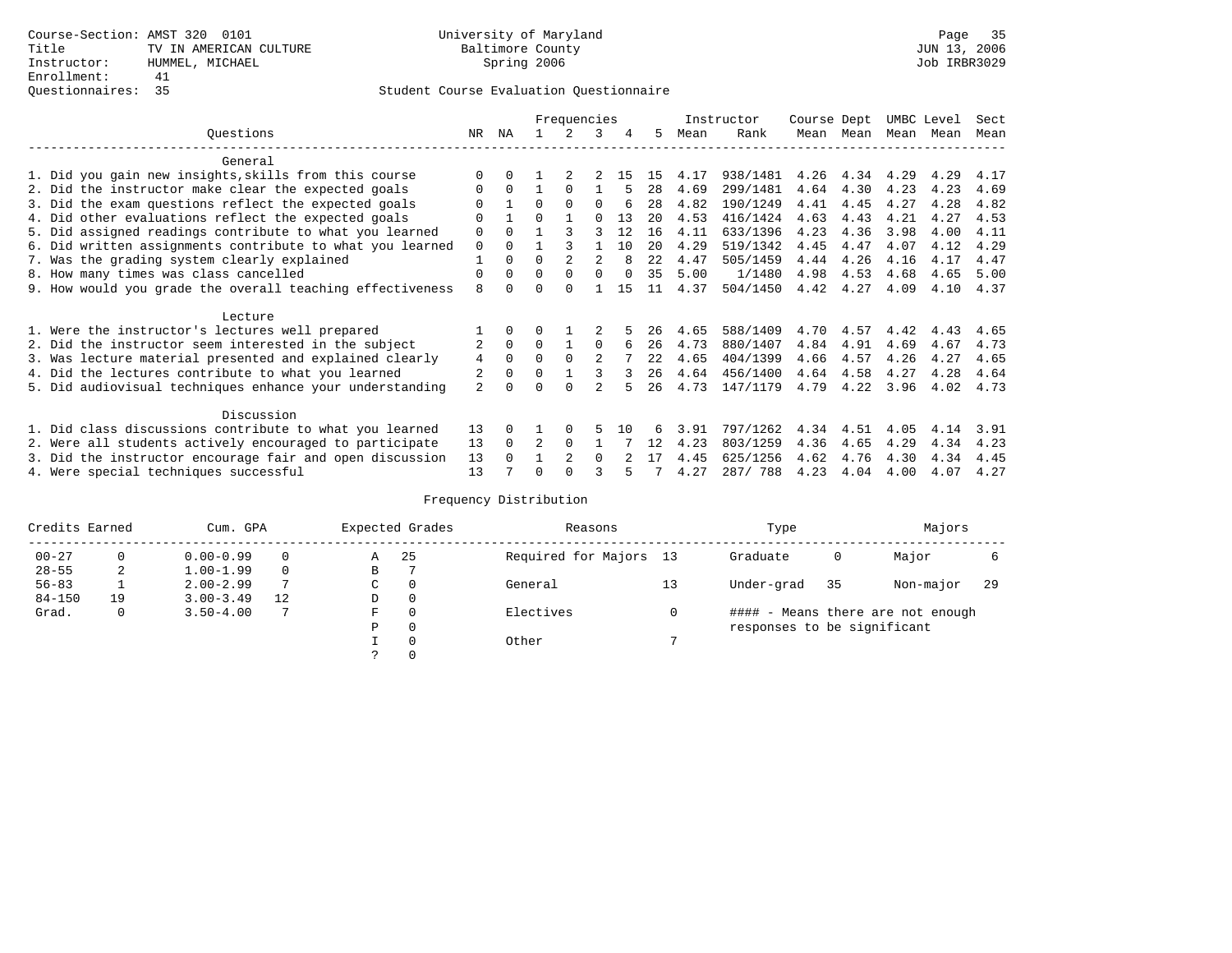|                                                           | Frequencies    |                      |              |                            | Instructor                 | Course Dept<br>UMBC Level |               |      | Sect                                 |      |      |                     |              |             |
|-----------------------------------------------------------|----------------|----------------------|--------------|----------------------------|----------------------------|---------------------------|---------------|------|--------------------------------------|------|------|---------------------|--------------|-------------|
| Ouestions                                                 | NR             | NA                   | $\mathbf{1}$ | 2                          | 3                          |                           | 5             | Mean | Rank                                 |      |      | Mean Mean Mean Mean |              | Mean        |
|                                                           |                |                      |              |                            |                            |                           |               |      |                                      |      |      |                     |              |             |
| General                                                   |                |                      |              |                            |                            |                           |               |      |                                      |      |      |                     |              |             |
| 1. Did you gain new insights, skills from this course     | $\Omega$       | <sup>0</sup>         | O            |                            |                            |                           | 11            | 4.35 | 729/1481                             | 4.26 | 4.34 | 4.29                | 4.29         | 4.35        |
| 2. Did the instructor make clear the expected goals       | 0              | $\Omega$             | $\Omega$     | 0                          | $\mathbf{1}$               | 6                         | 13            | 4.60 | 399/1481                             | 4.64 | 4.30 | 4.23                | 4.23         | 4.60        |
| 3. Did the exam questions reflect the expected goals      |                | 9                    | 0            | 0                          | 3                          | 4                         | 3             | 4.00 | 893/1249                             | 4.41 | 4.45 | 4.27                | 4.28         | 4.00        |
| 4. Did other evaluations reflect the expected goals       | $\Omega$       | $\overline{2}$       | $\Omega$     | $\Omega$                   | $\Omega$                   |                           | 13            | 4.72 | 240/1424                             | 4.63 | 4.43 | 4.21                | 4.27         | 4.72        |
| 5. Did assigned readings contribute to what you learned   | 0              | $\Omega$             | 0            | 0                          | 4                          |                           | 11            | 4.35 | 419/1396                             | 4.23 | 4.36 | 3.98                | 4.00         | 4.35        |
| 6. Did written assignments contribute to what you learned | $\mathbb O$    | 2                    | $\Omega$     | $\Omega$                   | $\mathbf{1}$               |                           | 12            | 4.61 | 230/1342                             | 4.45 | 4.47 | 4.07                | 4.12         | 4.61        |
| 7. Was the grading system clearly explained               | $\mathbf 0$    | $\Omega$             | $\Omega$     | $\Omega$                   | $\overline{4}$             | 4                         | 12            | 4.40 | 611/1459                             | 4.44 | 4.26 | 4.16                | 4.17         | 4.40        |
| 8. How many times was class cancelled                     | $\mathbf{0}$   | $\Omega$             | $\Omega$     | $\Omega$                   | $\Omega$                   | $\mathbf{1}$              | 19            | 4.95 | 421/1480                             | 4.98 | 4.53 | 4.68                | 4.65         | 4.95        |
| 9. How would you grade the overall teaching effectiveness | 6              | 1                    | $\Omega$     | $\Omega$                   | $\Omega$                   | 7                         | 6             | 4.46 | 389/1450                             | 4.42 | 4.27 | 4.09                | 4.10         | 4.46        |
|                                                           |                |                      |              |                            |                            |                           |               |      |                                      |      |      |                     |              |             |
| Lecture                                                   |                |                      |              |                            |                            |                           |               |      |                                      |      |      |                     |              |             |
| 1. Were the instructor's lectures well prepared           | 0              | 0                    | 0            | $\Omega$                   |                            |                           | 16            | 4.75 | 417/1409                             | 4.70 | 4.57 | 4.42                | 4.43         | 4.75        |
| 2. Did the instructor seem interested in the subject      | 0              | 0                    | $\Omega$     | 0                          | $\mathbf 0$                |                           | 19            | 4.95 | 300/1407                             | 4.84 | 4.91 | 4.69                | 4.67         | 4.95        |
| 3. Was lecture material presented and explained clearly   | 1              | $\Omega$             | $\Omega$     | $\Omega$                   | 1                          |                           | 14            | 4.68 | 349/1399                             | 4.66 | 4.57 | 4.26                | 4.27         | 4.68        |
| 4. Did the lectures contribute to what you learned        | 0              | $\Omega$             | $\Omega$     | 0                          | $\mathbf{1}$               |                           | 14            | 4.65 | 433/1400                             | 4.64 | 4.58 | 4.27                | 4.28         | 4.65        |
| 5. Did audiovisual techniques enhance your understanding  | $\mathbf 0$    | $\Omega$             | $\Omega$     | $\Omega$                   | $\Omega$                   | 3                         | 17            | 4.85 | 99/1179                              | 4.79 | 4.22 | 3.96                | 4.02         | 4.85        |
|                                                           |                |                      |              |                            |                            |                           |               |      |                                      |      |      |                     |              |             |
| Discussion                                                |                |                      |              |                            |                            |                           |               |      |                                      |      |      |                     |              |             |
| 1. Did class discussions contribute to what you learned   | 2              | 0                    | $\Omega$     | $\Omega$                   | 0                          |                           | 14            | 4.78 | 190/1262                             | 4.34 | 4.51 | 4.05                | 4.14         | 4.78        |
| 2. Were all students actively encouraged to participate   | 2              | 0                    | $\Omega$     | $\Omega$                   | 3                          | 3                         | 12            | 4.50 | 588/1259                             | 4.36 | 4.65 | 4.29                | 4.34         | 4.50        |
| 3. Did the instructor encourage fair and open discussion  | 2              | 0                    | $\mathbf 0$  | $\mathbf 0$                | $\mathbf 0$                | 4                         | 14            | 4.78 | 332/1256                             | 4.62 | 4.76 | 4.30                | 4.34         | 4.78        |
| 4. Were special techniques successful                     | $\overline{2}$ | $\mathsf{R}$         | 1            | $\Omega$                   | $\overline{a}$             | $\Omega$                  | 7             | 4.20 | 318/ 788                             | 4.23 | 4.04 | 4.00                | 4.07         | 4.20        |
|                                                           |                |                      |              |                            |                            |                           |               |      |                                      |      |      |                     |              |             |
| Laboratory                                                |                |                      | $\Omega$     |                            |                            |                           |               |      |                                      | **** |      |                     |              | ****        |
| 1. Did the lab increase understanding of the material     | 18             |                      | $\Omega$     | $\Omega$                   | 1                          | $\Omega$                  | n             |      | $3.00$ ****/ 246<br>$5.00$ ****/ 249 | **** | **** | 4.20                | 4.20         | ****        |
| 2. Were you provided with adequate background information | 19<br>19       | $\Omega$<br>$\Omega$ | $\mathbf{1}$ | $\mathbf 0$<br>$\mathbf 0$ | $\mathbf 0$<br>$\mathbf 0$ | $\Omega$<br>$\Omega$      | 1<br>$\Omega$ |      | $1.00$ ****/ 242                     | **** | **** | 4.11<br>4.40        | 4.23<br>4.36 | ****        |
| 3. Were necessary materials available for lab activities  |                | $\cap$               | $\Omega$     | $\Omega$                   | $\Omega$                   | $\mathbf{1}$              | $\cap$        |      | $4.00$ ****/ 240                     | **** | **** | 4.20                | 3.96         | $* * * * *$ |
| 4. Did the lab instructor provide assistance              | 19             |                      |              |                            |                            |                           |               |      |                                      |      |      |                     |              |             |
| Self Paced                                                |                |                      |              |                            |                            |                           |               |      |                                      |      |      |                     |              |             |
| 1. Did self-paced system contribute to what you learned   | 19             | 0                    | 0            | $\Omega$                   | $\Omega$                   |                           | 0             |      | $4.00$ ****/<br>55                   | **** |      | 4.55                | 4.88         | ****        |
| 2. Did study questions make clear the expected goal       | 19             | 0                    | 0            | 0                          | $\mathbf 0$                | 1                         | $\Omega$      |      | $4.00$ ****/<br>31                   | **** | **** | 4.75                | 4.67         | ****        |
| 3. Were your contacts with the instructor helpful         | 19             | $\Omega$             | $\Omega$     | $\Omega$                   | $\mathbf{1}$               | $\Omega$                  | <sup>0</sup>  |      | $3.00$ ****/<br>51                   | **** | **** | 4.65                | 4.88         | ****        |
| 4. Was the feedback/tutoring by proctors helpful          | 19             | <sup>0</sup>         | 0            | $\Omega$                   | $\Omega$                   | $\mathbf{1}$              | <sup>0</sup>  |      | $4.00$ ****/<br>34                   | **** | **** | 4.83                | 4.67         | $***$ * * * |
| 5. Were there enough proctors for all the students        | 19             | O                    | $\Omega$     | $\Omega$                   | $\Omega$                   | ∩                         | 1             |      | $5.00$ ****/<br>2.4                  | **** | **** | 4.82                | 4.67         | ****        |
|                                                           |                |                      |              |                            |                            |                           |               |      |                                      |      |      |                     |              |             |

|            | Credits Earned |               |          | Cum. GPA |          |                     |   | Expected Grades             | Reasons |                                   | Type | Majors |  |
|------------|----------------|---------------|----------|----------|----------|---------------------|---|-----------------------------|---------|-----------------------------------|------|--------|--|
| $00 - 27$  |                | $0.00 - 0.99$ |          | Α        | 10       | Required for Majors | 6 | Graduate                    | 0       | Major                             |      |        |  |
| $28 - 55$  |                | $1.00 - 1.99$ | $\Omega$ | в        | 4        |                     |   |                             |         |                                   |      |        |  |
| $56 - 83$  |                | $2.00 - 2.99$ | 2        | C        |          | General             |   | Under-grad                  | 20      | Non-major                         | 20   |        |  |
| $84 - 150$ |                | $3.00 - 3.49$ | 4        | D        | $\Omega$ |                     |   |                             |         |                                   |      |        |  |
| Grad.      | 0              | $3.50 - 4.00$ | 2        | F.       |          | Electives           |   |                             |         | #### - Means there are not enough |      |        |  |
|            |                |               |          | Ρ        |          |                     |   | responses to be significant |         |                                   |      |        |  |
|            |                |               |          |          |          | Other               |   |                             |         |                                   |      |        |  |
|            |                |               |          |          |          |                     |   |                             |         |                                   |      |        |  |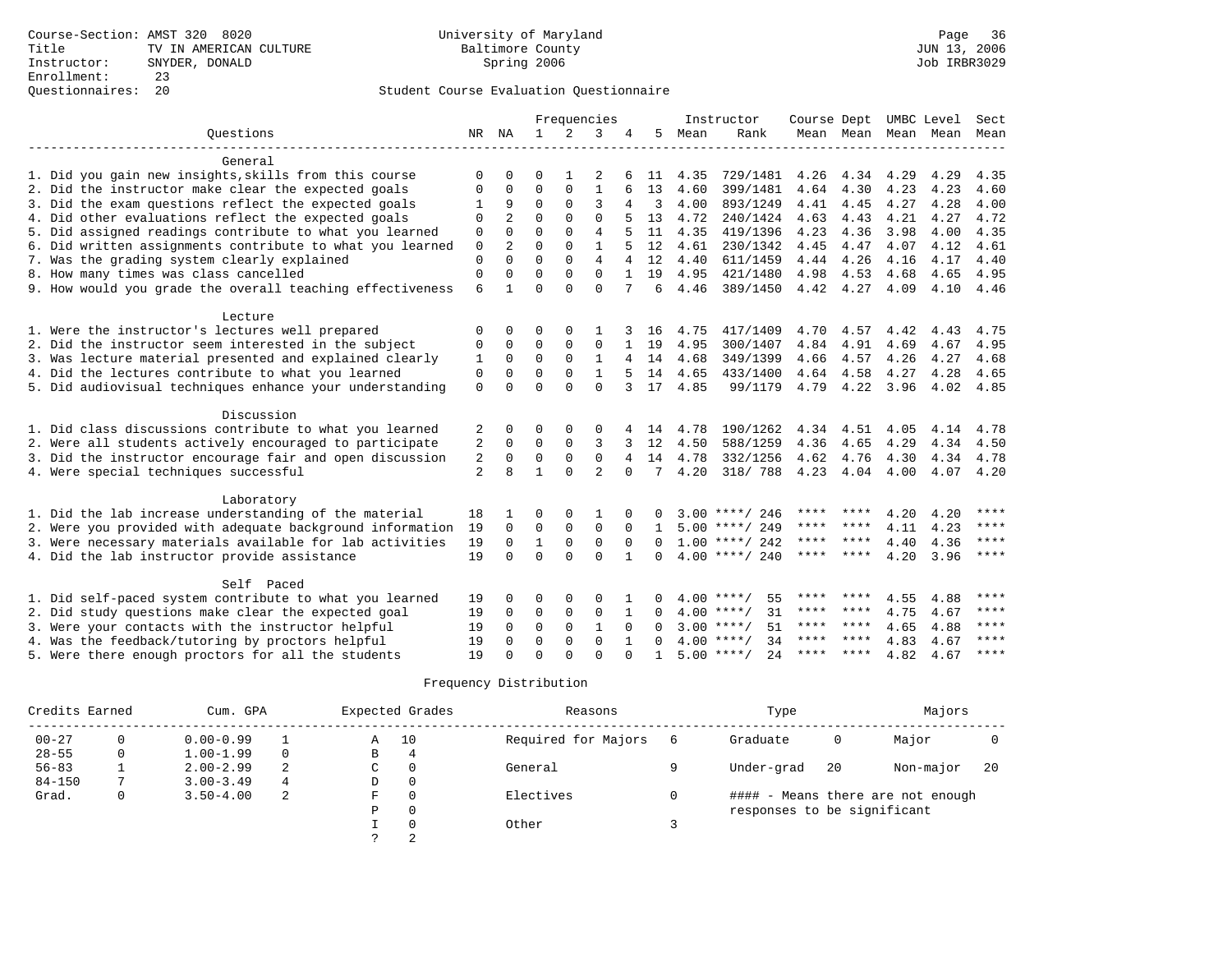# Questionnaires: 23 Student Course Evaluation Questionnaire

|                                                           |                | Frequencies  |          |          |                | Instructor | Course Dept    |      | UMBC Level     |      | Sect |      |      |      |
|-----------------------------------------------------------|----------------|--------------|----------|----------|----------------|------------|----------------|------|----------------|------|------|------|------|------|
| Ouestions                                                 | NR.            | ΝA           |          |          | 3              | 4          | 5.             | Mean | Rank           | Mean | Mean | Mean | Mean | Mean |
| General                                                   |                |              |          |          |                |            |                |      |                |      |      |      |      |      |
| 1. Did you gain new insights, skills from this course     |                | $\Omega$     |          |          |                |            |                |      | 4.09 1012/1481 | 4.09 | 4.34 | 4.29 | 4.29 | 4.09 |
| 2. Did the instructor make clear the expected goals       |                | $\Omega$     | $\Omega$ | 4        | ς              |            | 8              |      | 3.86 1142/1481 | 3.86 | 4.30 | 4.23 | 4.23 | 3.86 |
| 3. Did the exam questions reflect the expected goals      |                | 14           | $\Omega$ | $\Omega$ | $\Omega$       |            | 6              | 4.86 | 172/1249       | 4.86 | 4.45 | 4.27 | 4.28 | 4.86 |
| 4. Did other evaluations reflect the expected goals       |                |              | $\Omega$ |          | 4              |            | q              |      | 3.95 1023/1424 | 3.95 | 4.43 | 4.21 | 4.27 | 3.95 |
| 5. Did assigned readings contribute to what you learned   |                | $\Omega$     | $\Omega$ |          |                |            | 12             | 4.14 | 613/1396       | 4.14 | 4.36 | 3.98 | 4.00 | 4.14 |
| 6. Did written assignments contribute to what you learned | 2              | $\Omega$     |          |          |                |            | 13             | 4.29 | 519/1342       | 4.29 | 4.47 | 4.07 | 4.12 | 4.29 |
| 7. Was the grading system clearly explained               |                | $\Omega$     |          |          |                |            | 12             | 4.18 | 836/1459       | 4.18 | 4.26 | 4.16 | 4.17 | 4.18 |
| 8. How many times was class cancelled                     |                | $\Omega$     | $\Omega$ | $\Omega$ | $\Omega$       |            | $20^{\circ}$   | 4.91 | 702/1480       | 4.91 | 4.53 | 4.68 | 4.65 | 4.91 |
| 9. How would you grade the overall teaching effectiveness | $\overline{4}$ | <sup>n</sup> |          | $\cap$   | 4              | 10         | $\overline{4}$ |      | 3.84 1022/1450 | 3.84 | 4.27 | 4.09 | 4.10 | 3.84 |
| Lecture                                                   |                |              |          |          |                |            |                |      |                |      |      |      |      |      |
| 1. Were the instructor's lectures well prepared           |                |              |          |          | 4              |            | 13             | 4.43 | 865/1409       | 4.43 | 4.57 | 4.42 | 4.43 | 4.43 |
| 2. Did the instructor seem interested in the subject      | $\overline{2}$ | $\Omega$     | $\Omega$ | $\Omega$ | $\Omega$       |            | 18             | 4.86 | 614/1407       | 4.86 | 4.91 | 4.69 | 4.67 | 4.86 |
| 3. Was lecture material presented and explained clearly   | 2              | $\Omega$     |          |          | $\Omega$       |            | 12             | 4.33 | 753/1399       | 4.33 | 4.57 | 4.26 | 4.27 | 4.33 |
| 4. Did the lectures contribute to what you learned        |                | $\Omega$     |          |          |                |            | 14             | 4.29 | 844/1400       | 4.29 | 4.58 | 4.27 | 4.28 | 4.29 |
| 5. Did audiovisual techniques enhance your understanding  | $\overline{a}$ | ∩            |          |          |                |            | 17             | 4.76 | 129/1179       | 4.76 | 4.22 | 3.96 | 4.02 | 4.76 |
| Discussion                                                |                |              |          |          |                |            |                |      |                |      |      |      |      |      |
| 1. Did class discussions contribute to what you learned   | 3              | $\Omega$     |          | $\Omega$ | 4              |            |                | 4.20 | 610/1262       | 4.20 | 4.51 | 4.05 | 4.14 | 4.20 |
| 2. Were all students actively encouraged to participate   | 3              | $\Omega$     | $\Omega$ | $\Omega$ |                |            | 16             | 4.75 | 358/1259       | 4.75 | 4.65 | 4.29 | 4.34 | 4.75 |
| 3. Did the instructor encourage fair and open discussion  | 3              | $\Omega$     | 0        | $\Omega$ | $\mathfrak{D}$ |            |                | 4.75 | 357/1256       | 4.75 | 4.76 | 4.30 | 4.34 | 4.75 |
| 4. Were special techniques successful                     | 3              | 14           |          |          |                |            |                | 4.67 | 133/788        | 4.67 | 4.04 | 4.00 | 4.07 | 4.67 |

| Credits Earned | Cum. GPA |               |                          | Expected Grades | Reasons  | Type      | Majors                      |    |                                   |    |
|----------------|----------|---------------|--------------------------|-----------------|----------|-----------|-----------------------------|----|-----------------------------------|----|
| $00 - 27$      |          | $0.00 - 0.99$ | Required for Majors<br>Α |                 | Graduate | 0         | Major                       |    |                                   |    |
| $28 - 55$      | 0        | $1.00 - 1.99$ | $\Omega$                 | В               | 12       |           |                             |    |                                   |    |
| $56 - 83$      | 0        | $2.00 - 2.99$ | 4                        | C.              |          | General   | Under-grad                  | 23 | Non-major                         | 19 |
| $84 - 150$     | 15       | $3.00 - 3.49$ | 4                        | D               | 0        |           |                             |    |                                   |    |
| Grad.          | 0        | $3.50 - 4.00$ |                          | F               | $\Omega$ | Electives |                             |    | #### - Means there are not enough |    |
|                |          |               |                          | Ρ               | 2        |           | responses to be significant |    |                                   |    |
|                |          |               |                          |                 | $\Omega$ | Other     |                             |    |                                   |    |
|                |          |               |                          |                 |          |           |                             |    |                                   |    |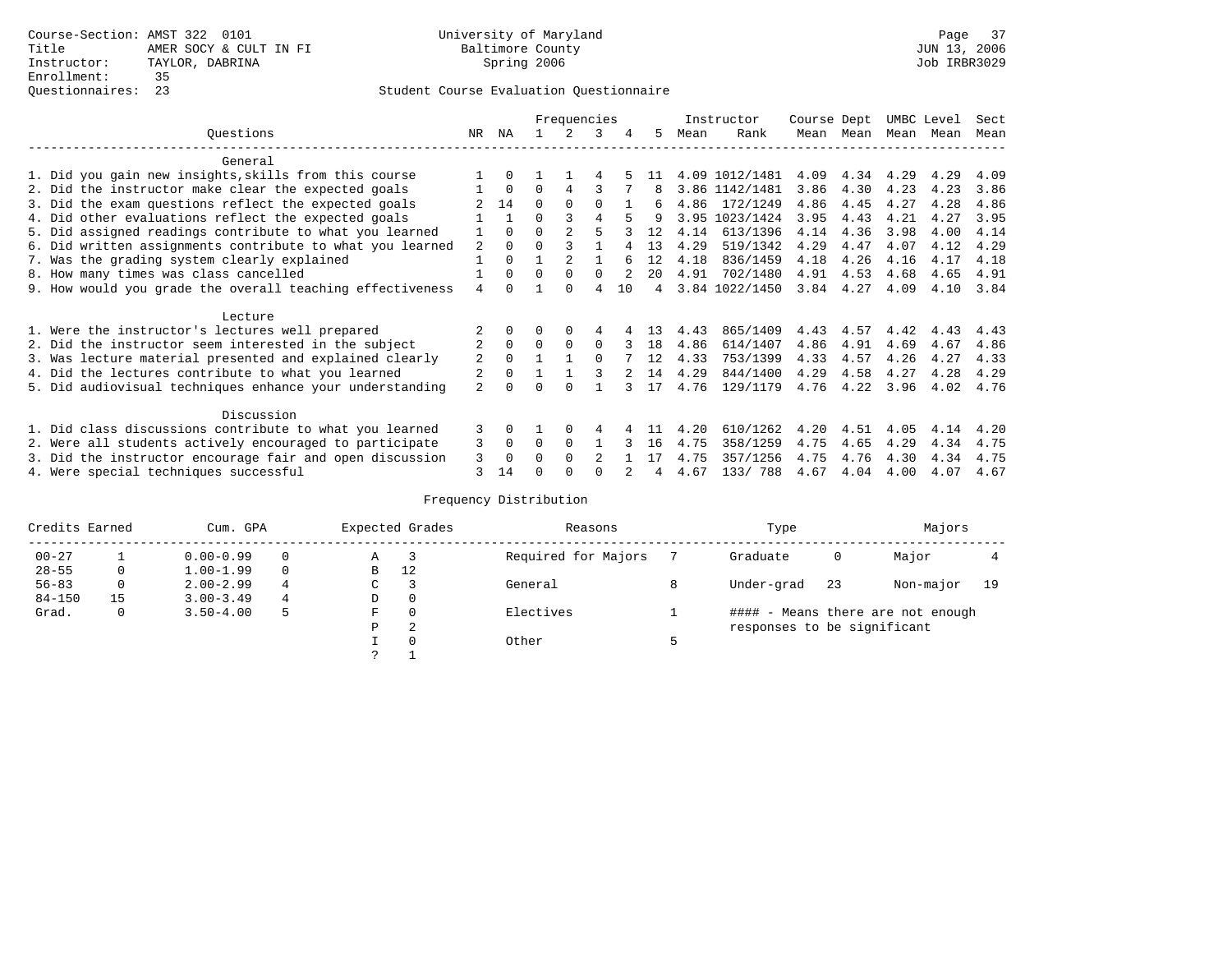|                                                                         |                |              |             |              | Frequencies                  |                |             |      | Instructor                   | Course Dept UMBC Level Sect |                     |      |      |             |
|-------------------------------------------------------------------------|----------------|--------------|-------------|--------------|------------------------------|----------------|-------------|------|------------------------------|-----------------------------|---------------------|------|------|-------------|
| Questions                                                               |                | NR NA        | 1           | 2            | 3                            | 4              | 5           | Mean | Rank                         |                             | Mean Mean Mean Mean |      |      | Mean        |
|                                                                         |                |              |             |              |                              |                |             |      |                              |                             |                     |      |      |             |
| General                                                                 |                |              |             |              |                              |                |             |      |                              |                             |                     |      |      |             |
| 1. Did you gain new insights, skills from this course                   | 0              | $\Omega$     | $\Omega$    | O            | 3                            | 9              | 19          | 4.52 | 540/1481                     | 4.52                        | 4.34                | 4.29 | 4.29 | 4.52        |
| 2. Did the instructor make clear the expected goals                     | $\mathbf{0}$   | $\mathbf{0}$ | $\mathbf 0$ | $\mathbf{0}$ | $\overline{3}$               | 7              | 21          | 4.58 | 422/1481                     | 4.58                        | 4.30                | 4.23 | 4.23 | 4.58        |
| 3. Did the exam questions reflect the expected goals                    | 0              | 23           | 0           | 0            | 2                            | 1              | 5           | 4.38 | 647/1249                     | 4.38                        | 4.45                | 4.27 | 4.28 | 4.38        |
| 4. Did other evaluations reflect the expected goals                     | $\mathbf 0$    | $\mathbf{1}$ | $\mathbf 0$ | $\mathbf 0$  | $\mathbf{1}$                 | 10             | 19          | 4.60 | 334/1424                     | 4.60                        | 4.43                | 4.21 | 4.27 | 4.60        |
| 5. Did assigned readings contribute to what you learned                 | 1              | $\mathbf 0$  | $\mathbf 0$ | 2            | 4                            | 6              | 18          | 4.33 | 435/1396                     | 4.33                        | 4.36                | 3.98 | 4.00 | 4.33        |
| 6. Did written assignments contribute to what you learned               | 0              | $\Omega$     | $\Omega$    | $\mathbf{1}$ | $\overline{2}$               | 7              | 21          | 4.55 | 277/1342                     | 4.55                        | 4.47                | 4.07 | 4.12 | 4.55        |
| 7. Was the grading system clearly explained                             | $\mathbf{0}$   | $\mathbf{0}$ | $\Omega$    | $\mathbf{1}$ | $\overline{2}$               | 8              | 20          | 4.52 | 448/1459                     | 4.52                        | 4.26                | 4.16 | 4.17 | 4.52        |
| 8. How many times was class cancelled                                   | $\mathbf 0$    | 0            | $\mathbf 0$ | $\mathbf 0$  | $\mathbf{1}$                 | 23             | $7\,$       |      | 4.19 1260/1480               | 4.19                        | 4.53                | 4.68 | 4.65 | 4.19        |
| 9. How would you grade the overall teaching effectiveness               | 7              | $\Omega$     | $\Omega$    | $\Omega$     | 3                            |                | 16          | 4.54 | 304/1450                     |                             | 4.54 4.27           | 4.09 | 4.10 | 4.54        |
| Lecture                                                                 |                |              |             |              |                              |                |             |      |                              |                             |                     |      |      |             |
| 1. Were the instructor's lectures well prepared                         | 4              | $\Omega$     | 0           | $\Omega$     | $\Omega$                     | 3              | 24          | 4.89 | 217/1409                     | 4.89                        | 4.57                | 4.42 | 4.43 | 4.89        |
| 2. Did the instructor seem interested in the subject                    | 4              | $\mathbf 0$  | $\mathbf 0$ | $\mathbf 0$  | $\mathbf{0}$                 | $\mathbf 0$    | 27          | 5.00 | 1/1407                       | 5.00                        | 4.91                | 4.69 | 4.67 | 5.00        |
| 3. Was lecture material presented and explained clearly                 | 3              | $\mathbf 0$  | $\mathbf 0$ | $\mathbf{0}$ | $\mathbf 0$                  | 7              | 21          | 4.75 | 267/1399                     | 4.75                        | 4.57                | 4.26 | 4.27 | 4.75        |
| 4. Did the lectures contribute to what you learned                      | $\overline{4}$ | $\mathbf 0$  | 0           | $\mathbf 0$  | $\mathbf 0$                  | 3              | 24          | 4.89 | 166/1400                     | 4.89                        | 4.58                | 4.27 | 4.28 | 4.89        |
| 5. Did audiovisual techniques enhance your understanding                | $\overline{4}$ | $\mathbf 0$  | $\mathbf 0$ | $\Omega$     | $\mathbf{0}$                 | $\overline{2}$ | 25          | 4.93 | 70/1179                      |                             | 4.93 4.22           | 3.96 | 4.02 | 4.93        |
|                                                                         |                |              |             |              |                              |                |             |      |                              |                             |                     |      |      |             |
| Discussion                                                              |                |              |             |              |                              |                |             |      |                              |                             |                     |      |      |             |
| 1. Did class discussions contribute to what you learned                 | 13             | 0            | 0           | 0            | 0                            | 5              | 13          | 4.72 | 228/1262                     | 4.72                        | 4.51                | 4.05 | 4.14 | 4.72        |
| 2. Were all students actively encouraged to participate                 | 13             | $\mathbf{0}$ | $\mathbf 0$ | $\mathbf{0}$ | $\overline{2}$               | $\mathbf{1}$   | 15          | 4.72 | 391/1259                     | 4.72                        | 4.65                | 4.29 | 4.34 | 4.72        |
| 3. Did the instructor encourage fair and open discussion                | 13             | $\mathbf 0$  | 0           | $\mathsf 0$  | 2                            | 0              | 16          | 4.78 | 332/1256                     | 4.78                        | 4.76                | 4.30 | 4.34 | 4.78        |
| 4. Were special techniques successful                                   | 14             | 6            | $\Omega$    | $\mathbf{1}$ | $\overline{2}$               | 2              | 6           | 4.18 | 324/788                      | 4.18                        | 4.04                | 4.00 | 4.07 | 4.18        |
|                                                                         |                |              |             |              |                              |                |             |      |                              |                             |                     |      |      |             |
| Laboratory<br>2. Were you provided with adequate background information | 30             | $\mathbf 0$  | 0           | $\mathbf 0$  | 1                            | 0              | $\Omega$    | 3.00 | ****/ 249                    |                             |                     | 4.11 | 4.23 | ****        |
| 3. Were necessary materials available for lab activities                | 30             | $\mathbf 0$  | $\mathbf 0$ | $\mathbf{0}$ | $\mathbf{1}$                 | $\mathbf 0$    | $\mathbf 0$ | 3.00 | ****/ 242                    | ****                        | ****                | 4.40 | 4.36 | $***$ * * * |
| 4. Did the lab instructor provide assistance                            | 30             | $\Omega$     | $\mathbf 0$ | $\mathbf{1}$ | $\mathbf 0$                  | $\Omega$       | $\Omega$    | 2.00 | ****/ 240                    | ****                        | $* * * *$           | 4.20 | 3.96 | $***$       |
| 5. Were requirements for lab reports clearly specified                  | 30             | $\Omega$     | $\Omega$    | $\mathbf{1}$ | $\Omega$                     | $\Omega$       | $\Omega$    |      | $2.00$ ****/ 217             | ****                        | $***$ *             | 4.04 | 4.11 | $***$       |
|                                                                         |                |              |             |              |                              |                |             |      |                              |                             |                     |      |      |             |
| Seminar                                                                 |                |              |             |              |                              |                |             |      |                              |                             |                     |      |      |             |
| 1. Were assigned topics relevant to the announced theme                 | 30             | 0            | 0           | $\mathbf 0$  | 1                            | 0              | 0           |      | $3.00$ ****/<br>68           | ****                        | 5.00                | 4.49 | 4.70 | ****        |
| 2. Was the instructor available for individual attention                | 30             | $\Omega$     | $\mathbf 0$ | $\Omega$     | $1\,$                        | $\Omega$       | $\Omega$    |      | $3.00$ ****/<br>69           | ****                        | 4.75                | 4.53 | 4.66 | $***$       |
| 3. Did research projects contribute to what you learned                 | 30             | $\mathbf 0$  | $\mathbf 0$ | $\mathbf{0}$ | $\mathbf{1}$                 | $\Omega$       | $\Omega$    |      | $3.00$ ****/<br>63           | $***$ * *                   | 4.75                | 4.44 | 4.56 | ****        |
| 4. Did presentations contribute to what you learned                     | 30             | $\mathbf 0$  | $\mathbf 0$ | $\mathbf{0}$ | $\mathbf{1}$                 | $\mathbf 0$    | $\Omega$    | 3.00 | 69<br>$***/$                 | $***$ * *                   | 4.42                | 4.35 | 4.48 | $***$       |
| 5. Were criteria for grading made clear                                 | 30             | $\Omega$     | $\Omega$    | $\Omega$     | $\mathbf{1}$                 | $\Omega$       | $\Omega$    |      | $3.00$ ****/<br>68           | ****                        | 4.17                | 3.92 | 4.43 | ****        |
|                                                                         |                |              |             |              |                              |                |             |      |                              |                             |                     |      |      |             |
| Field Work                                                              |                | $\mathbf{0}$ | $\mathbf 0$ | $\mathbf{0}$ |                              |                |             |      |                              |                             | ****                |      |      | ****        |
| 1. Did field experience contribute to what you learned                  | 30             | $\mathbf 0$  | $\mathbf 0$ | $\mathbf{0}$ | 1<br>$\mathbf{1}$            | 0<br>0         | $\Omega$    |      | $3.00$ ****/<br>59<br>51     | ****                        | ****                | 4.30 | 4.48 | $***$       |
| 2. Did you clearly understand your evaluation criteria                  | 30             | $\Omega$     | $\Omega$    | $\Omega$     |                              |                |             |      | $3.00$ ****/<br>$3.00$ ****/ | ****                        | ****                | 4.00 | 4.13 | $***$       |
| 3. Was the instructor available for consultation                        | 30             |              |             |              | $\mathbf{1}$                 | $\Omega$       | $\Omega$    |      | 36<br>$***$ /                | $***$                       | ****                | 4.60 | 4.33 | $***$       |
| 4. To what degree could you discuss your evaluations                    | 30             | $\mathbf 0$  | $\mathbf 0$ | $\mathbf 0$  | $\mathbf{1}$<br>$\mathbf{1}$ | $\mathbf 0$    | $\Omega$    | 3.00 | 41                           |                             |                     | 4.26 | 3.90 |             |
| 5. Did conferences help you carry out field activities                  | 30             | $\Omega$     | $\mathbf 0$ | $\Omega$     |                              | $\Omega$       | $\Omega$    | 3.00 | 31<br>$***$ /                |                             |                     | 4.42 | 4.00 | ****        |
| Self Paced                                                              |                |              |             |              |                              |                |             |      |                              |                             |                     |      |      |             |
| 1. Did self-paced system contribute to what you learned                 | 30             | $\Omega$     | $\Omega$    | $\Omega$     | $\mathbf{1}$                 | $\Omega$       |             | 3.00 | $***$ /<br>55                |                             |                     | 4.55 | 4.88 | $***$       |
| 2. Did study questions make clear the expected goal                     | 30             | $\mathbf 0$  | $\mathbf 0$ | $\mathbf{1}$ | $\mathbf{0}$                 | $\mathbf 0$    | $\Omega$    | 2.00 | 31<br>$***$ /                | ****                        | ****                | 4.75 | 4.67 | ****        |
| 3. Were your contacts with the instructor helpful                       | 30             | $\mathbf 0$  | 0           | $\mathsf 0$  | $\mathbf{1}$                 | $\mathbf 0$    | 0           | 3.00 | 51<br>$***$ /                |                             |                     | 4.65 | 4.88 | ****        |
| 4. Was the feedback/tutoring by proctors helpful                        | 30             | $\Omega$     | $\mathbf 0$ | $\Omega$     | $\mathbf{1}$                 | $\Omega$       | $\Omega$    | 3.00 | $***$ /<br>34                | ****                        | ****                | 4.83 | 4.67 | ****        |
| 5. Were there enough proctors for all the students                      | 30             | $\Omega$     | $\Omega$    | $\Omega$     | $\mathbf{1}$                 | $\Omega$       | $\Omega$    | 3.00 | $***/$<br>24                 | $***$ * * *                 | $***$ *             | 4.82 | 4.67 | $***$       |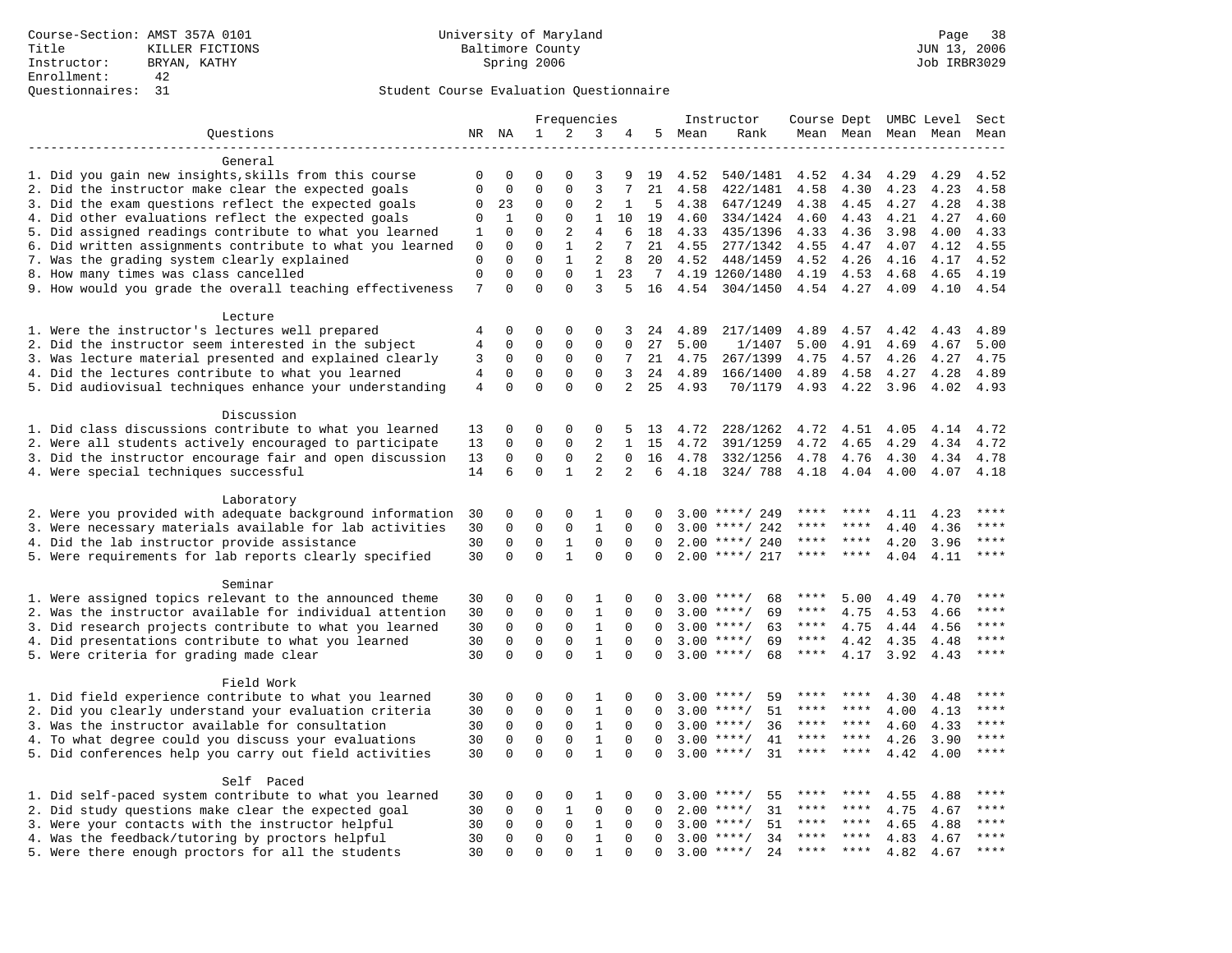| Course-Section: AMST 357A 0101 |                 | University of Maryland                  | 38<br>Page   |
|--------------------------------|-----------------|-----------------------------------------|--------------|
| Title                          | KILLER FICTIONS | Baltimore County                        | JUN 13, 2006 |
| Instructor:                    | BRYAN, KATHY    | Spring 2006                             | Job IRBR3029 |
| Enrollment:                    | 42              |                                         |              |
| Ouestionnaires:                |                 | Student Course Evaluation Ouestionnaire |              |

# University of Maryland Baltimore County (Base 38) 2006 12:387A 2006 2011 2012 2014 2014 2015 2016 2017 2018 20<br>Baltimore County (Baltimore County 2016)

# Questionnaires: 31 Student Course Evaluation Questionnaire

| Credits Earned |              | Cum. GPA      |   |   | Expected Grades | Reasons             |    | Type                        |    | Majors                            |    |
|----------------|--------------|---------------|---|---|-----------------|---------------------|----|-----------------------------|----|-----------------------------------|----|
| $00 - 27$      |              | $0.00 - 0.99$ |   | Α | 14              | Required for Majors |    | Graduate                    | 0  | Major                             | 16 |
| $28 - 55$      | 0            | $1.00 - 1.99$ |   | В | 14              |                     |    |                             |    |                                   |    |
| $56 - 83$      |              | $2.00 - 2.99$ | 4 | C |                 | General             | 21 | Under-grad                  | 31 | Non-major                         | 15 |
| $84 - 150$     | 18           | $3.00 - 3.49$ | 9 | D | $\Omega$        |                     |    |                             |    |                                   |    |
| Grad.          | $\mathbf{0}$ | $3.50 - 4.00$ | 9 | F | $\Omega$        | Electives           |    |                             |    | #### - Means there are not enough |    |
|                |              |               |   | Ρ | $\Omega$        |                     |    | responses to be significant |    |                                   |    |
|                |              |               |   |   | $\Omega$        | Other               |    |                             |    |                                   |    |
|                |              |               |   |   | $\Omega$        |                     |    |                             |    |                                   |    |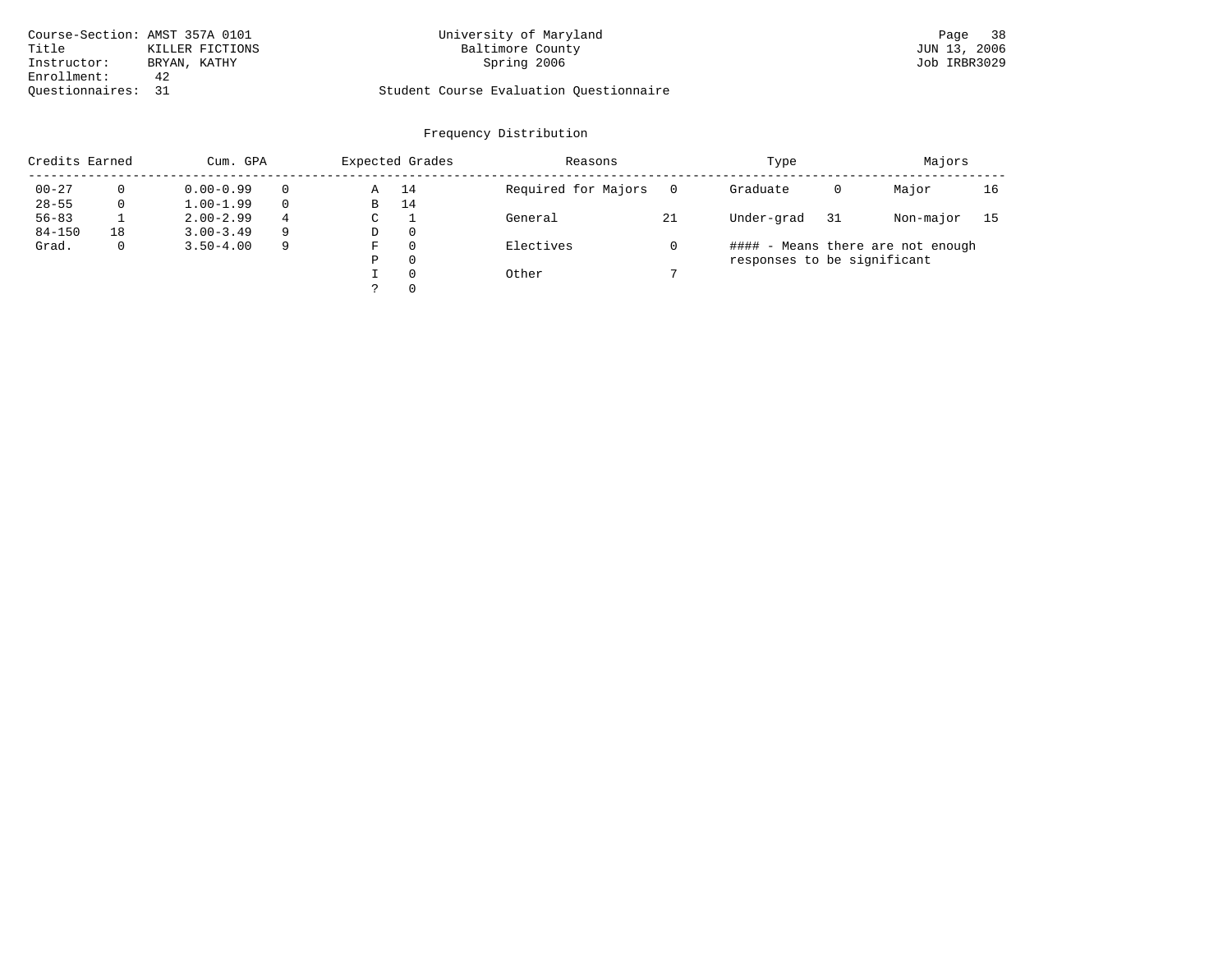|                                                           |                |          |          | Frequencies |          |    |     |      | Instructor | Course Dept |           | UMBC Level |      | Sect |
|-----------------------------------------------------------|----------------|----------|----------|-------------|----------|----|-----|------|------------|-------------|-----------|------------|------|------|
| Ouestions                                                 | NR.            | ΝA       |          |             | 3        | 4  | 5.  | Mean | Rank       |             | Mean Mean | Mean       | Mean | Mean |
| General                                                   |                |          |          |             |          |    |     |      |            |             |           |            |      |      |
| 1. Did you gain new insights, skills from this course     |                | $\Omega$ | O        | $\Omega$    |          |    | 20  | 4.64 | 417/1481   | 4.64        | 4.34      | 4.29       | 4.29 | 4.64 |
| 2. Did the instructor make clear the expected goals       | O              | $\Omega$ | $\Omega$ | $\Omega$    |          | 11 | 14  | 4.39 | 671/1481   | 4.39        | 4.30      | 4.23       | 4.23 | 4.39 |
| 3. Did the exam questions reflect the expected goals      |                | 6        | $\Omega$ | $\Omega$    |          | 9  | 10  | 4.32 | 695/1249   | 4.32        | 4.45      | 4.27       | 4.28 | 4.32 |
| 4. Did other evaluations reflect the expected goals       | O              | $\Omega$ | $\Omega$ | $\Omega$    | ς        | q  | 16  | 4.46 | 485/1424   | 4.46        | 4.43      | 4.21       | 4.27 | 4.46 |
| 5. Did assigned readings contribute to what you learned   | $\mathbf 0$    | $\Omega$ | $\Omega$ | $\Omega$    | R        |    | 17  | 4.32 | 443/1396   | 4.32        | 4.36      | 3.98       | 4.00 | 4.32 |
| 6. Did written assignments contribute to what you learned | $\mathbf 0$    | $\Omega$ | $\Omega$ | $\Omega$    |          | 11 | 13  | 4.32 | 484/1342   | 4.32        | 4.47      | 4.07       | 4.12 | 4.32 |
| 7. Was the grading system clearly explained               | $\mathbf 0$    | $\Omega$ |          |             |          | 10 | 12  | 4.07 | 924/1459   | 4.07        | 4.26      | 4.16       | 4.17 | 4.07 |
| 8. How many times was class cancelled                     | 0              | $\Omega$ | $\Omega$ | $\Omega$    | $\Omega$ | 10 | 18  | 4.64 | 966/1480   | 4.64        | 4.53      | 4.68       | 4.65 | 4.64 |
| 9. How would you grade the overall teaching effectiveness | 5              |          | U        | $\cap$      |          |    | 1.5 | 4.59 | 266/1450   | 4.59        | 4.27      | 4.09       | 4.10 | 4.59 |
| Lecture                                                   |                |          |          |             |          |    |     |      |            |             |           |            |      |      |
| 1. Were the instructor's lectures well prepared           |                |          |          |             |          |    | 22  | 4.81 | 334/1409   | 4.81        | 4.57      | 4.42       | 4.43 | 4.81 |
| 2. Did the instructor seem interested in the subject      | 2              | $\Omega$ | $\Omega$ | $\Omega$    |          |    | 24  | 4.88 | 545/1407   | 4.88        | 4.91      | 4.69       | 4.67 | 4.88 |
| 3. Was lecture material presented and explained clearly   | 3              | $\Omega$ |          | $\Omega$    |          |    | 17  | 4.64 | 404/1399   | 4.64        | 4.57      | 4.26       | 4.27 | 4.64 |
| 4. Did the lectures contribute to what you learned        |                | $\Omega$ | $\Omega$ |             |          |    | 17  | 4.58 | 521/1400   | 4.58        | 4.58      | 4.27       | 4.28 | 4.58 |
| 5. Did audiovisual techniques enhance your understanding  | $\overline{a}$ | $\cap$   |          |             |          |    | 2.1 | 4.69 | 162/1179   | 4.69        | 4.22      | 3.96       | 4.02 | 4.69 |
| Discussion                                                |                |          |          |             |          |    |     |      |            |             |           |            |      |      |
| 1. Did class discussions contribute to what you learned   | 5              | 0        | 0        | $\Omega$    | 5        |    |     | 4.26 | 563/1262   | 4.26        | 4.51      | 4.05       | 4.14 | 4.26 |
| 2. Were all students actively encouraged to participate   |                |          | $\Omega$ | $\Omega$    |          |    |     | 4.65 | 461/1259   | 4.65        | 4.65      | 4.29       | 4.34 | 4.65 |
| 3. Did the instructor encourage fair and open discussion  |                |          | O        | $\Omega$    |          |    |     | 4.70 | 428/1256   | 4.70        | 4.76      | 4.30       | 4.34 | 4.70 |
| 4. Were special techniques successful                     | 5              | 11       |          |             |          |    |     | 3.92 | 477/ 788   | 3.92        | 4.04      | 4.00       | 4.07 | 3.92 |

| Credits Earned |          | Cum. GPA      |    |   | Expected Grades | Reasons             |    | Type                        |    | Majors                            |     |
|----------------|----------|---------------|----|---|-----------------|---------------------|----|-----------------------------|----|-----------------------------------|-----|
| $00 - 27$      | $\Omega$ | $0.00 - 0.99$ |    | Α | 10              | Required for Majors |    | Graduate                    | 0  | Major                             |     |
| $28 - 55$      | 4        | $1.00 - 1.99$ |    | B | 14              |                     |    |                             |    |                                   |     |
| $56 - 83$      |          | $2.00 - 2.99$ | 6  | C | 0               | General             | 11 | Under-grad                  | 28 | Non-major                         | -23 |
| $84 - 150$     | 6        | $3.00 - 3.49$ | .5 | D | 0               |                     |    |                             |    |                                   |     |
| Grad.          | 0        | $3.50 - 4.00$ |    | F | 0               | Electives           |    |                             |    | #### - Means there are not enough |     |
|                |          |               |    | Ρ | 0               |                     |    | responses to be significant |    |                                   |     |
|                |          |               |    |   | $\Omega$        | Other               | 10 |                             |    |                                   |     |
|                |          |               |    |   |                 |                     |    |                             |    |                                   |     |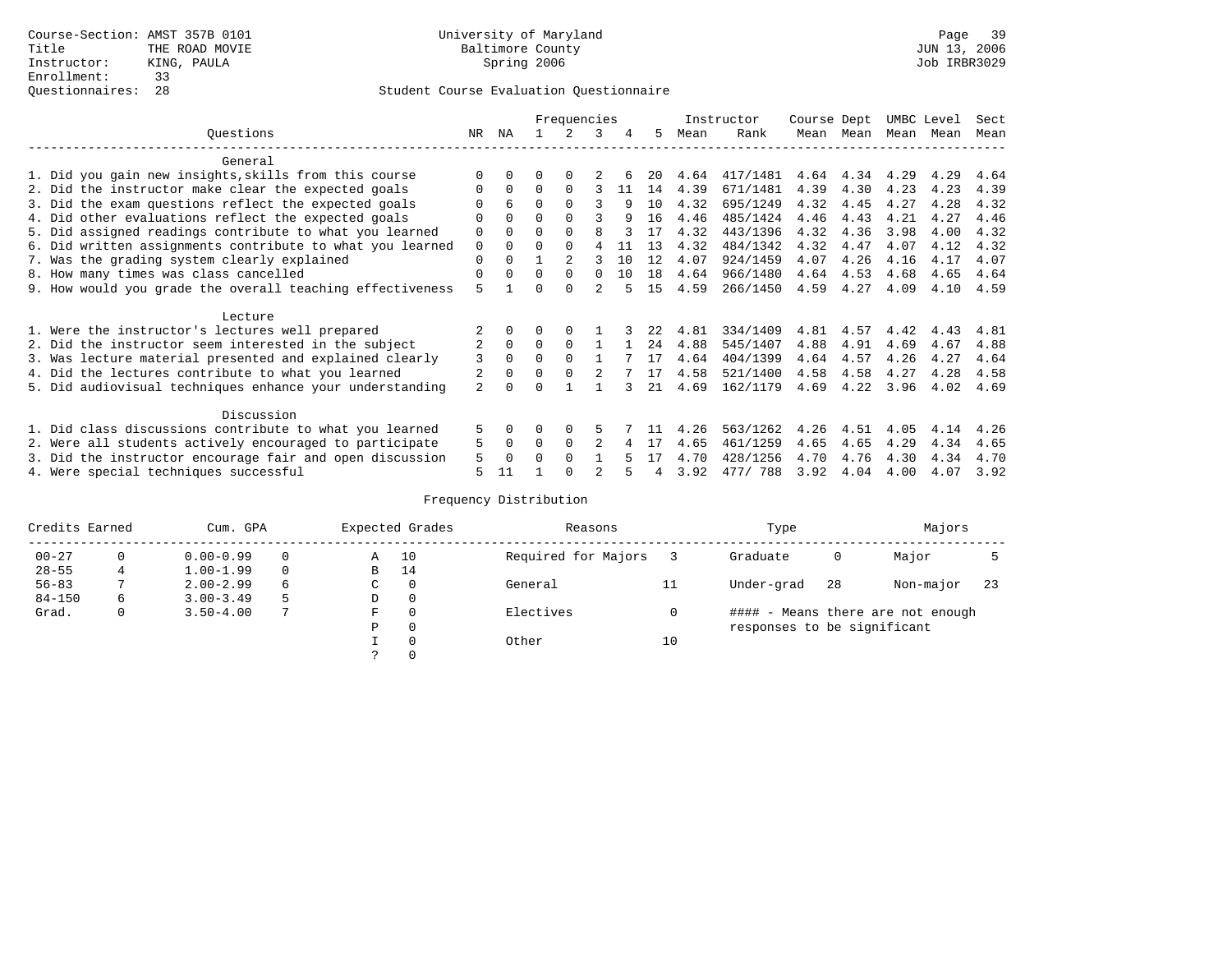|                                                                                                         |              |             |                  | Frequencies  |              |                |                |              | Instructor         | Course Dept UMBC Level |                     |              |              | Sect         |
|---------------------------------------------------------------------------------------------------------|--------------|-------------|------------------|--------------|--------------|----------------|----------------|--------------|--------------------|------------------------|---------------------|--------------|--------------|--------------|
| Questions                                                                                               |              | NR NA       | $\mathbf{1}$     | 2            | 3            | 4              |                | 5 Mean       | Rank               |                        | Mean Mean Mean Mean |              |              | Mean         |
|                                                                                                         |              |             |                  |              |              |                |                |              |                    |                        |                     |              |              |              |
| General                                                                                                 |              |             |                  |              |              |                |                |              |                    |                        |                     |              |              |              |
| 1. Did you gain new insights, skills from this course                                                   | 1            | 0           | $\Omega$         | 1            | 2            | 6              | 28             | 4.65         | 417/1481           | 4.65                   | 4.34                | 4.29         | 4.29         | 4.65         |
| 2. Did the instructor make clear the expected goals                                                     | $\mathbf 0$  | 0           | $\Omega$         | $\mathbf{0}$ | 3            | 11             | 24             | 4.55         | 458/1481           | 4.55                   | 4.30                | 4.23         | 4.23         | 4.55         |
| 3. Did the exam questions reflect the expected goals                                                    | 1            | 26          | 0                | $\Omega$     | 0            | $\Omega$       | 11             | 5.00         | 1/1249             | 5.00                   | 4.45                | 4.27         | 4.28         | 5.00         |
| 4. Did other evaluations reflect the expected goals                                                     | 0            | $\mathbf 0$ | $\mathbf 0$      | $\mathbf{0}$ | 7            | 6              | 25             | 4.47         | 473/1424           | 4.47                   | 4.43                | 4.21         | 4.27         | 4.47         |
| 5. Did assigned readings contribute to what you learned                                                 | $\mathsf 0$  | $\mathbf 0$ | $\mathbf{1}$     | $\mathbf 0$  | $\mathbf 0$  | 10             | 27             | 4.63         | 217/1396           | 4.63                   | 4.36                | 3.98         | 4.00         | 4.63         |
| 6. Did written assignments contribute to what you learned                                               | 0            | 1           | $\mathbf 0$      | $\mathbf 0$  | 1            | 11             | 25             | 4.65         | 206/1342           | 4.65                   | 4.47                | 4.07         | 4.12         | 4.65         |
| 7. Was the grading system clearly explained                                                             | 1            | $\Omega$    | $\Omega$         | $\mathbf{1}$ | 3            | 3              | 30             | 4.68         | 264/1459           | 4.68                   | 4.26                | 4.16         | 4.17         | 4.68         |
| 8. How many times was class cancelled                                                                   | $\mathbf{1}$ | $\Omega$    | $\Omega$         | $\Omega$     | $\Omega$     | $\Omega$       | 37             | 5.00         | 1/1480             | 5.00                   | 4.53                | 4.68         | 4.65         | 5.00         |
| 9. How would you grade the overall teaching effectiveness                                               | 8            | $\Omega$    | $\Omega$         | $\Omega$     | 3            | 16             |                | 11 4.27      | 620/1450           | 4.27                   | 4.27                | 4.09         | 4.10         | 4.27         |
|                                                                                                         |              |             |                  |              |              |                |                |              |                    |                        |                     |              |              |              |
| Lecture                                                                                                 | 5            | $\mathbf 0$ |                  |              |              |                |                |              |                    |                        |                     |              |              |              |
| 1. Were the instructor's lectures well prepared<br>2. Did the instructor seem interested in the subject | 5            | $\mathbf 0$ | 0<br>$\mathbf 0$ | 0<br>0       | 0<br>0       | 8<br>0         | 25<br>33       | 4.76<br>5.00 | 417/1409<br>1/1407 | 4.76<br>5.00           | 4.57<br>4.91        | 4.42<br>4.69 | 4.43<br>4.67 | 4.76<br>5.00 |
| 3. Was lecture material presented and explained clearly                                                 | 5            | 0           | 0                | 0            | 1            | 5              | 27             | 4.79         | 234/1399           | 4.79                   | 4.57                | 4.26         | 4.27         | 4.79         |
| 4. Did the lectures contribute to what you learned                                                      | 5            | 0           | $\mathbf 0$      | $\mathbf{0}$ | 2            | $\overline{4}$ | 27             | 4.76         | 312/1400           | 4.76                   | 4.58                | 4.27         | 4.28         | 4.76         |
| 5. Did audiovisual techniques enhance your understanding                                                | 7            | $\Omega$    | $\Omega$         | $\Omega$     | $\mathbf{1}$ | 7              | 23             | 4.71         | 157/1179           | 4.71                   | 4.22                | 3.96         | 4.02         | 4.71         |
|                                                                                                         |              |             |                  |              |              |                |                |              |                    |                        |                     |              |              |              |
| Discussion                                                                                              |              |             |                  |              |              |                |                |              |                    |                        |                     |              |              |              |
| 1. Did class discussions contribute to what you learned                                                 | 16           | 0           | 0                | 1            | 0            | 7              | 14             | 4.55         | 325/1262           | 4.55                   | 4.51                | 4.05         | 4.14         | 4.55         |
| 2. Were all students actively encouraged to participate                                                 | 16           | 0           | $\mathbf 0$      | $\mathbf 0$  | $\Omega$     | $\mathbf{1}$   | 21             | 4.95         | 106/1259           | 4.95                   | 4.65                | 4.29         | 4.34         | 4.95         |
| 3. Did the instructor encourage fair and open discussion                                                | 16           | $\mathbf 0$ | $\mathbf 0$      | $\mathbf{0}$ | $\mathbf 0$  | 2              | 20             | 4.91         | 216/1256           | 4.91                   | 4.76                | 4.30         | 4.34         | 4.91         |
| 4. Were special techniques successful                                                                   | 16           | 5           | $\mathbf{1}$     | $\Omega$     | 3            | 5              | 8              | 4.12         | 364/788            | 4.12                   | 4.04                | 4.00         | 4.07         | 4.12         |
|                                                                                                         |              |             |                  |              |              |                |                |              |                    |                        |                     |              |              |              |
| Laboratory                                                                                              |              |             |                  |              |              |                |                |              |                    |                        |                     |              |              |              |
| 1. Did the lab increase understanding of the material                                                   | 37           | $\mathbf 0$ | $\Omega$         | $\mathbf{0}$ | $\Omega$     | 0              | 1              |              | $5.00$ ****/ 246   |                        |                     | 4.20         | 4.20         | $***$ * * *  |
| 2. Were you provided with adequate background information                                               | 37           | $\mathbf 0$ | $\mathbf 0$      | $\mathsf 0$  | $\mathbf 0$  | $\Omega$       | 1              | 5.00         | ****/ 249          |                        |                     | 4.11         | 4.23         | ****         |
| 3. Were necessary materials available for lab activities                                                | 37           | 0           | $\mathbf 0$      | 0            | $\mathbf 0$  | $\mathbf 0$    | $\mathbf{1}$   |              | $5.00$ ****/ 242   | ****                   | ****                | 4.40         | 4.36         | $***$ * * *  |
| 4. Did the lab instructor provide assistance                                                            | 37           | $\Omega$    | $\Omega$         | $\Omega$     | $\Omega$     | $\Omega$       | $\mathbf{1}$   |              | $5.00$ ****/ 240   | ****                   | $***$ *             | 4.20         | 3.96         | ****         |
| 5. Were requirements for lab reports clearly specified                                                  | 37           | $\Omega$    | $\Omega$         | $\Omega$     | $\Omega$     | $\Omega$       | $\mathbf{1}$   |              | $5.00$ ****/ 217   | ****                   | ****                | 4.04         | 4.11         | ****         |
|                                                                                                         |              |             |                  |              |              |                |                |              |                    |                        |                     |              |              |              |
| Seminar                                                                                                 |              |             |                  |              |              |                |                |              |                    |                        |                     |              |              |              |
| 1. Were assigned topics relevant to the announced theme                                                 | 36           | 0           | 0                | $\mathbf{0}$ | $\mathbf 0$  | 0              | 2              |              | $5.00$ ****/<br>68 | ****                   | 5.00                | 4.49         | 4.70         | $***$        |
| 2. Was the instructor available for individual attention                                                | 36           | $\mathbf 0$ | $\mathbf 0$      | $\mathsf 0$  | $\mathbf 0$  | $\mathbf 0$    | $\overline{a}$ |              | $5.00$ ****/<br>69 | ****                   | 4.75                | 4.53         | 4.66         | ****         |
| 3. Did research projects contribute to what you learned                                                 | 36           | $\mathbf 0$ | $\mathbf 0$      | $\mathbf 0$  | $\mathbf 0$  | $\mathbf 0$    | 2              |              | $5.00$ ****/<br>63 | ****                   | 4.75                | 4.44         | 4.56         | ****         |
| 4. Did presentations contribute to what you learned                                                     | 36           | $\mathbf 0$ | $\mathbf 0$      | $\mathbf 0$  | $\mathbf 0$  | $\Omega$       | 2              | 5.00         | 69<br>$***$ /      | $***$ * * *            | 4.42                | 4.35         | 4.48         | $***$        |
| 5. Were criteria for grading made clear                                                                 | 36           | $\Omega$    | $\Omega$         | $\Omega$     | $\Omega$     | $\Omega$       | 2              |              | $5.00$ ****/<br>68 | $***$ * * *            | 4.17                | 3.92         | 4.43         | ****         |
|                                                                                                         |              |             |                  |              |              |                |                |              |                    |                        |                     |              |              |              |
| Field Work                                                                                              |              |             |                  |              |              |                |                |              |                    |                        |                     |              |              |              |
| 1. Did field experience contribute to what you learned                                                  | 37           | 0           | 0                | $\mathsf 0$  | 0            | 0              | 1              |              | 59<br>$5.00$ ****/ | ****                   | ****                | 4.30         | 4.48         | ****         |
| 2. Did you clearly understand your evaluation criteria                                                  | 37           | 0           | 0                | $\mathbf 0$  | 0            | $\Omega$       | $\mathbf{1}$   |              | 51<br>$5.00$ ****/ | ****                   | ****                | 4.00         | 4.13         | ****         |
| 3. Was the instructor available for consultation                                                        | 37           | $\mathbf 0$ | $\mathbf 0$      | $\mathbf{0}$ | $\mathbf 0$  | $\Omega$       | $\mathbf{1}$   |              | 36<br>$5.00$ ****/ | ****                   | ****                | 4.60         | 4.33         | ****         |
| 4. To what degree could you discuss your evaluations                                                    | 37           | $\mathbf 0$ | $\mathbf 0$      | $\mathbf 0$  | $\mathbf 0$  | $\Omega$       | $\mathbf{1}$   | 5.00         | $***/$<br>41       | ****                   | ****                | 4.26         | 3.90         | ****         |
| 5. Did conferences help you carry out field activities                                                  | 37           | $\Omega$    | $\Omega$         | $\Omega$     | $\Omega$     | $\Omega$       | $\mathbf{1}$   |              | $5.00$ ****/<br>31 | ****                   | $***$               | 4.42         | 4.00         | ****         |
|                                                                                                         |              |             |                  |              |              |                |                |              |                    |                        |                     |              |              |              |
| Self Paced                                                                                              |              |             |                  |              |              |                |                |              |                    |                        |                     |              |              | $***$ * * *  |
| 1. Did self-paced system contribute to what you learned                                                 | 37           | 0           | 0                | $\mathbf 0$  | $\mathbf 0$  | 0              | 1              | 5.00         | $***$ /<br>55      |                        |                     | 4.55         | 4.88         | ****         |
| 2. Did study questions make clear the expected goal                                                     | 37           | 0           | $\mathbf 0$      | 0            | $\mathbf 0$  | $\mathbf 0$    | 1              | 5.00         | 31<br>$***/$       | ****                   | ****                | 4.75         | 4.67         |              |
| 3. Were your contacts with the instructor helpful                                                       | 37           | $\Omega$    | 0                | 0            | 0            | $\Omega$       | 1              | 5.00         | $* * * * /$<br>51  | ****                   | ****                | 4.65         | 4.88         | ****         |
| 4. Was the feedback/tutoring by proctors helpful                                                        | 37           | $\Omega$    | $\mathbf 0$      | $\mathbf{0}$ | 0            | $\Omega$       | $\mathbf{1}$   |              | $5.00$ ****/<br>34 | ****                   | ****                | 4.83         | 4.67         | ****         |
| 5. Were there enough proctors for all the students                                                      | 37           | $\Omega$    | $\Omega$         | $\Omega$     | $\Omega$     | $\Omega$       | $\mathbf{1}$   |              | $5.00$ ****/<br>24 | ****                   |                     | 4.82         | 4.67         | $***$        |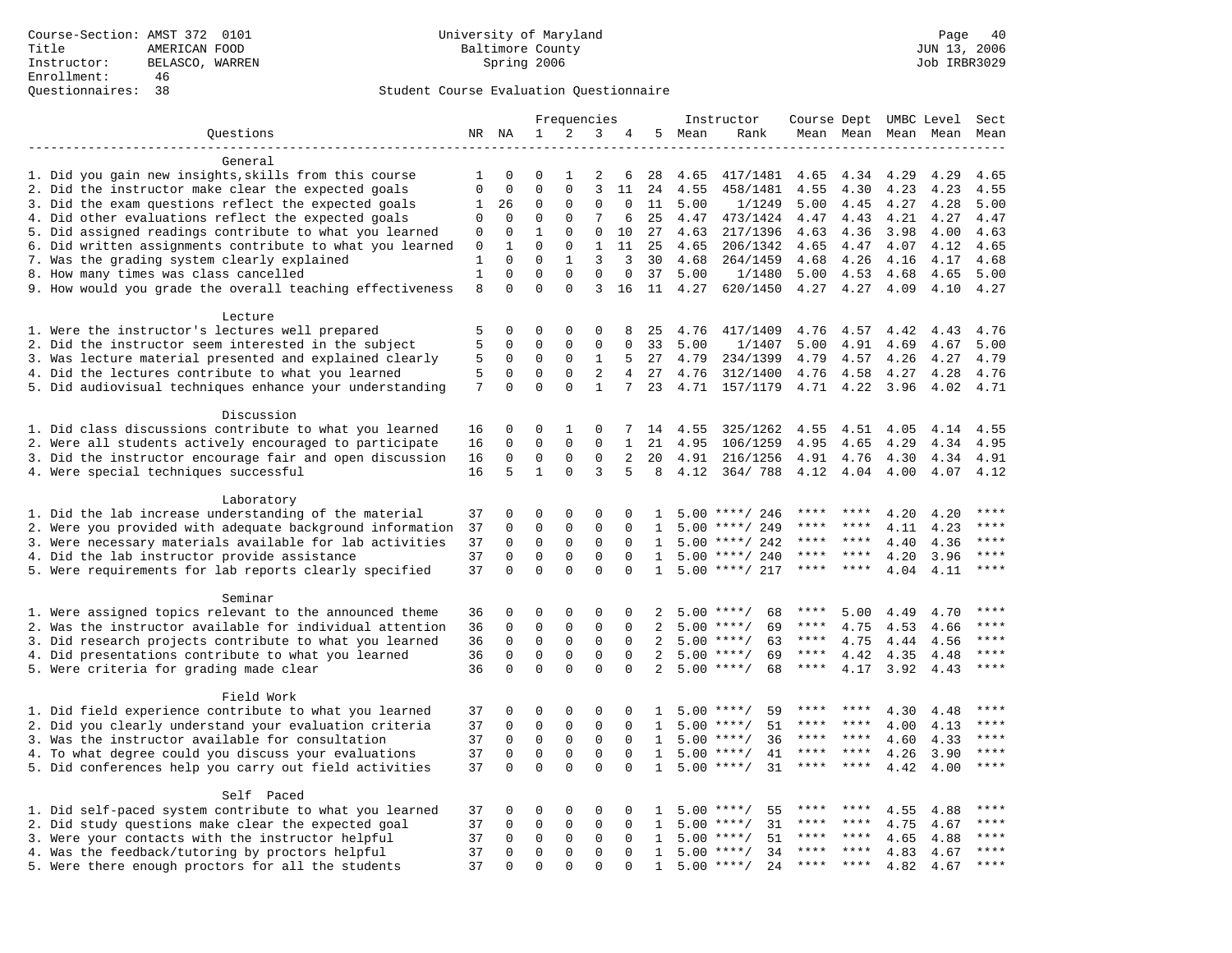| Course-Section: AMST 372 0101 |                 | University of Maryland                  | 40<br>Page   |
|-------------------------------|-----------------|-----------------------------------------|--------------|
| Title                         | AMERICAN FOOD   | Baltimore County                        | JUN 13, 2006 |
| Instructor:                   | BELASCO, WARREN | Spring 2006                             | Job IRBR3029 |
| Enrollment:                   | 46              |                                         |              |
| Ouestionnaires: 38            |                 | Student Course Evaluation Questionnaire |              |

# Baltimore County<br>Spring 2006

| Credits Earned |              | Cum. GPA      |    |   | Expected Grades | Reasons             |    | Type                        |    | Majors                            |     |
|----------------|--------------|---------------|----|---|-----------------|---------------------|----|-----------------------------|----|-----------------------------------|-----|
| $00 - 27$      |              | $0.00 - 0.99$ |    | Α | 24              | Required for Majors |    | Graduate                    | 0  | Major                             | 12  |
| $28 - 55$      | 0            | $1.00 - 1.99$ |    | В | 6               |                     |    |                             |    |                                   |     |
| $56 - 83$      |              | $2.00 - 2.99$ |    | C |                 | General             | 19 | Under-grad                  | 38 | Non-major                         | -26 |
| $84 - 150$     | 20           | $3.00 - 3.49$ | 9  | D |                 |                     |    |                             |    |                                   |     |
| Grad.          | $\mathbf{0}$ | $3.50 - 4.00$ | 10 | F | $\Omega$        | Electives           |    |                             |    | #### - Means there are not enough |     |
|                |              |               |    | P |                 |                     |    | responses to be significant |    |                                   |     |
|                |              |               |    |   | $\Omega$        | Other               | 13 |                             |    |                                   |     |
|                |              |               |    |   | 2               |                     |    |                             |    |                                   |     |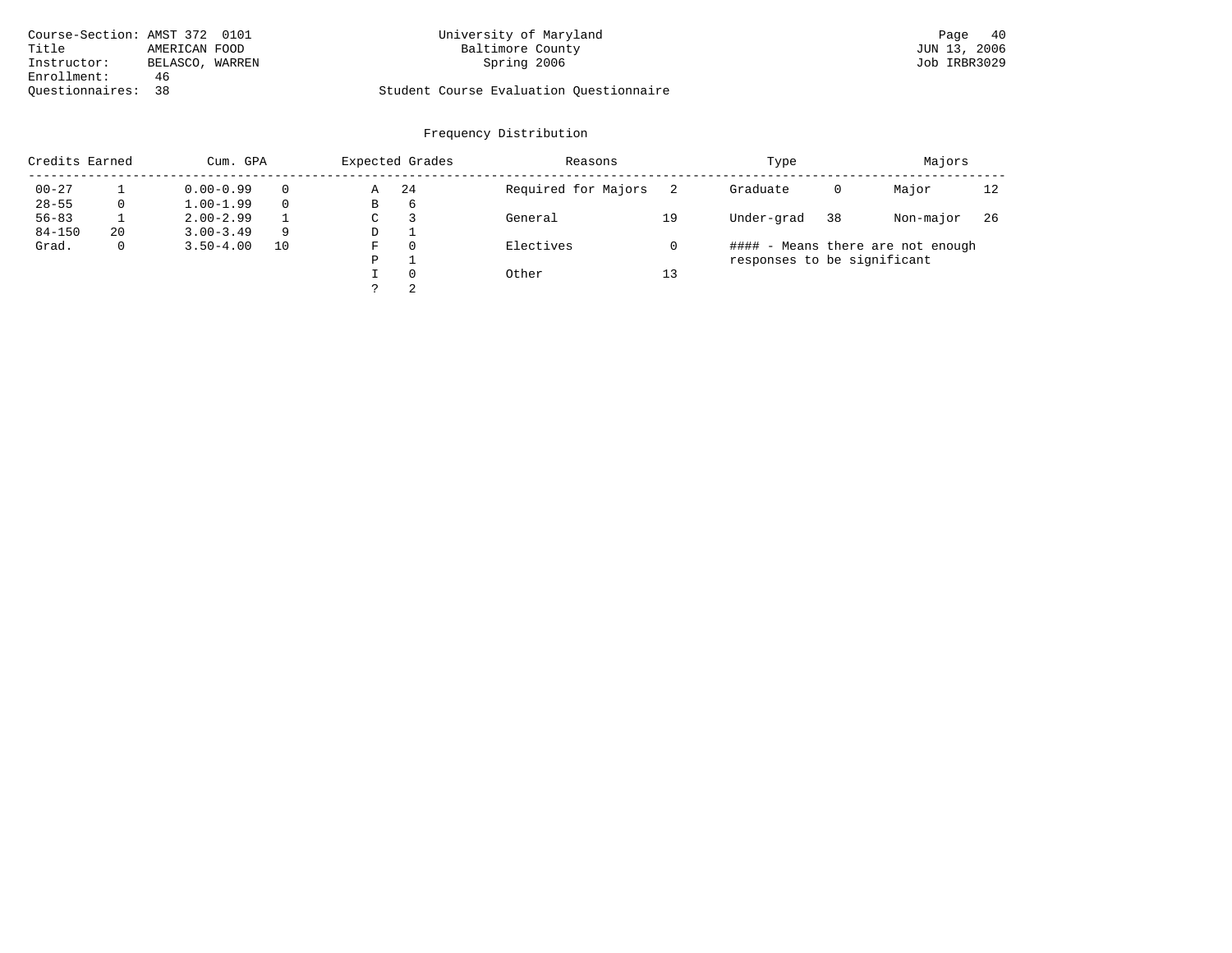|                                                           |                |              |                             | Frequencies    |                |              |    |      | Instructor         | Course Dept UMBC Level |           |      |           | Sect        |
|-----------------------------------------------------------|----------------|--------------|-----------------------------|----------------|----------------|--------------|----|------|--------------------|------------------------|-----------|------|-----------|-------------|
| Questions                                                 |                | NR NA        | $\mathbf{1}$                | 2              | 3              | 4            | 5  | Mean | Rank               |                        | Mean Mean |      | Mean Mean | Mean        |
|                                                           |                |              |                             |                |                |              |    |      |                    |                        |           |      |           |             |
| General                                                   |                |              |                             |                |                |              |    |      |                    |                        |           |      |           |             |
| 1. Did you gain new insights, skills from this course     | 0              | 0            | 0                           | 1              | 0              | 16           | 15 | 4.41 | 678/1481           | 4.38                   | 4.34      | 4.29 | 4.29      | 4.41        |
| 2. Did the instructor make clear the expected goals       | $\mathbf 0$    | $\mathbf 0$  | $\Omega$                    | $\mathbf{1}$   | 4              | 12           | 15 | 4.28 | 790/1481           | 4.44                   | 4.30      | 4.23 | 4.23      | 4.28        |
| 3. Did the exam questions reflect the expected goals      | $\mathbf 0$    | 6            | $\mathbf 0$                 | 1              | 3              | 7            | 15 | 4.38 | 639/1249           | 4.50                   | 4.45      | 4.27 | 4.28      | 4.38        |
| 4. Did other evaluations reflect the expected goals       | $\mathbf 0$    | 0            | $\mathbf{1}$                | $\mathbf 0$    | $\mathbf{1}$   | 13           | 17 | 4.41 | 557/1424           | 4.50                   | 4.43      | 4.21 | 4.27      | 4.41        |
| 5. Did assigned readings contribute to what you learned   | 1              | $\mathbf 0$  | $\mathbf{0}$                | 1              | $\mathbf{0}$   | 9            | 21 | 4.61 | 233/1396           | 4.69                   | 4.36      | 3.98 | 4.00      | 4.61        |
| 6. Did written assignments contribute to what you learned | 2              | $\Omega$     | $\Omega$                    | $\Omega$       | 4              | 10           | 16 | 4.40 | 405/1342           | 4.53                   | 4.47      | 4.07 | 4.12      | 4.40        |
| 7. Was the grading system clearly explained               | 1              | $\Omega$     | $\Omega$                    | $\Omega$       | 5              | 11           | 15 | 4.32 | 707/1459           | 4.39                   | 4.26      | 4.16 | 4.17      | 4.32        |
| 8. How many times was class cancelled                     | $\overline{4}$ | $\mathbf 0$  | $\mathbf{0}$                | $\mathbf 0$    | $\mathbf 0$    | $\mathbf{0}$ | 28 | 5.00 | 1/1480             | 4.98                   | 4.53      | 4.68 | 4.65      | 5.00        |
| 9. How would you grade the overall teaching effectiveness | 8              | $\Omega$     | $\Omega$                    | $\Omega$       | 3              | 15           | 6  | 4.13 | 761/1450           | 4.14 4.27              |           | 4.09 | 4.10      | 4.13        |
|                                                           |                |              |                             |                |                |              |    |      |                    |                        |           |      |           |             |
| Lecture                                                   |                |              |                             |                |                |              |    |      |                    |                        |           |      |           |             |
| 1. Were the instructor's lectures well prepared           | 1              | 0            | $\mathbf 0$<br>$\mathbf{0}$ | $\mathbf 0$    | 0              | 7            | 24 | 4.77 | 383/1409           | 4.82                   | 4.57      | 4.42 | 4.43      | 4.77        |
| 2. Did the instructor seem interested in the subject      | 2              | 0            |                             | $\mathbf 0$    | 0              | 3<br>7       | 27 | 4.90 | 500/1407           | 4.90                   | 4.91      | 4.69 | 4.67      | 4.90        |
| 3. Was lecture material presented and explained clearly   | 1              | 0            | $\mathbf{0}$                | 0              | 3              |              | 21 | 4.58 | 480/1399           | 4.70                   | 4.57      | 4.26 | 4.27      | 4.58        |
| 4. Did the lectures contribute to what you learned        | 1              | $\mathbf 0$  | $\Omega$                    | 2              | $\mathbf{1}$   | 8            | 20 | 4.48 | 613/1400           | 4.60                   | 4.58      | 4.27 | 4.28      | 4.48        |
| 5. Did audiovisual techniques enhance your understanding  | 1              | $\mathbf{1}$ | $\Omega$                    | $\overline{a}$ | $\overline{4}$ | 12           | 12 | 4.13 | 533/1179           | 3.97                   | 4.22      | 3.96 | 4.02      | 4.13        |
| Discussion                                                |                |              |                             |                |                |              |    |      |                    |                        |           |      |           |             |
| 1. Did class discussions contribute to what you learned   |                | 0            | 0                           | 1              | 3              | 5            | 17 | 4.46 | 381/1262           | 4.39                   | 4.51      | 4.05 | 4.14      | 4.46        |
| 2. Were all students actively encouraged to participate   | 6<br>5         | $\mathbf 0$  | $\mathbf 0$                 | $\mathbf{1}$   | $\mathbf 0$    | $\mathbf{1}$ | 25 | 4.85 | 257/1259           | 4.66                   | 4.65      | 4.29 | 4.34      | 4.85        |
|                                                           |                |              | $\mathbf 0$                 | $\mathbf 0$    | 1              | 4            |    |      |                    |                        |           |      |           |             |
| 3. Did the instructor encourage fair and open discussion  | 5<br>5         | 0<br>3       | $\mathbf{1}$                | $\Omega$       | $\mathbf{1}$   | 9            | 22 | 4.78 | 332/1256           | 4.68                   | 4.76      | 4.30 | 4.34      | 4.78        |
| 4. Were special techniques successful                     |                |              |                             |                |                |              | 13 | 4.38 | 233/788            | 4.22                   | 4.04      | 4.00 | 4.07      | 4.38        |
| Laboratory                                                |                |              |                             |                |                |              |    |      |                    |                        |           |      |           |             |
| 1. Did the lab increase understanding of the material     | 29             | $\mathbf 0$  | $\mathbf 0$                 | $\mathbf 0$    | $\mathsf 0$    | $\Omega$     | 3  |      | $5.00$ ****/ 246   |                        |           | 4.20 | 4.20      |             |
| 2. Were you provided with adequate background information | 29             | $\mathbf 0$  | $\mathbf 0$                 | $\mathsf 0$    | $\mathsf 0$    | $\mathbf 0$  | 3  | 5.00 | ****/ 249          | ****                   | ****      | 4.11 | 4.23      | ****        |
| 3. Were necessary materials available for lab activities  | 29             | $\mathbf 0$  | $\mathbf 0$                 | $\mathsf 0$    | $\mathsf 0$    | $\mathbf 0$  | 3  | 5.00 | ****/ 242          | ****                   | ****      | 4.40 | 4.36      | $***$       |
| 4. Did the lab instructor provide assistance              | 29             | $\mathbf 0$  | $\mathbf{0}$                | $\mathbf 0$    | $\mathbf{0}$   | $\Omega$     | 3  | 5.00 | ****/ 240          | ****                   | ****      | 4.20 | 3.96      | $***$       |
| 5. Were requirements for lab reports clearly specified    | 29             | $\mathbf 0$  | $\mathbf{0}$                | $\Omega$       | $\mathbf{0}$   | $\Omega$     | 3  |      | $5.00$ ****/ 217   | ****                   | ****      | 4.04 | 4.11      | ****        |
|                                                           |                |              |                             |                |                |              |    |      |                    |                        |           |      |           |             |
| Seminar                                                   |                |              |                             |                |                |              |    |      |                    |                        |           |      |           |             |
| 1. Were assigned topics relevant to the announced theme   | 27             | 0            | $\mathbf{0}$                | $\Omega$       | $\Omega$       | $\Omega$     | .5 |      | $5.00$ ****/<br>68 | ****                   | 5.00      | 4.49 | 4.70      | ****        |
| 2. Was the instructor available for individual attention  | 27             | $\mathbf 0$  | $\mathbf 0$                 | $\mathbf 0$    | $\mathbf{0}$   | $\mathbf 0$  |    | 5.00 | $***/$<br>69       | ****                   | 4.75      | 4.53 | 4.66      | ****        |
| 3. Did research projects contribute to what you learned   | 27             | $\mathbf 0$  | $\mathbf 0$                 | $\mathsf 0$    | $\mathsf 0$    | $\mathbf 0$  | 5  | 5.00 | $***$ /<br>63      | $***$ * *              | 4.75      | 4.44 | 4.56      | ****        |
| 4. Did presentations contribute to what you learned       | 27             | $\mathbf 0$  | $\mathsf 0$                 | $\mathbf 0$    | $\mathsf 0$    | $\mathbf 0$  | 5  | 5.00 | $***/$<br>69       | $***$ * * *            | 4.42      | 4.35 | 4.48      | $***$       |
| 5. Were criteria for grading made clear                   | 27             | $\Omega$     | $\Omega$                    | $\Omega$       | $\Omega$       | $\Omega$     | 5  |      | $5.00$ ****/<br>68 | ****                   | 4.17      | 3.92 | 4.43      | ****        |
|                                                           |                |              |                             |                |                |              |    |      |                    |                        |           |      |           |             |
| Field Work                                                |                |              |                             |                |                |              |    |      |                    |                        |           |      |           |             |
| 1. Did field experience contribute to what you learned    | 29             | 0            | 0                           | $\mathbf 0$    | 0              | $\mathbf 0$  | 3  | 5.00 | $***$ /<br>59      |                        | ****      | 4.30 | 4.48      | ****        |
| 2. Did you clearly understand your evaluation criteria    | 29             | $\mathbf 0$  | $\mathbf{0}$                | $\mathbf 0$    | $\mathbf{0}$   | $\Omega$     | 3  | 5.00 | 51<br>$***$ /      | ****                   | ****      | 4.00 | 4.13      | ****        |
| 3. Was the instructor available for consultation          | 29             | $\mathbf 0$  | $\mathbf 0$                 | $\mathbf 0$    | $\mathbf 0$    | $\Omega$     | 3  | 5.00 | 36<br>$***/$       | ****                   | ****      | 4.60 | 4.33      | ****        |
| 4. To what degree could you discuss your evaluations      | 29             | $\mathbf 0$  | $\mathbf 0$                 | $\mathbf 0$    | $\mathbf 0$    | $\Omega$     | 3  | 5.00 | $***$ /<br>41      | ****                   | $***$ *   | 4.26 | 3.90      | ****        |
| 5. Did conferences help you carry out field activities    | 29             | $\Omega$     | $\Omega$                    | $\Omega$       | $\Omega$       | $\Omega$     | 3  | 5.00 | $***$ /<br>31      | ****                   | ****      | 4.42 | 4.00      | ****        |
|                                                           |                |              |                             |                |                |              |    |      |                    |                        |           |      |           |             |
| Self Paced                                                |                |              |                             |                |                |              |    |      |                    |                        |           |      |           |             |
| 1. Did self-paced system contribute to what you learned   | 29             | 0            | 0                           | $\mathbf 0$    | 0              | 0            | 3  | 5.00 | 55<br>$***$ /      |                        |           | 4.55 | 4.88      | ****        |
| 2. Did study questions make clear the expected goal       | 29             | 0            | $\mathbf 0$                 | $\mathbf 0$    | $\mathbf{0}$   | $\mathbf 0$  | 3  | 5.00 | 31<br>$***$ /      | ****                   | ****      | 4.75 | 4.67      | ****        |
| 3. Were your contacts with the instructor helpful         | 29             | 0            | $\mathbf{0}$                | $\mathbf 0$    | 0              | $\Omega$     | 3  | 5.00 | 51<br>$***$ /      | ****                   | $* * * *$ | 4.65 | 4.88      | $***$ * * * |
| 4. Was the feedback/tutoring by proctors helpful          | 29             | 0            | $\mathbf{0}$                | $\mathbf 0$    | $\mathbf{0}$   | $\Omega$     | 3  | 5.00 | $***/$<br>34       | ****                   | ****      | 4.83 | 4.67      | ****        |
| 5. Were there enough proctors for all the students        | 29             | $\Omega$     | $\Omega$                    | $\Omega$       | $\Omega$       | $\cap$       | 3  | 5.00 | $***/$<br>24       | ***                    | ****      | 4.82 | 4.67      | ****        |
|                                                           |                |              |                             |                |                |              |    |      |                    |                        |           |      |           |             |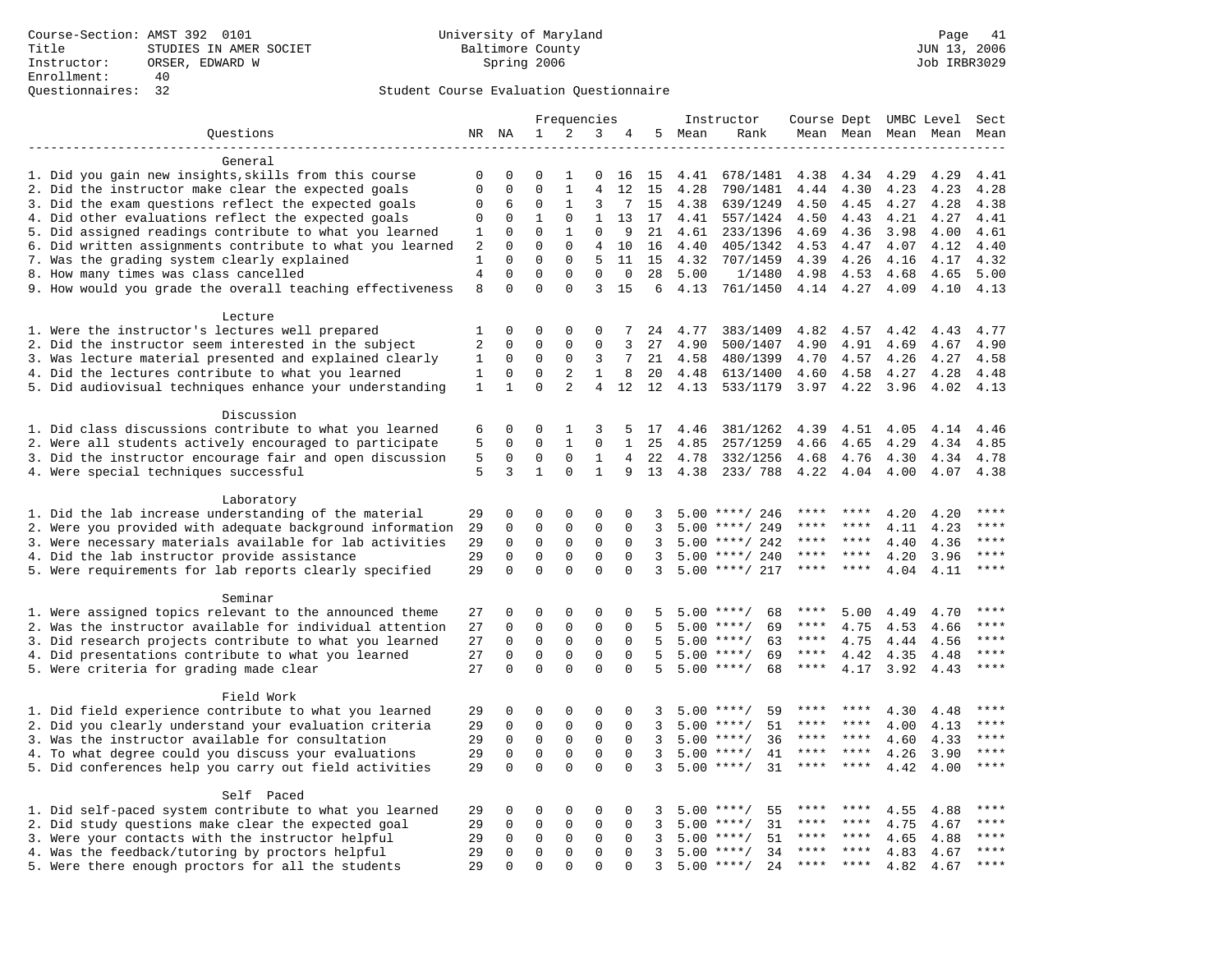| Course-Section: AMST 392 0101 |                        | University of Maryland                  | Page 41      |
|-------------------------------|------------------------|-----------------------------------------|--------------|
| Title                         | STUDIES IN AMER SOCIET | Baltimore County                        | JUN 13, 2006 |
| Instructor:                   | ORSER, EDWARD W        | Spring 2006                             | Job IRBR3029 |
| Enrollment:                   | 40                     |                                         |              |
| Ouestionnaires: 32            |                        | Student Course Evaluation Questionnaire |              |

| Credits Earned |             | Cum. GPA      |    |   | Expected Grades | Reasons             |    | Type                        |    | Majors                            |    |
|----------------|-------------|---------------|----|---|-----------------|---------------------|----|-----------------------------|----|-----------------------------------|----|
| $00 - 27$      |             | $0.00 - 0.99$ |    | Α | 9               | Required for Majors |    | Graduate                    | 0  | Major                             | 12 |
| $28 - 55$      | 0           | $1.00 - 1.99$ |    | В | 14              |                     |    |                             |    |                                   |    |
| $56 - 83$      | 6           | $2.00 - 2.99$ |    | C | 6               | General             |    | Under-grad                  | 32 | Non-major                         | 20 |
| $84 - 150$     | 8           | $3.00 - 3.49$ | 10 | D | $\Omega$        |                     |    |                             |    |                                   |    |
| Grad.          | $\mathbf 0$ | $3.50 - 4.00$ |    | F | $\Omega$        | Electives           |    |                             |    | #### - Means there are not enough |    |
|                |             |               |    | Ρ | $\Omega$        |                     |    | responses to be significant |    |                                   |    |
|                |             |               |    |   | $\Omega$        | Other               | 24 |                             |    |                                   |    |
|                |             |               |    |   | $\Omega$        |                     |    |                             |    |                                   |    |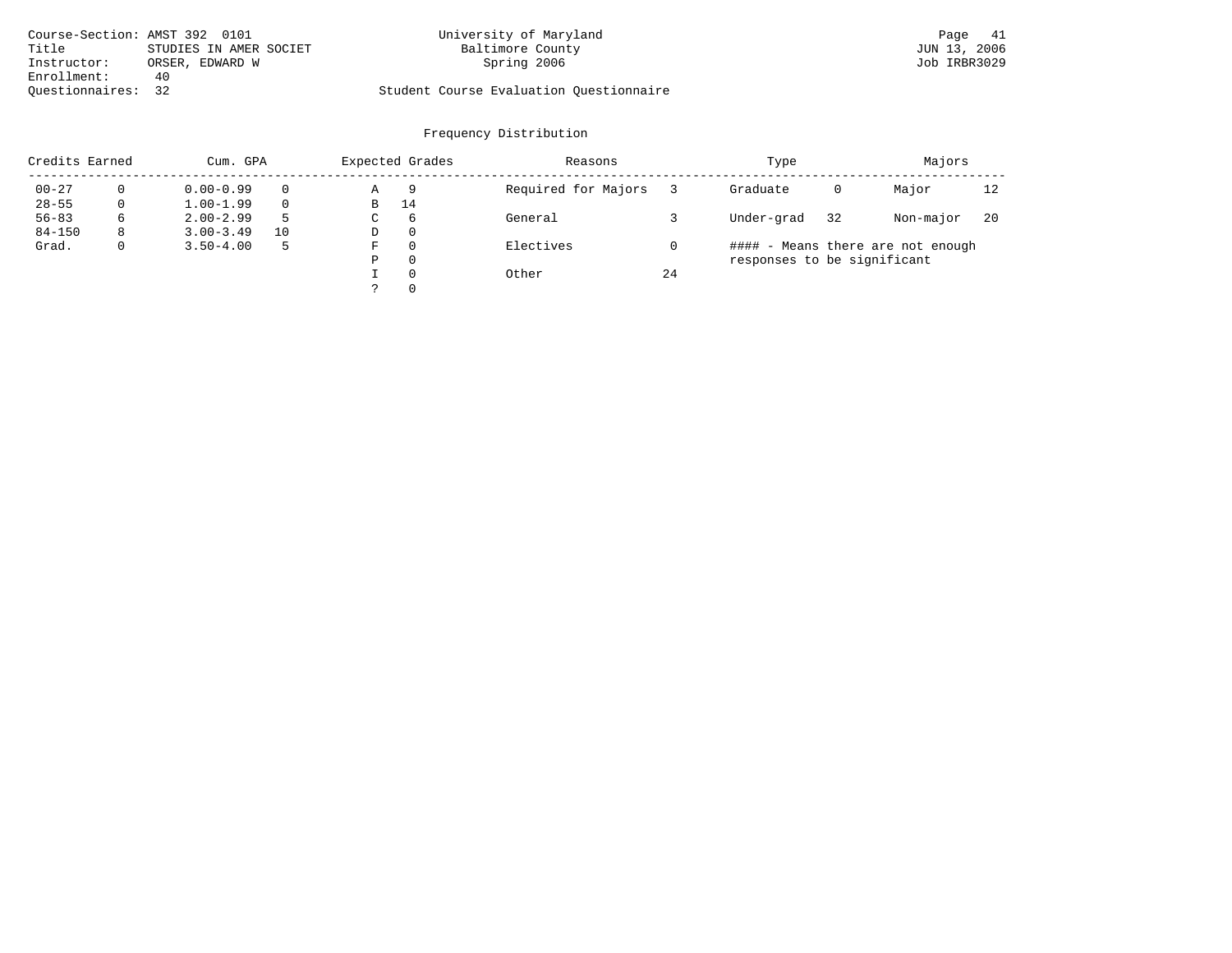|                                                                                                        |                |                         |                            |                              | Frequencies                 |                |              |              | Instructor                   | Course Dept UMBC Level |                     |              |              | Sect                   |
|--------------------------------------------------------------------------------------------------------|----------------|-------------------------|----------------------------|------------------------------|-----------------------------|----------------|--------------|--------------|------------------------------|------------------------|---------------------|--------------|--------------|------------------------|
| Questions                                                                                              |                | NR NA                   | 1                          | $\overline{a}$               | 3                           | 4              | 5            | Mean         | Rank                         |                        | Mean Mean Mean Mean |              |              | Mean                   |
|                                                                                                        |                |                         |                            |                              |                             |                |              |              |                              |                        |                     |              |              |                        |
| General                                                                                                |                |                         |                            |                              |                             |                |              |              |                              |                        |                     |              |              |                        |
| 1. Did you gain new insights, skills from this course                                                  | $\mathbf 0$    | $\Omega$                | $\Omega$                   | $\Omega$                     | 3                           | 8              | 11           | 4.36         | 718/1481                     | 4.38                   | 4.34                | 4.29         | 4.29         | 4.36                   |
| 2. Did the instructor make clear the expected goals                                                    | 0              | 0                       | 0                          | $\mathbf{0}$                 | $\mathbf{1}$                | 7              | 14           | 4.59         | 410/1481                     | 4.44                   | 4.30                | 4.23         | 4.23         | 4.59                   |
| 3. Did the exam questions reflect the expected goals                                                   | 0              | 1                       | $\mathbf 0$                | $\mathbf 0$                  | $\mathbf{1}$                | 6              | 14           | 4.62         | 393/1249                     | 4.50                   | 4.45                | 4.27         | 4.28         | 4.62                   |
| 4. Did other evaluations reflect the expected goals                                                    | 0              | $\mathbf 0$             | 0                          | $\mathbf{0}$                 | 3                           | 3              | 16           | 4.59         | 344/1424                     | 4.50                   | 4.43                | 4.21         | 4.27         | 4.59                   |
| 5. Did assigned readings contribute to what you learned                                                | 1              | $\mathbf{0}$            | $\Omega$                   | $\Omega$                     | $\mathbf{1}$                | 3              | 17           | 4.76         | 131/1396                     | 4.69                   | 4.36                | 3.98         | 4.00         | 4.76                   |
| 6. Did written assignments contribute to what you learned                                              | 1              | 1                       | $\Omega$                   | $\mathbf{1}$                 | $\mathbf{1}$                | 2              | 16           | 4.65         | 198/1342                     | 4.53                   | 4.47                | 4.07         | 4.12         | 4.65                   |
| 7. Was the grading system clearly explained                                                            | $\mathbf{1}$   | $\mathbf{1}$            | $\Omega$                   | $\Omega$                     | 3                           | 5              | 12           | 4.45         | 550/1459                     | 4.39                   | 4.26                | 4.16         | 4.17         | 4.45                   |
| 8. How many times was class cancelled                                                                  | $\mathbf{1}$   | $\mathbf 0$             | $\mathbf 0$                | $\mathbf{0}$                 | $\mathbf 0$                 | $\mathbf{1}$   | 20           | 4.95         | 351/1480                     | 4.98                   | 4.53                | 4.68         | 4.65         | 4.95                   |
| 9. How would you grade the overall teaching effectiveness                                              | $\overline{2}$ | $\Omega$                | $\Omega$                   | $\mathbf{1}$                 | 3                           | 8              | 8            | 4.15         | 732/1450                     |                        | 4.14 4.27           | 4.09         | 4.10         | 4.15                   |
| Lecture                                                                                                |                |                         |                            |                              |                             |                |              |              |                              |                        |                     |              |              |                        |
| 1. Were the instructor's lectures well prepared                                                        | 1              | $\mathbf 0$             | 0                          | $\Omega$                     | 0                           | 3              | 18           | 4.86         | 261/1409                     | 4.82                   | 4.57                | 4.42         | 4.43         | 4.86                   |
| 2. Did the instructor seem interested in the subject                                                   | 1              | $\mathbf 0$             | 0                          | $\mathsf 0$                  | $\mathbf{0}$                | 2              | 19           | 4.90         | 500/1407                     | 4.90                   | 4.91                | 4.69         | 4.67         | 4.90                   |
| 3. Was lecture material presented and explained clearly                                                | $\mathbf{1}$   | $\mathbf 0$             | 0                          | $\mathbf{0}$                 | $\mathbf 0$                 | 4              | 17           | 4.81         | 212/1399                     | 4.70                   | 4.57                | 4.26         | 4.27         | 4.81                   |
| 4. Did the lectures contribute to what you learned                                                     | 1              | 0                       | 0                          | 0                            | 1                           | 4              | 16           | 4.71         | 361/1400                     | 4.60                   | 4.58                | 4.27         | 4.28         | 4.71                   |
| 5. Did audiovisual techniques enhance your understanding                                               | $\mathbf{1}$   | $\mathbf{1}$            | $\overline{3}$             | $\Omega$                     | 3                           | 6              | 8            | 3.80         | 760/1179                     | 3.97                   | 4.22                | 3.96         | 4.02         | 3.80                   |
| Discussion                                                                                             |                |                         |                            |                              |                             |                |              |              |                              |                        |                     |              |              |                        |
| 1. Did class discussions contribute to what you learned                                                | 3              | 0                       | 0                          | $\mathbf 0$                  | 5                           | 3              | 11           | 4.32         | 527/1262                     | 4.39                   | 4.51                | 4.05         | 4.14         | 4.32                   |
| 2. Were all students actively encouraged to participate                                                | 3              | $\Omega$                | $\mathbf 0$                | $\mathbf{0}$                 | 3                           | $\overline{4}$ | 12           | 4.47         | 615/1259                     | 4.66                   | 4.65                | 4.29         | 4.34         | 4.47                   |
| 3. Did the instructor encourage fair and open discussion                                               | 3              | 0                       | 0                          | 0                            | $\mathbf{1}$                | 6              | 12           | 4.58         | 532/1256                     | 4.68                   | 4.76                | 4.30         | 4.34         | 4.58                   |
| 4. Were special techniques successful                                                                  | 3              | 2                       | $\mathbf{1}$               | $\mathbf{1}$                 | $\mathbf{1}$                | 7              | 7            | 4.06         | 382/788                      | 4.22                   | 4.04                | 4.00         | 4.07         | 4.06                   |
|                                                                                                        |                |                         |                            |                              |                             |                |              |              |                              |                        |                     |              |              |                        |
| Laboratory                                                                                             |                |                         |                            |                              |                             |                |              |              |                              |                        |                     |              |              |                        |
| 2. Were you provided with adequate background information                                              | 21             | $\mathbf 0$             | 0                          | $\mathbf 0$                  | $\Omega$                    | 0              | 1.           | 5.00         | ****/ 249                    |                        |                     | 4.11         | 4.23         | ****                   |
| 3. Were necessary materials available for lab activities                                               | 21             | 0                       | 0                          | $\mathsf 0$                  | $\mathbf 0$                 | $\mathbf 0$    | 1            | 5.00         | ****/ 242                    | ****                   | ****                | 4.40         | 4.36         | ****                   |
| 4. Did the lab instructor provide assistance                                                           | 21             | $\mathbf 0$             | $\mathbf 0$                | $\mathbf 0$                  | $\mathbf 0$                 | $\Omega$       | $\mathbf{1}$ |              | $5.00$ ****/ 240             | $***$ * * *            | $* * * *$           | 4.20         | 3.96         | $***$                  |
| 5. Were requirements for lab reports clearly specified                                                 | 21             | $\mathbf 0$             | $\mathbf 0$                | $\Omega$                     | $\mathbf{0}$                | $\Omega$       | $\mathbf{1}$ |              | $5.00$ ****/ 217             | ****                   | $***$ *             | 4.04         | 4.11         | $***$ * * *            |
| Seminar                                                                                                |                |                         |                            |                              |                             |                |              |              |                              |                        |                     |              |              |                        |
| 1. Were assigned topics relevant to the announced theme                                                | 20             | 0                       | $\mathbf 0$                | $\mathbf{0}$                 | $\Omega$                    | $\Omega$       | 2            | 5.00         | $***$ /<br>68                | ****                   | 5.00                | 4.49         | 4.70         |                        |
| 2. Was the instructor available for individual attention                                               | 20             | $\mathbf 0$             | 0                          | $\mathsf 0$                  | $\mathsf 0$                 | 0              | 2            | 5.00         | $***/$<br>69                 | ****                   | 4.75                | 4.53         | 4.66         | ****                   |
| 3. Did research projects contribute to what you learned                                                | 20             | $\mathbf 0$             | $\mathbf 0$                | $\mathbf 0$                  | $\mathbf 0$                 | $\Omega$       | 2            |              | $5.00$ ****/<br>63           | $***$ * * *            | 4.75                | 4.44         | 4.56         | ****                   |
| 4. Did presentations contribute to what you learned                                                    | 21             | $\mathbf 0$             | $\mathbf 0$                | $\mathbf 0$                  | $\mathbf 0$                 | $\mathbf 0$    | $\mathbf{1}$ |              | $5.00$ ****/<br>69           | $***$ * *              | 4.42                | 4.35         | 4.48         | $***$ * * *            |
| 5. Were criteria for grading made clear                                                                | 20             | $\Omega$                | $\Omega$                   | $\Omega$                     | $\Omega$                    | $\Omega$       | 2            |              | $5.00$ ****/<br>68           | ****                   | 4.17                | 3.92         | 4.43         | $***$ * * *            |
| Field Work                                                                                             |                |                         |                            |                              |                             |                |              |              |                              |                        |                     |              |              |                        |
| 1. Did field experience contribute to what you learned                                                 | 21             | $\mathbf 0$             | 0                          | $\mathbf 0$                  | 0                           | 0              | 1.           | 5.00         | $***$ /<br>59                |                        | ****                | 4.30         | 4.48         | ****                   |
| 2. Did you clearly understand your evaluation criteria                                                 | 21             | $\mathbf 0$             | 0                          | $\mathsf 0$                  | $\mathsf 0$                 | 0              | 1            |              | 51<br>$5.00$ ****/           | ****                   | ****                | 4.00         | 4.13         | ****                   |
| 3. Was the instructor available for consultation                                                       | 21             | $\Omega$                | $\mathbf 0$                | $\mathbf{0}$                 | $\mathbf 0$                 | $\Omega$       | $\mathbf{1}$ |              | $5.00$ ****/<br>36           | ****                   | $***$ *             | 4.60         | 4.33         | $***$                  |
| 4. To what degree could you discuss your evaluations                                                   | 21             | $\Omega$                | $\mathbf 0$                | $\mathbf{0}$                 | $\mathbf 0$                 | $\Omega$       | 1            | 5.00         | 41<br>$***$ /                | ****                   | $***$ *             | 4.26         | 3.90         | $\star\star\star\star$ |
| 5. Did conferences help you carry out field activities                                                 | 21             | $\Omega$                | $\Omega$                   | $\Omega$                     | $\Omega$                    | $\Omega$       | $\mathbf{1}$ |              | $5.00$ ****/<br>31           | ****                   | ****                | 4.42         | 4.00         | ****                   |
|                                                                                                        |                |                         |                            |                              |                             |                |              |              |                              |                        |                     |              |              |                        |
| Self Paced                                                                                             |                |                         |                            |                              |                             |                |              |              | $***$ /                      |                        | ****                |              |              | ****                   |
| 1. Did self-paced system contribute to what you learned                                                | 21             | $\mathbf 0$             | 0                          | $\mathbf 0$                  | $\Omega$                    | 0              |              | 5.00         | 55<br>$* * * * /$            | ****                   | ****                | 4.55         | 4.88         | ****                   |
| 2. Did study questions make clear the expected goal                                                    | 21             | $\mathbf 0$<br>$\Omega$ | 0                          | $\mathbf 0$                  | 0                           | 0              | 1            | 5.00<br>5.00 | 31<br>51                     | ****                   | ****                | 4.75         | 4.67         | ****                   |
| 3. Were your contacts with the instructor helpful                                                      | 21<br>21       | $\mathbf 0$             | $\mathbf 0$<br>$\mathbf 0$ | $\mathbf{0}$<br>$\mathbf{0}$ | $\mathbf 0$<br>$\mathbf{0}$ | $\Omega$<br>0  | 1<br>1       |              | $***/$<br>$5.00$ ****/<br>34 | ****                   | ****                | 4.65<br>4.83 | 4.88         | ****                   |
| 4. Was the feedback/tutoring by proctors helpful<br>5. Were there enough proctors for all the students | 21             | $\Omega$                | $\Omega$                   | $\Omega$                     | $\Omega$                    | $\Omega$       | $\mathbf{1}$ |              | $5.00$ ****/<br>2.4          | ****                   | $* * * *$           | 4.82         | 4.67<br>4.67 | ****                   |
|                                                                                                        |                |                         |                            |                              |                             |                |              |              |                              |                        |                     |              |              |                        |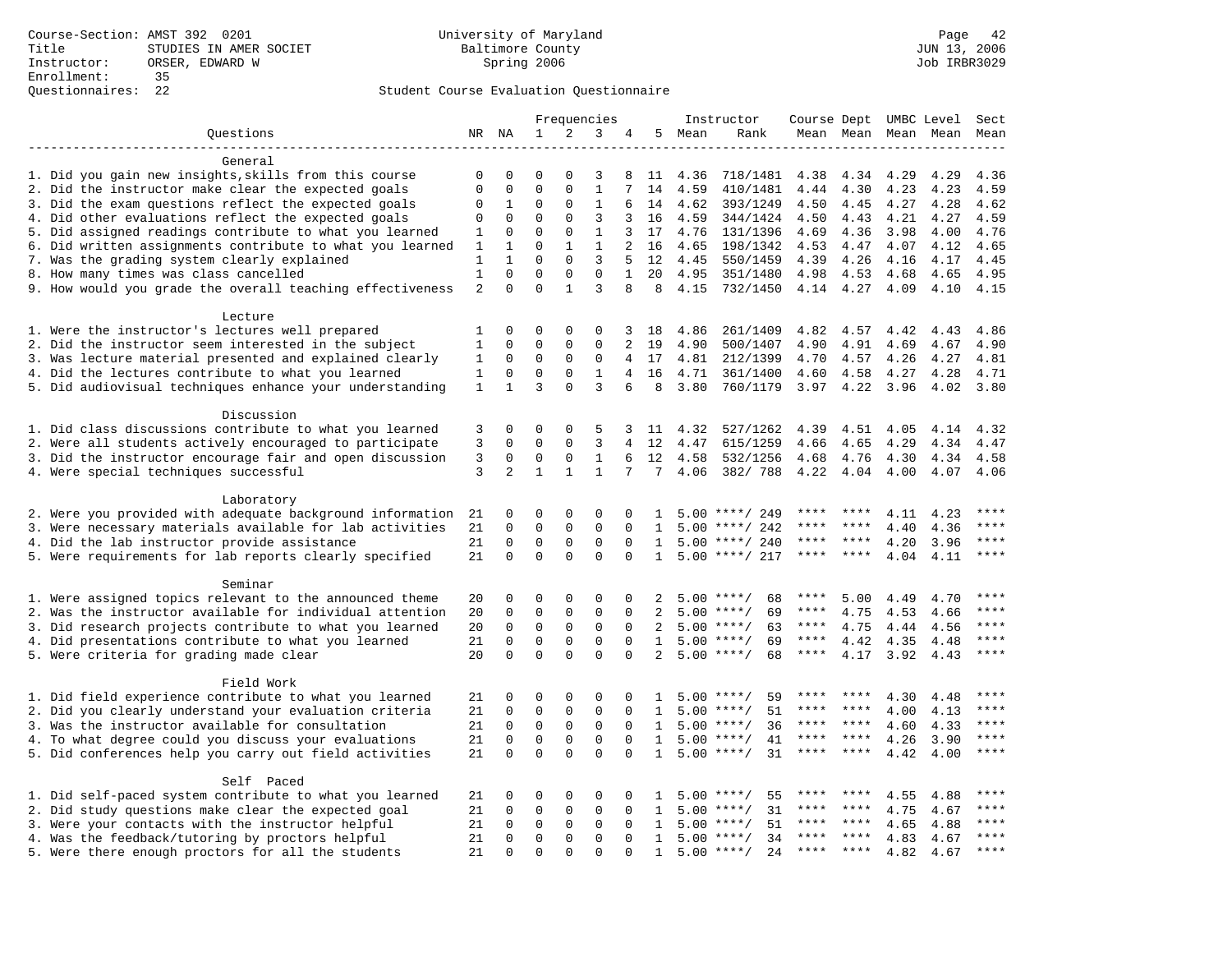| Course-Section: AMST 392 0201 |                        | University of Maryland                  | Page 42      |
|-------------------------------|------------------------|-----------------------------------------|--------------|
| Title                         | STUDIES IN AMER SOCIET | Baltimore County                        | JUN 13, 2006 |
| Instructor:                   | ORSER, EDWARD W        | Spring 2006                             | Job IRBR3029 |
| Enrollment:                   | ふく                     |                                         |              |
| Ouestionnaires: 22            |                        | Student Course Evaluation Questionnaire |              |

| Credits Earned |              | Cum. GPA      |    | Expected Grades |          | Reasons             |    | Type                        |    | Majors                            |    |
|----------------|--------------|---------------|----|-----------------|----------|---------------------|----|-----------------------------|----|-----------------------------------|----|
| $00 - 27$      |              | $0.00 - 0.99$ |    | Α               | 6        | Required for Majors |    | Graduate                    | 0  | Major                             | 10 |
| $28 - 55$      |              | $1.00 - 1.99$ |    | В               | 9        |                     |    |                             |    |                                   |    |
| $56 - 83$      | 2            | $2.00 - 2.99$ | 2  | C               | 2        | General             |    | Under-grad                  | 22 | Non-major                         | 12 |
| $84 - 150$     | 4            | $3.00 - 3.49$ | -2 | D               | $\Omega$ |                     |    |                             |    |                                   |    |
| Grad.          | $\mathbf{0}$ | $3.50 - 4.00$ | 6  | F               | $\Omega$ | Electives           |    |                             |    | #### - Means there are not enough |    |
|                |              |               |    | Ρ               | $\Omega$ |                     |    | responses to be significant |    |                                   |    |
|                |              |               |    |                 | $\Omega$ | Other               | 13 |                             |    |                                   |    |
|                |              |               |    |                 | $\Omega$ |                     |    |                             |    |                                   |    |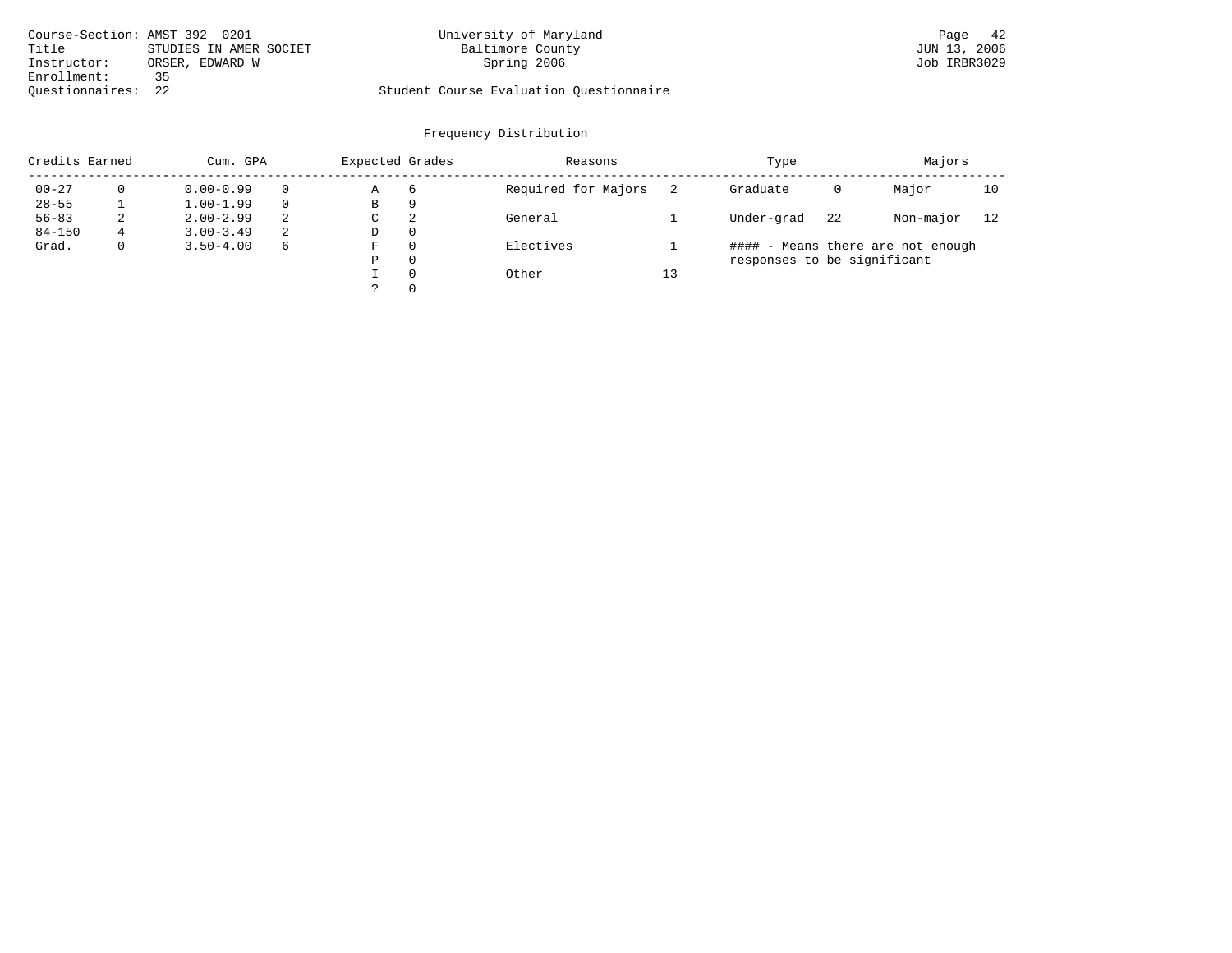|                                                           |                |               | Frequencies    |              |              |                |                |      | Instructor       | Course Dept |           | UMBC Level |      | Sect        |
|-----------------------------------------------------------|----------------|---------------|----------------|--------------|--------------|----------------|----------------|------|------------------|-------------|-----------|------------|------|-------------|
| Ouestions                                                 | NR             | ΝA            | $\mathbf{1}$   | 2            | 3            |                | 5.             | Mean | Rank             |             | Mean Mean | Mean       | Mean | Mean        |
| General                                                   |                |               |                |              |              |                |                |      |                  |             |           |            |      |             |
| 1. Did you gain new insights, skills from this course     |                | U             | O              | $\Omega$     |              |                |                | 4.42 | 665/1481         | 4.46        | 4.34      | 4.29       | 4.45 | 4.42        |
| 2. Did the instructor make clear the expected goals       |                | $\Omega$      | $\Omega$       | $\mathbf{1}$ | $\Omega$     |                | 6              | 4.33 | 736/1481         | 4.42        | 4.30      | 4.23       | 4.32 | 4.33        |
| 3. Did the exam questions reflect the expected goals      |                | 10            | $\Omega$       | $\Omega$     | $\Omega$     |                |                |      | $4.50$ ****/1249 | 4.33        | 4.45      | 4.27       | 4.44 | $***$       |
| 4. Did other evaluations reflect the expected goals       | 2              | $\Omega$      | $\Omega$       | $\mathbf{1}$ | $\Omega$     |                |                | 4.18 | 818/1424         | 4.24        | 4.43      | 4.21       | 4.35 | 4.18        |
| 5. Did assigned readings contribute to what you learned   | 4              | 0             | $\overline{a}$ |              | 3            | 2              |                |      | 2.89 1330/1396   | 3.58        | 4.36      | 3.98       | 4.09 | 2.89        |
| 6. Did written assignments contribute to what you learned | 3              | $\Omega$      | $\cap$         | $\Omega$     | $\Omega$     | $\overline{2}$ | 8              | 4.80 | 112/1342         | 4.78        | 4.47      | 4.07       | 4.21 | 4.80        |
| 7. Was the grading system clearly explained               | $\overline{4}$ | $\Omega$      | $\Omega$       | $\Omega$     | $\Omega$     | 4              |                | 4.56 | 402/1459         | 4.53        | 4.26      | 4.16       | 4.25 | 4.56        |
| 8. How many times was class cancelled                     | $\overline{3}$ | 0             | $\Omega$       | $\Omega$     | $\Omega$     | 6              | 4              |      | 4.40 1114/1480   | 4.62        | 4.53      | 4.68       | 4.74 | 4.40        |
| 9. How would you grade the overall teaching effectiveness | $\overline{4}$ | $\Omega$      | $\Omega$       | $\Omega$     | 1            |                | 3              | 4.22 | 662/1450         | 4.22        | 4.27      | 4.09       | 4.28 | 4.22        |
| Lecture                                                   |                |               |                |              |              |                |                |      |                  |             |           |            |      |             |
| 1. Were the instructor's lectures well prepared           | 9              | 0             | 0              | $\Omega$     | $\Omega$     |                |                | 4.75 | 417/1409         | 4.75        | 4.57      | 4.42       | 4.51 | 4.75        |
| 2. Did the instructor seem interested in the subject      | 8              | 0             | 0              | 0            | $\mathbf 0$  | $\Omega$       | 5              | 5.00 | 1/1407           | 4.88        | 4.91      | 4.69       | 4.79 | 5.00        |
| 3. Was lecture material presented and explained clearly   | 8              | $\Omega$      | $\Omega$       | $\Omega$     | $\Omega$     | 1              | $\overline{4}$ | 4.80 | 212/1399         | 4.65        | 4.57      | 4.26       | 4.36 | 4.80        |
| 4. Did the lectures contribute to what you learned        | 9              | $\Omega$      | $\Omega$       | $\Omega$     | $\Omega$     |                |                | 4.75 | 312/1400         | 4.63        | 4.58      | 4.27       | 4.38 | 4.75        |
| 5. Did audiovisual techniques enhance your understanding  | $\mathsf{R}$   | $\mathcal{D}$ | $\Omega$       | $\cap$       | $\Omega$     |                | $\mathbf{1}$   |      | $4.33$ ****/1179 | 3.43        | 4.22      | 3.96       | 4.07 | $***$ * * * |
| Discussion                                                |                |               |                |              |              |                |                |      |                  |             |           |            |      |             |
| 1. Did class discussions contribute to what you learned   | 11             | 0             | O              | 0            | $\Omega$     |                |                |      | $4.50$ ****/1262 | 4.67        | 4.51      | 4.05       | 4.33 | ****        |
| 2. Were all students actively encouraged to participate   | 10             | $\Omega$      | $\Omega$       | $\Omega$     | 1            | $\Omega$       | $\mathcal{L}$  |      | $4.33$ ****/1259 | 4.56        | 4.65      | 4.29       | 4.57 | ****        |
| 3. Did the instructor encourage fair and open discussion  | 11             | $\Omega$      | $\mathbf 0$    | $\mathbf 0$  | $\mathbf 0$  |                |                |      | $4.50$ ****/1256 | 4.56        | 4.76      | 4.30       | 4.60 | ****        |
| 4. Were special techniques successful                     | 10             |               | $\Omega$       | $\Omega$     | $\cap$       |                | 1.             |      | $4.50$ ****/ 788 | 4.17        | 4.04      | 4.00       | 4.26 | ****        |
| Seminar                                                   |                |               |                |              |              |                |                |      |                  |             |           |            |      |             |
| 1. Were assigned topics relevant to the announced theme   | 7              |               | 0              | 0            | 0            |                | 6              | 5.00 | 1/<br>68         | 5.00        | 5.00      | 4.49       | 4.68 | 5.00        |
| 2. Was the instructor available for individual attention  | 7              | $\Omega$      | 0              | $\mathbf 0$  | $\mathbf 0$  | 3              | 3              | 4.50 | 36/<br>69        | 4.75        | 4.75      | 4.53       | 4.64 | 4.50        |
| 3. Did research projects contribute to what you learned   | 7              | $\Omega$      | $\Omega$       | $\Omega$     | $\mathbf{1}$ |                | 4              | 4.50 | 31/<br>63        | 4.75        | 4.75      | 4.44       | 4.49 | 4.50        |
| 4. Did presentations contribute to what you learned       | 7              | $\Omega$      | $\Omega$       | $\Omega$     | $\mathbf{1}$ | 3              | $\mathfrak{D}$ | 4.17 | 45/<br>69        | 4.42        | 4.42      | 4.35       | 4.53 | 4.17        |
| 5. Were criteria for grading made clear                   | 7              |               | $\Omega$       |              |              | २              |                | 3.67 | 44/<br>68        | 4.17        | 4.17      | 3.92       | 4.10 | 3.67        |

| Credits Earned |   | Cum. GPA      | Expected Grades |    | Reasons  |                     | Type | Majors                      |    |                                   |    |
|----------------|---|---------------|-----------------|----|----------|---------------------|------|-----------------------------|----|-----------------------------------|----|
| $00 - 27$      |   | $0.00 - 0.99$ |                 | Α  | ל        | Required for Majors |      | Graduate                    | 0  | Major                             | 11 |
| $28 - 55$      | 0 | $1.00 - 1.99$ |                 | В  | h        |                     |      |                             |    |                                   |    |
| $56 - 83$      | 0 | $2.00 - 2.99$ |                 | C. | 2        | General             |      | Under-grad                  | 13 | Non-major                         |    |
| $84 - 150$     | 8 | $3.00 - 3.49$ | 2               | D  | 0        |                     |      |                             |    |                                   |    |
| Grad.          | 0 | $3.50 - 4.00$ | 4               | F  | $\Omega$ | Electives           |      |                             |    | #### - Means there are not enough |    |
|                |   |               |                 | Ρ  | 0        |                     |      | responses to be significant |    |                                   |    |
|                |   |               |                 |    | $\Omega$ | Other               | 12   |                             |    |                                   |    |
|                |   |               |                 |    |          |                     |      |                             |    |                                   |    |